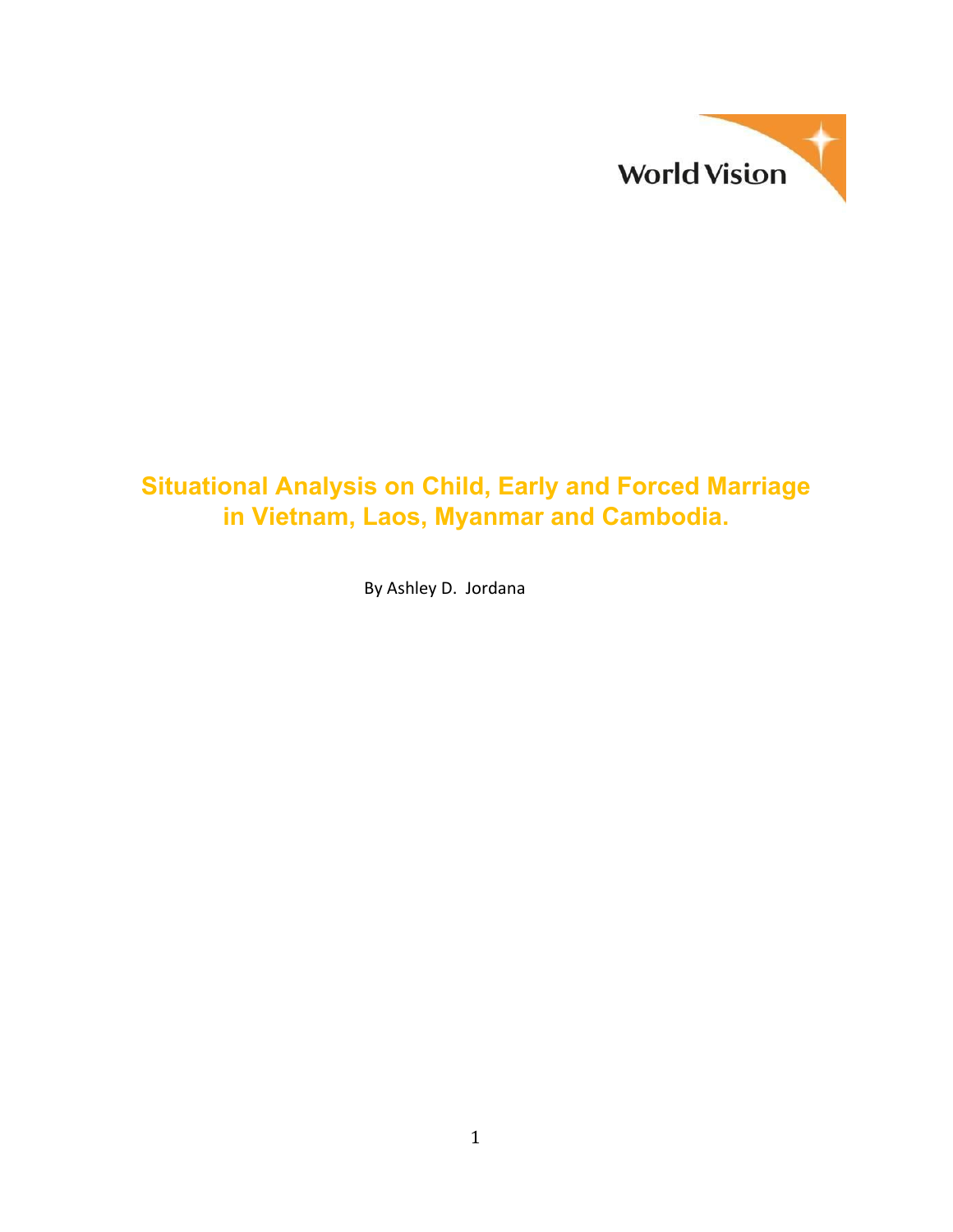# Table of Contents

| <b>Glossary of Abbreviations</b> | 3  |
|----------------------------------|----|
| Definitions                      | 4  |
| <b>Executive Summary</b>         | 5  |
| Introduction                     | 6  |
| Vietnam                          |    |
| Laos                             | 15 |
| Myanmar                          | 21 |
| Cambodia                         | 27 |
| Case Study Cambodia              | 34 |
| General and Key Recommendations  | 40 |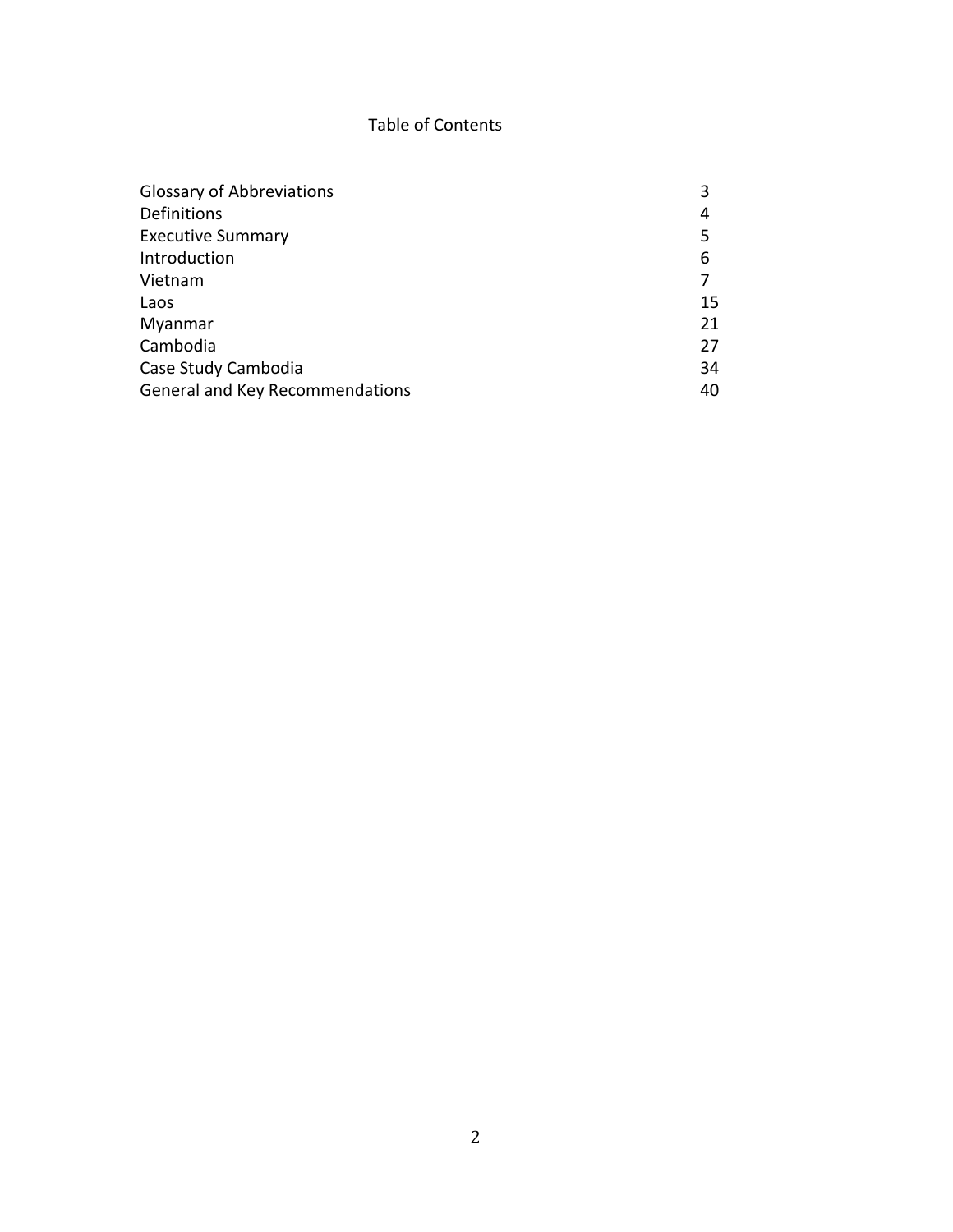# Glossary of Abbreviations

| <b>AMS</b>       | <b>ASEAN Member State</b>                                                                              |
|------------------|--------------------------------------------------------------------------------------------------------|
| <b>ASFAN</b>     | Association of Southeast Asian Nations                                                                 |
| <b>CAT</b>       | The Convention Against Torture, and Other Cruel Inhuman or Degrading<br><b>Treatment or Punishment</b> |
| <b>CEFM</b>      | Child, Early and Forced Marriage                                                                       |
| <b>CRC</b>       | The Convention on the Rights of the Child                                                              |
| <b>ECCC</b>      | <b>Extraordinary Chambers in the Courts of Cambodia</b>                                                |
| <b>ICRC</b>      | International Committee of the Red Cross                                                               |
| <b>ICCPR</b>     | International Covenant on Civil and Political Rights                                                   |
| <b>ILO</b>       | International Labor Organization                                                                       |
| Mol              | Ministry of Interior                                                                                   |
| MoJ              | Ministry of Justice                                                                                    |
| <b>NGO</b>       | Non-Governmental Organization                                                                          |
| <b>OHCH</b><br>R | Office of the United Nations High Commissioner for Human Rights                                        |
| <b>RC</b>        | Registered children that receive sponsorship through World Vision                                      |
| <b>UN</b>        | <b>United Nations</b>                                                                                  |
| <b>UNICE</b>     | United Nations Children's Fund                                                                         |
| <b>WV</b>        | <b>World Vision</b>                                                                                    |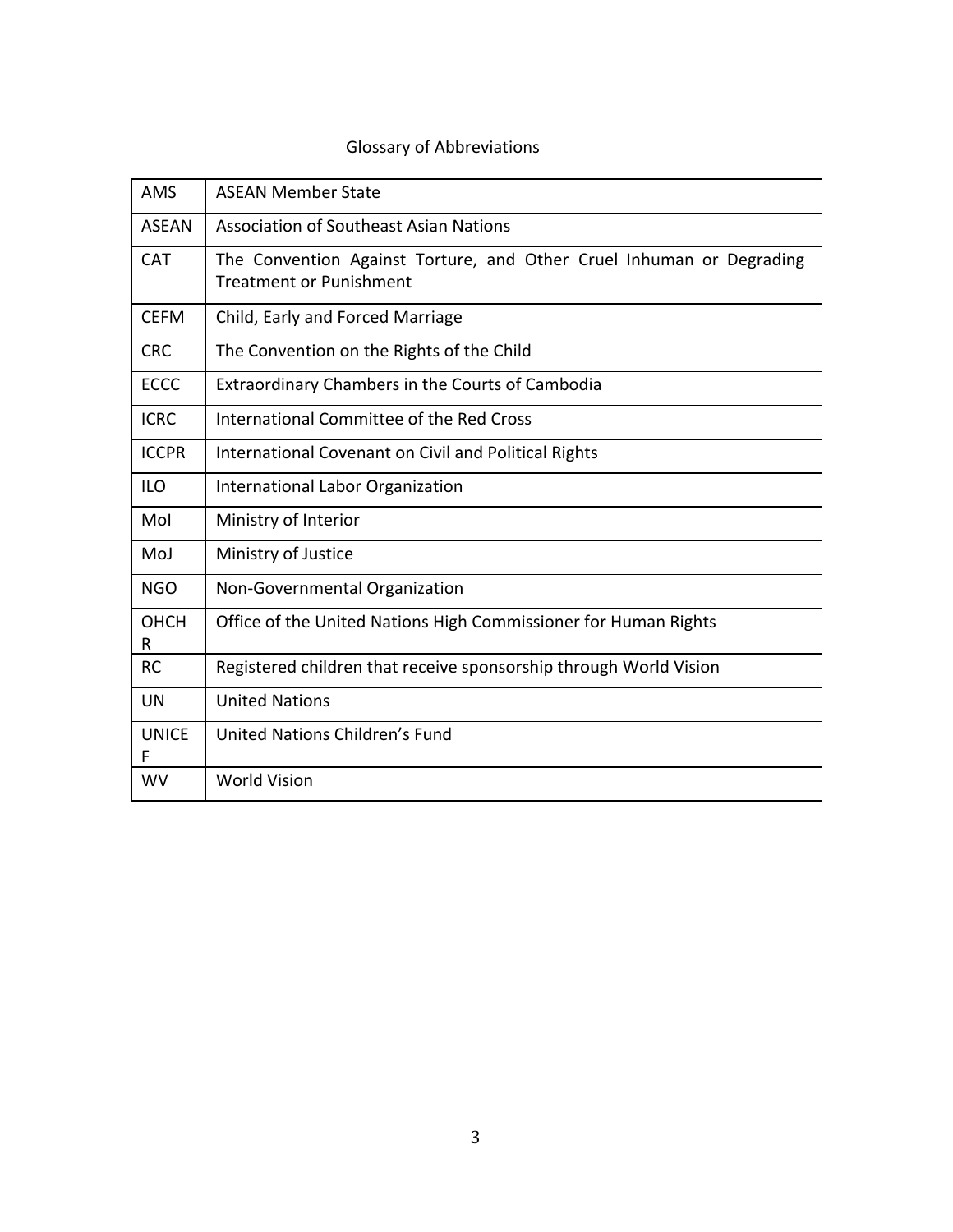### Definitions

#### "Child Marriage":

The United Nations defines 'child marriage' as a formal or informal union either between two children, or one child and an adult before the age of 18.

#### "Early Marriage":

This is a term used to describe a legal or customary union involving a person below the age of 18 years. The Human Rights Council states that: "an early marriage can also refer to marriages where both spouses are 18 or older but other factors make them unready to consent to marriage, such as their level of physical, emotional, sexual and psychosocial development, or a lack of information regarding the person's life options".

#### "Forced Marriage":

This is a legal or customary union which occurs without the full and free consent of one or both of the parties, or one in which one or both parties are unable to end or leave the marriage.

# "Child Sexual Abuse":

This when a child participates in a kind of sexual activity that he or she does not completely understand, and is incapable of giving free and informed consent to. It can also be an act for which the child is not developmentally prepared, or an act that violates the laws or social taboos of society. These acts can be between a child and an adult or a child with another child who by age or development is in a relationship of trust with the other.

CEFM indicates that child and early marriage is taking place at an age, which challenges the ability to give full and free consent, which is considered a form of forced marriage. On the basis of this definition, unions contracted by individuals younger than 18, should be regarded as being concurrently child, early *and* forced marriages.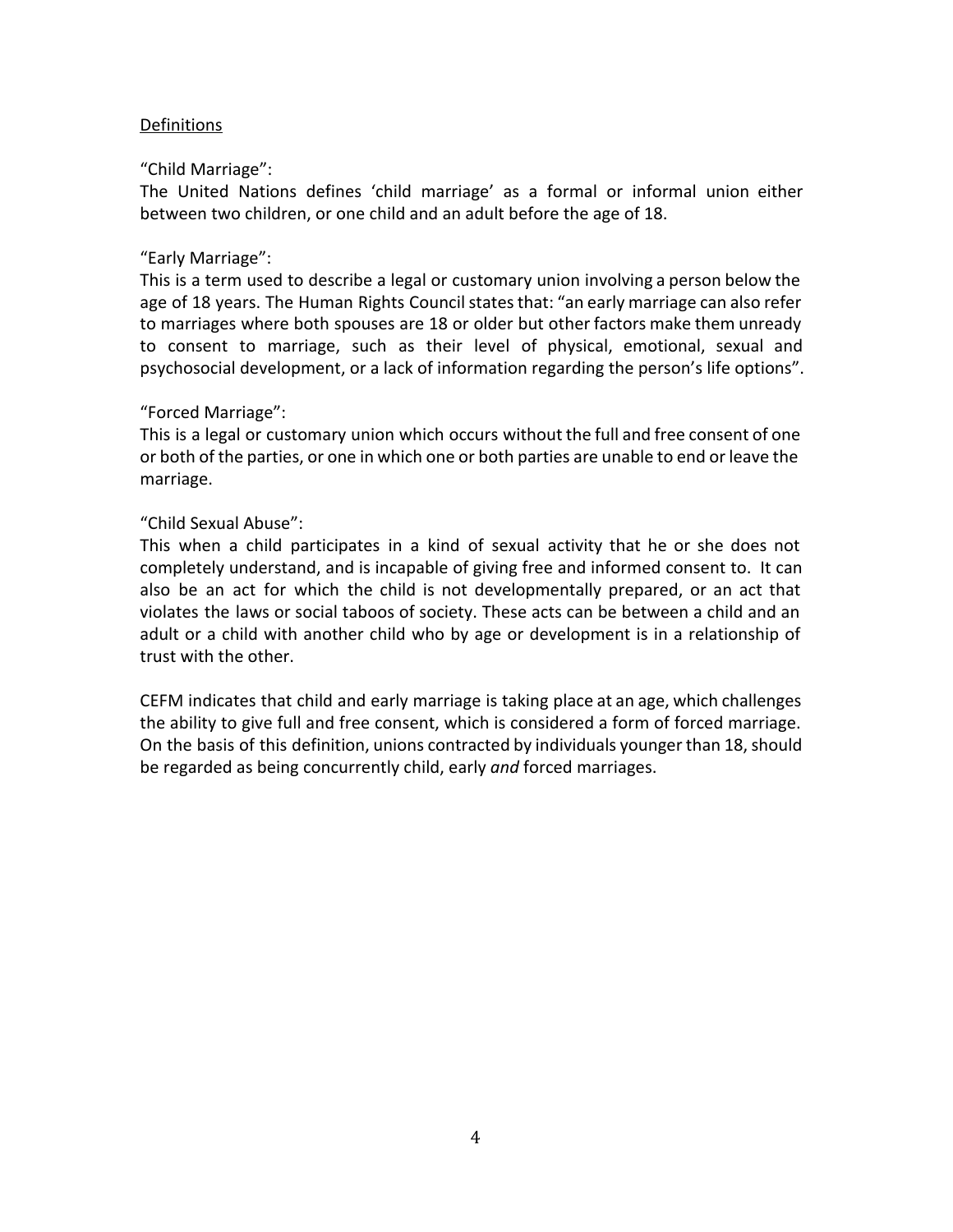### Executive Summary

This research has been developed to assist World Vision International in addressing Child, Early and Forced Marriage (CEFM) in Cambodia, Vietnam, Laos and Myanmar. The analysis will provide the relevant national offices with an understanding of the root causes of CEFM and contextualize the practice as it occurs at the local and national level. The aim is to fill the current knowledge gap about CEFM and give World Vision the opportunity to develop effective strategies to accomplish the goals described in the Girl Marriage Theory of Change. This research will add to the body of knowledge regarding CEFM as it relates to child protection, ending violence outcomes and to also give further understanding on the specific impacts of CEFM.

CEFM is exceptionally challenging to address because of the cultural and economic factors associated with it. Fortunately, global consensus on the need to end CEFM has never been stronger. International efforts to end CEFM have built momentum through a UN General Assembly Resolution and a zero target on CEFM in the post-2015 development agenda, which are the global targets set to replace the Millennium Development Goals.<sup>1</sup> This global movement is the first in history to take collective and coordinated action to end CEFM. World Vision must prioritize the protection of every girl's right to a future that she has chosen for herself - and a life in which her health and wellbeing are not endangered by CEFM.

# Objectives and Methodologies of the Research

This research project will highlight the root causes of CEFM in the four named countries and to identify gaps in where CEFM is not being adequately addressed in the local communities.

The research will utilize a combination of 3 methodologies:

- Desk research will be conducted first in order to evaluate the already known facts about the practice. This will include an overview of the programs, policies, international and domestic laws in each country. Law-related strategies alone are not sufficient to address CEFM, however, legal guidelines will assist in creating well-defined standards and remedies to address the issue.
- The desk research is complemented with a number of different case studies and projects from NGOs who are active in the field of CEFM.
- Interviews will be conducted in Cambodia with key subjects in order to supplement the research with appropriate case studies.

<sup>1</sup>http://www.eurongos.org/fileadmin/files/We\_Do/Conferences/2014/Report\_\_2014\_EuroNGOs\_Conference.pdf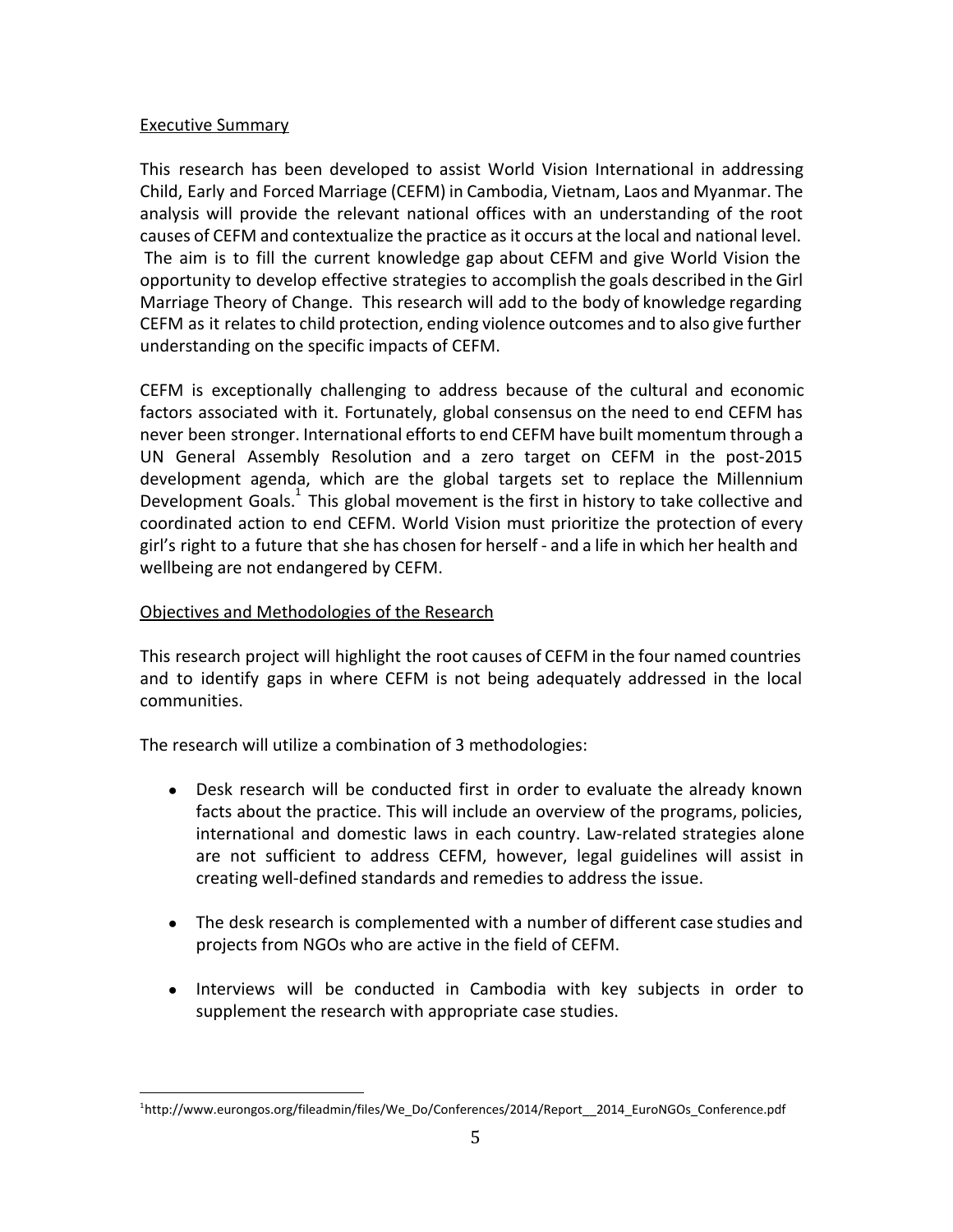#### Introduction

CEFM is one of the most pressing issues in the East Asia region today, despite efforts to eliminate the practice. Reports from UNICEF indicate that 18% of girls worldwide are married before the age of 18, and that 61% of these marriages are between a girl under 18 and a man approximately 15 years her senior.<sup>2</sup> Unless the trend is reversed, we can expect an estimated 39,000 child marriages every day by the end of this present decade. In East Asia, between 10-24% of girls are married by the time they are 18. While laws against CEFM exist in many countries, the practice persists, particularly in rural communities.<sup>4</sup>

In order to comprehensively address the main causes and impacts of CEFM, each country will address different issues. However, a consistent theme throughout all the countries is that of gender inequality. This is, because at its heart, CEFM is driven by beliefs about the rights and status of girls who are seen as having little value outside the traditional role of being a wife and mother. $\frac{3}{5}$  The more central the role of a wife and mother in women's identities, the fewer social and economic alternatives are encouraged. Gender inequality exists not only within the family, but also in schools. This means that parents, teachers and students often have lower academic expectationsfor girls than for boys, partly because of ingrained beliefsthat a woman'srightful place isin the home. Tanushree Soni, Plan International's gender specialist in Asia, says that many girls in Asia are considered "left on the shelf" if they are not married by age 18. "Gender is society's expectation of the roles of boys and girls. If a society assigns high value and expectations to nurturing roles for women, then girls will be socialized and prepared to perform them".<sup>8</sup> There is an overall need to reform traditional practices that restrict freedom of self-determination and gender equality, and to strengthen recognition of women's contributions to stable families and societies.<sup>9</sup> It is a practice that truly diminishes the possibility for wholesome development in a child.

Although CEFM is an issue that affects boys as well as girls, the tradition has a disproportionately negative impact on girls despite facially neutral laws, and therefore the focus of this analysis will be on CEFM against girls under 18. This analysis will emphasize the need for a comprehensive plan of action between World Vision, government institutions, civil society and communities in order for CEFM to be adequately addressed.

<sup>&</sup>lt;sup>2</sup> http://www.unicef.org/media/files/Child\_Marriage\_Report\_7\_17\_LR..pdf

 $3$  Ibid.

 $4$  Ibid. 5

http://www.girlsnotbrides.org/wp-content/uploads/2014/07/Girls-Not-Brides-media-coverage-at-Girl-Summit-2014 with-annexes.pdf

 $6$  Ibid.

<sup>7</sup> http://www.her-turn.org/category/uncategorized/page/2/

<sup>8</sup> http://www.her-turn.org/category/uncategorized/page/2/

<sup>&</sup>lt;sup>9</sup> Ibid.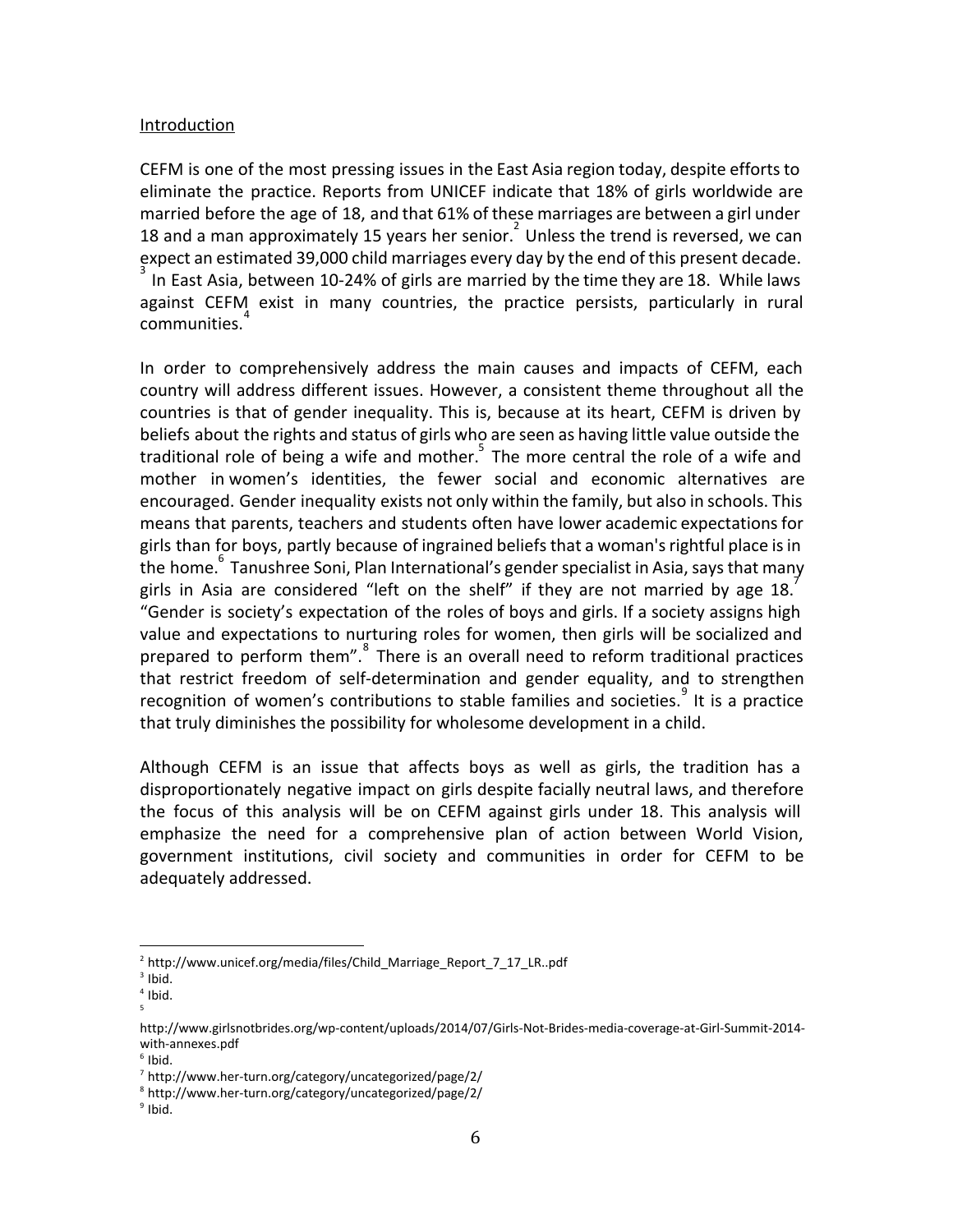#### **VIETNAM**

- Landscape Analysis
- National Overview
- Social Overview
- The National Human Rights Framework
- Review of International Instruments
- Involvement of Civil Societies in CEFM
- Child Marriage
	- o Overview
- Causes of CEFM
	- o Harmful Practice
	- o Lack of Birth Registration and Legal Enforcements
- Impact of CEFM
	- o Adolescent Pregnancy
	- o Suicide
	- o Trafficking

#### **Landscape Analysis**

#### National Overview

The Socialist Republic of Vietnam is a one party state led by the Vietnamese Communist Party, who retains tight national control over a wide variety of policy areas notwithstanding input from INGOs, UN agencies and donors.<sup>10</sup> Vietnam has enjoyed relative stability since the late 1970s, but its government today faces a number of social problems. Its greatest concern has been unrest in rural areas brought on by land disputes. $11$  Vietnam has a legal system supported by a police force, a judicial and a security system.<sup>12</sup> Yet, many Vietnamese feel that the system does not work, particularly with regard to its failure either to punish high-ranking offenders.<sup>13</sup> There is a limited police and security presence in rural communities, and if possible, local officials often prefer to settle disputes internally, rather than involve higher authorities.<sup>14</sup> Public skepticism regarding the police and judicial system is a source of concern.<sup>15</sup>

Vietnam has made tremendous progress towards its Millennium Development Goals (MDG) in recent years.  $16$  As the World Bank notes, Vietnam has elevated nearly half of its population out of poverty in two decades and has succeeded in reaching a number of

<sup>10</sup> http://www.bbc.com/news/world-asia-pacific-16567315

<sup>11</sup> http://www.everyculture.com/To-Z/Vietnam.html

 $12$  Ibid.

 $13$  Ibid.

 $14$  Ibid.

<sup>15</sup> http://www.everyculture.com/To-Z/Vietnam.html

<sup>16</sup> http://www.bbc.com/news/world-asia-pacific-16567315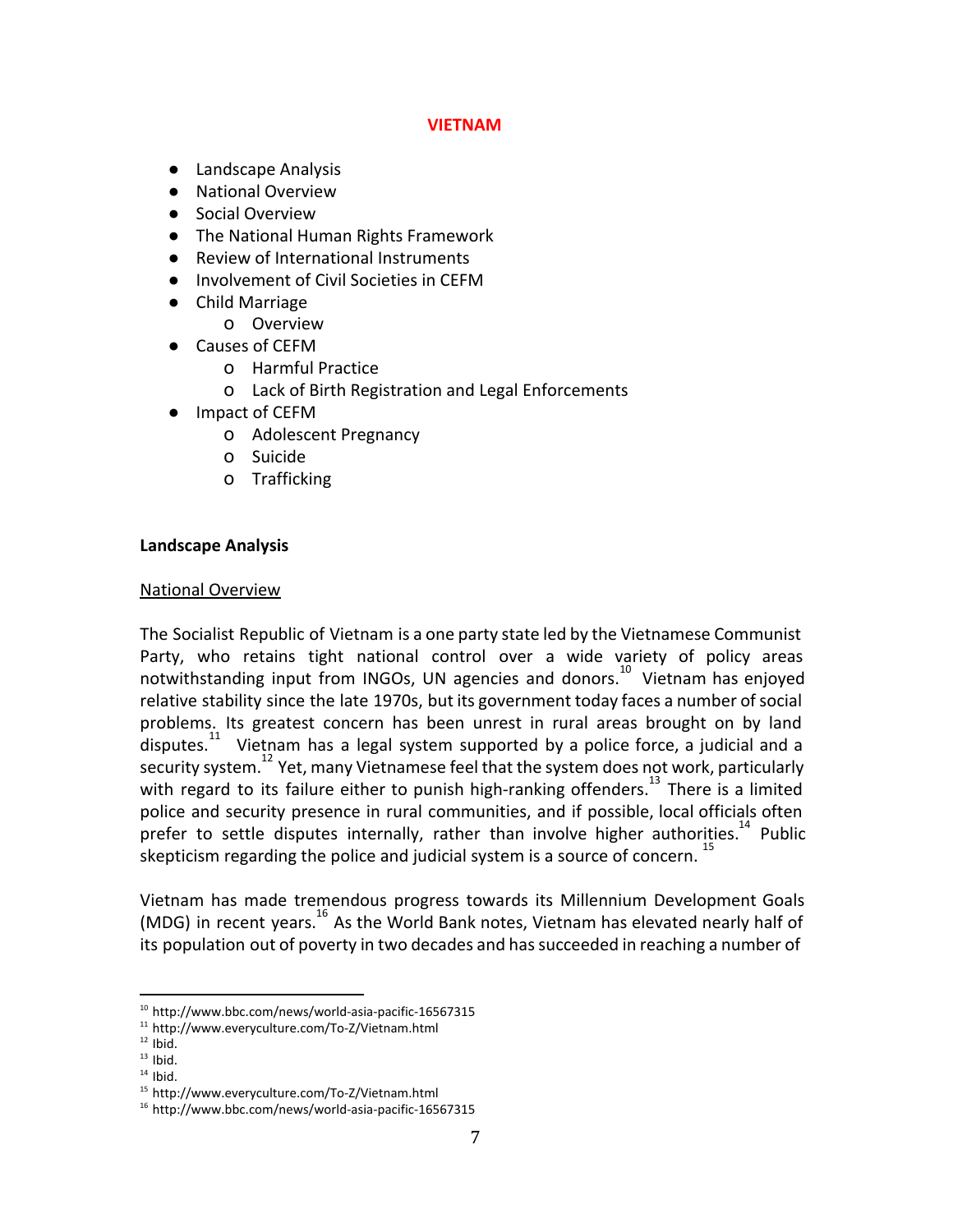MDG's early.<sup>17</sup> Future advancement, however, will depend not just on more growth but also on shaping that growth to incorporate the ethnic minorities that are falling behind.  $\frac{18}{18}$  Vietnamese policies endorse the principle of gender equality, but its realization in social life has been imperfect. Men dominate official positions, the Communist Party, business, and all other prestigious realms of social life. Women play a strong role within their families, a point made in the reference to the wife as the "general of the interior" (noi tuong).<sup>19</sup> The position and status of women has improved significantly since 1950. but lower literacy rates, less education, and a smaller presence in public life indicate that their inferior status remains.  $2^{\alpha}$ 

#### Social Overview

As of 2016, figures estimates Vietnam's total population to be about 94 million people. In prerevolutionary Vietnam the "public" ( *ngoai* ) domain was the male domain while the "domestic" (noi) domain was for women.<sup>21</sup> This pattern still largely remains with women performing most of the essential tasks for running the household such as cooking, cleaning, going to market, and caring for children. In urban areas women are often secretaries or waitresses, occupying lower level service positions.<sup>22</sup> In general, men perform the majority of public activities, particularly business, political office or administration.

The Hmong are one of the largest of Vietnam's 53 ethnic minority groups and characterize approximately 1% of Vietnam's total population.<sup>23</sup> Principally restricted to the mountains near Vietnam's border with China, and surviving almost solely on farming, their poverty rate is over 90%; the highest rate of poverty in the country.  $44$  The Hmong have the lowest average age of marriage and a fertility rate with UNICEF estimating the numbers to be around 11% of the total population.<sup>25</sup> Hmong adolescent girls face profoundly rooted gender norms that stunt their social value by stringently holding girls to the sole customary position of a wife and mother.  $\sim$  CEFM is a disturbing and alarming issue that is taking place not only in mountainous provinces but also on a nationwide scale. In the Mekong Delta, CEFM numbers are actually increasing, with some brides ranging from 13 to 16 years old. $^{27}$  In some cases, bridegrooms were only 14, according to Dr Trinh Thi Kim Ngoc of the Vietnam Academy of Science and Technology.<sup>28</sup>

 $22$  Ibid.

<sup>17</sup> http://www.worldbank.org/en/country/vietnam/overview

 $18$  Ibid.

<sup>19</sup> http://www.everyculture.com/To-Z/Vietnam.html

 $20$  Ibid.

<sup>21</sup> http://www.everyculture.com/To-Z/Vietnam.html

<sup>&</sup>lt;sup>23</sup> http://www.academia.edu/11079036/Ethnic\_Minority\_Development\_in\_Vietnam\_A\_Socioeconomic\_Perspective  $24$  Ibid.

<sup>&</sup>lt;sup>25</sup> http://www.unicef.org/media/files/Child\_Marriage\_Report\_7\_17\_LR..pdf

 $26$  Ibid.

 $27$  Ibid.

<sup>28</sup> http://vietnamnews.vn/sunday/features/260387/child-marriage-still-common-in-rural-areas.html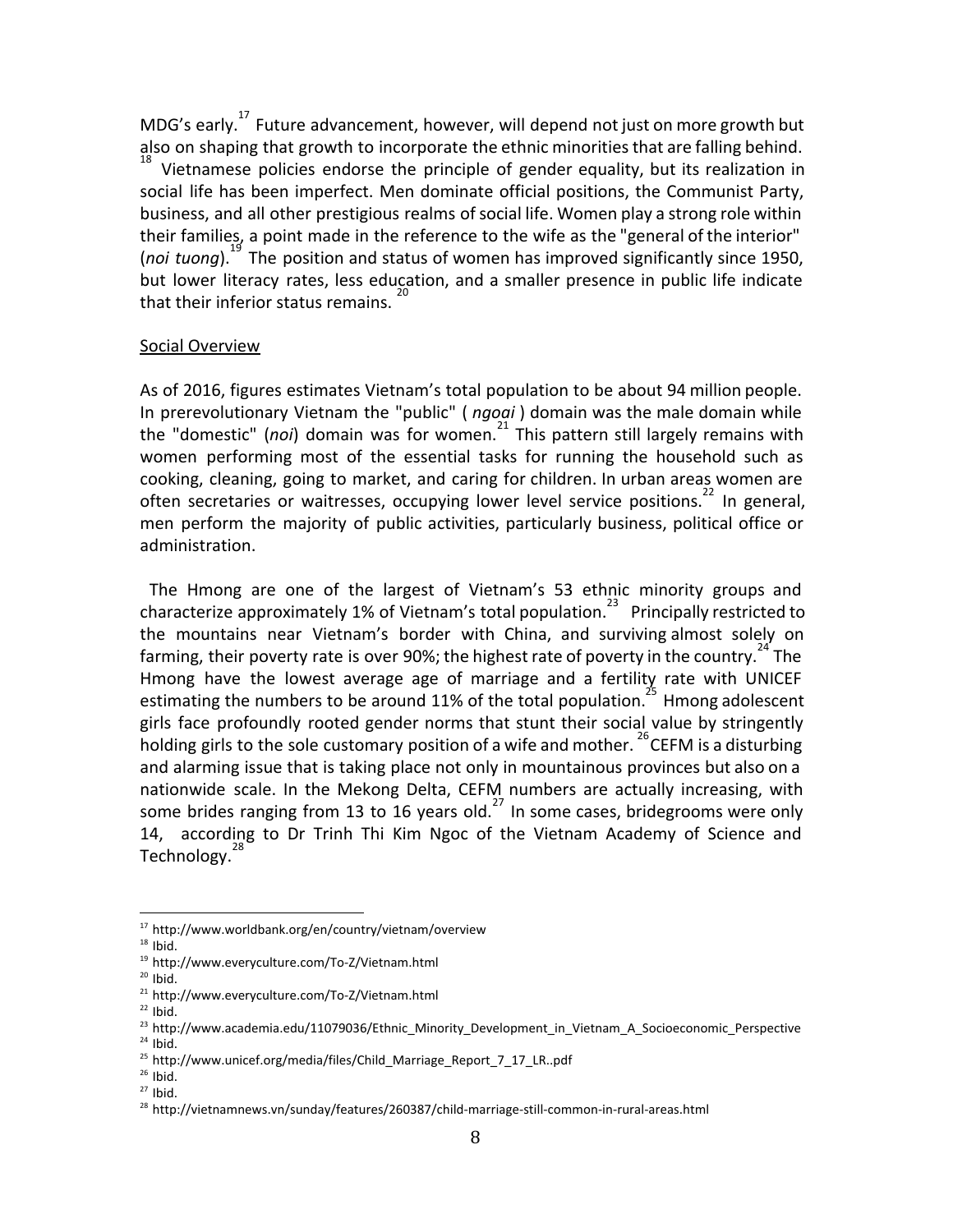# **The National Human Rights Framework**

#### Review of International Instruments:

Vietnam is a State party to several human rights instruments, including the *Convention on the Elimination of all Forms of Discrimination against Women* (CEDAW) and the *Convention on the Rights of the Child* (CRC).<sup>29</sup> Although Vietnam has ratified the CEDAW Convention, in July 2015, the UN Committee experts had serious concern over persisting gender inequality and the widespread abuse of women'srights at the conclusion of their review of the country's implementation of the Convention.<sup>30</sup> In its [concluding](http://bit.ly/1KuRQZM) [observations,](http://bit.ly/1KuRQZM) the Committee criticized Vietnam for its inability to grasp the concept of substantive gender equality. The Committee conveyed its apprehension about "the persistence of patriarchal attitudes and deep-rooted gender stereotypes regarding the roles and responsibilities of women and men in the family and in society that overemphasize the subordinate and caring roles of women and are reflected in practices such as son preference.<sup>31</sup> It also expressed concern regarding the prevalence of harmful practices such as CEFM and the persistence of gender bias and gender stereotypes.<sup>32</sup> The Committee noted that internal and cross-border migration has rapidly increased in recent years and that there were concerns about underage girls migrating abroad and being victimized by fraudulent brokers for international marriage, putting them at risk for CEFM.<sup>33</sup>

The Government took an important step forward in the new *Law on Marriage and* Family in 2014 by raising the age of marriage for girls to 18 instead of the 17th birthday and the 20th instead of 19th birthday for boys. $34$  This aligns Vietnam with the CRC's definition of a "child".  $35$  However, in the government structure, there is lack of a coordination agency being responsible for these issues. The central Thanh Hoa Province's People's Committee approved a project aimed at bringing awareness to the harmful effects of CEFM and marriages between blood relatives among ethnic people.<sup>31</sup> Statistics from the province's Department of Ethnic Minority Affairs showed that there were 1,207 child marriages and 86 marriages between bloods relatives in the province between 2011 and June this year.<sup>37</sup> Most marriages between bloods relatives take place

 $35$  Ibid.

<sup>29</sup> http://www.ohchr.org/EN/ProfessionalInterest/Pages/CEDAW.aspx

<sup>30</sup>

https://www.crin.org/en/library/un-regional-documentation/committee-rights-childs-concluding-observations-vietna ms-3rd-and 31

https://www.crin.org/en/library/un-regional-documentation/committee-rights-childs-concluding-observations-vietna ms-3rd-and

 $32$  Ibid.

 $33$  Ibid.

<sup>34</sup>

http://www.younglives.org.uk/sites/www.younglives.org.uk/files/YL-VIETNAM-PB3\_Risk%20factors%20for%20early% 20marriage.pdf

<sup>36</sup> http://en.vietnamplus.vn/thanh-hoa-works-to-aid-kho-mu-ethnic-minorities/95190.vnp

<sup>37</sup> http://en.vietnamplus.vn/thanh-hoa-works-to-aid-kho-mu-ethnic-minorities/95190.vnp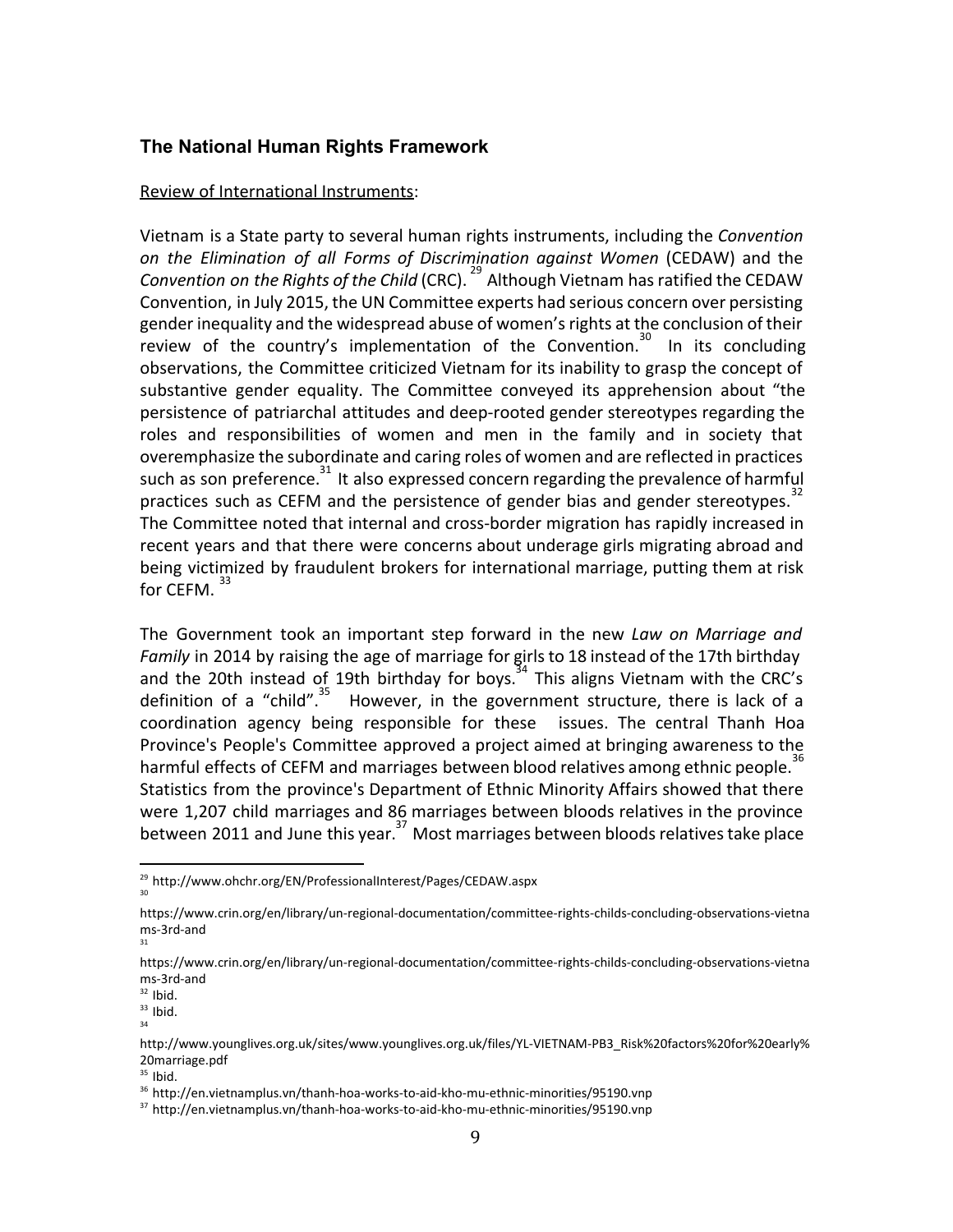between Hmong and Thai ethnic people. Every year, 250 to 400 child marriages and more than 20 marriages between bloods relatives are recorded in the province. The project will be implemented in the province during the 2016-20 period.<sup>3</sup>

### Involvement of Civil Society in Child Marriage

The Women's Union has been involved in an outreach project focused in targeted communities on raising awareness of CEFM laws by educating all members of the community on potential fines that can be implemented if families marry off their children below the legal age. $^{39}$  They have been reaching out to schools and explaining to teachers and parents that they can face heavy fines if they are caught marrying their children too early.<sup>4</sup>

Young Lives UK has been involved in data collection and advocacy campaigns regarding CEFM in a number of rural villages. Some of their key recommendations are discussed  $below.<sup>41</sup>$ 

# **CEFM in Vietnam**

#### Overview

CEFM remains widespread in Vietnam, increasingly so in rural areas, including the mountainous provinces of the North, Northwest and Central Highlands of Vietnam. Child marriage happens mostly among ethnic minorities with the rate 26,6 % among 53 groups of ethnic minorities.  $42 \text{ (See table)}$ 



report table.docx

A study conducted by the General Department of Population and Family Planning in 2014, showed the proportion of child marriages against total marriages in 15 selected cities.

<sup>&</sup>lt;sup>38</sup> Ibid.

<sup>39</sup> http://mcnv.org/who-we-work-with/women-union/?lang=en

 $40$  Ibid. 41

http://www.younglives.org.uk/sites/www.younglives.org.uk/files/YL-VIETNAM-PB3\_Risk%20factors%20for%20early% 20marriage.pdf

 $42$  Social economic status study on 53 ethnic minorities groups, 2015, Vietnam government's Committee on Ethnic Minority affairs, [\(http://english.ubdt.gov.vn/home.htm\\_](http://english.ubdt.gov.vn/home.htm_)

 $43$  https://www.vietnambreakingnews.com/tag/the-general-department-of-population-and-family-planning/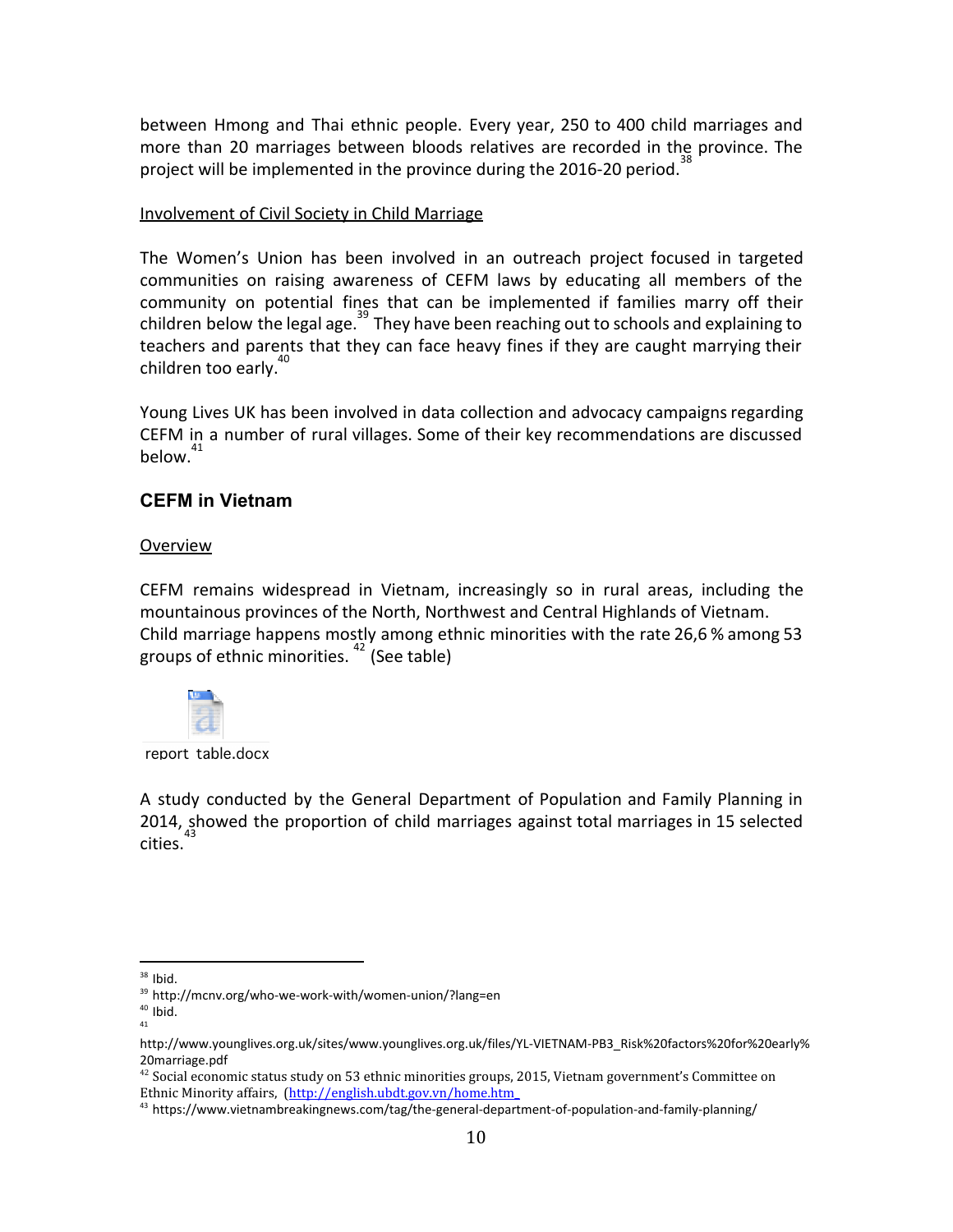Of the 15 cities studied, the results showed the following:



Dang Dung Chi, director of the National Academy of Politics and Public Administration noted that the number of CEFM's increased in the rural areas, particularly in the Hong (Red) River Delta provinces of Bac Ninh.<sup>44</sup> Many of these marriages are low profile, solemnized in secrecy and under-reported. They only come to local authorities' attention when the couples have children.

# Causes of Child Marriage

# *Harmful Practices*

There is a custom of hai pu (literally "pull wife") or bride kidnapping, which, although illegal in Vietnam, is regularly practiced in Hmong communities.<sup>46</sup> The process includes a boy kidnapping a girl without her or her family's consent. Once the girl is at the expectant husband's home, his parents are forced to contact the girl's family, who can either ask that she be released back to the family, or they can accept the marriage.  $47$  A bride price, to be paid by the boy's family, is then negotiated.

It has been the tradition for generations for girls of Ro Coi Commune in the Central Highland region to tie the nuptial knot while still under the age of 18. <sup>48</sup>The belief is that boys and girls are mature enough for marriage at the age of puberty. With approximately 703 of 1,101 households in the commune living below the poverty line

<sup>44</sup> vietnamnews.vn/.../**chi**ld-marriage-still-common-in-**rural**-**areas**.html

 $45$  Ibid.

<sup>46</sup> www.girlsnot**brides**.org/girls-voices/the-burden-of-being-a-child-**bride**-in-**vietnam**/

<sup>47</sup> Ibid.

<sup>48</sup> Ibid.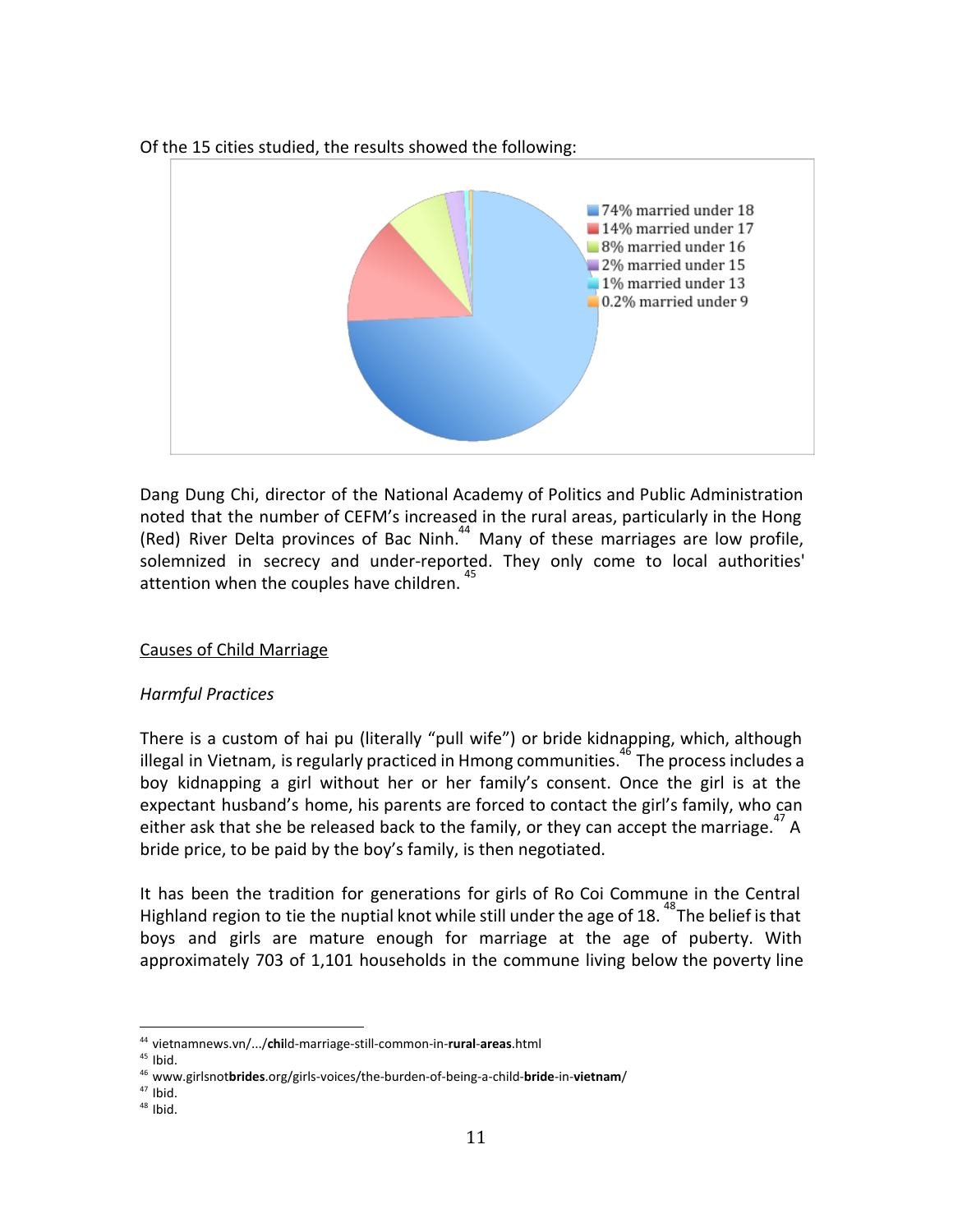(US\$26 per month) the incentive to marry the children is that the young couples will join the family workforce.<sup>4</sup>

Other contributing factors, leading to prevalence of child marriages in Vietnam, are identified as follows:

- Lack of supporting services and reproductive health education targeting teenagers;
- Poverty;
- Low level of awareness and implementation of the legal framework;
- Low level of literacy (language barrier among ethnic minorities);
- Urbanization, with parents occupied to earn a living, often leaving their children behind.
- Early pregnancy happens frequently among girls in urban settings.

# *Lack of Birth Registration and Legal Enforcement*

While birth registration is mandatory in Vietnam, it is part of an extremely complicated and tightly managed system, which includes many different processes, records and documents.<sup>50</sup> Formally, the rate of birth registration in Vietnam is high at 95%; however, Plan USA has suggested that this is not an entirely accurate representation.  $51$  Under Vietnamese law, a child isto be registered within 60 days of birth, but when parents are under the legal age of marriage, they often do not register their child.<sup>52</sup> In a case study administered by Plan USA, one Vietnamese respondent (an 18 year old man with a 17 year old wife) explained to researchers that his 1-year-old child was not registered because they had to wait to legally register the marriage first.<sup>53</sup> The percentage of children who are not registered, but are in the most need to registration are located in the North West and Central Highlands, where CEFM precludes the most vulnerable children from reaping the benefits of being registered as a Vietnamese citizen.

In regards to the issue of fines, many marriages are simply enforced by moving in with one another, and therefore fines for CEFM's are rarely issued. Young couples can easily avoid detection by not applying for a marriage license until they have reached the age required by the law. Given however, that young couplestypically live with the husband's parents and the heightened awareness of educational fines, research had suggested that further knowledge of marriage fines may reduce the number of CEFM'sif the fines are enforced and large enough to be consequential. Former Deputy Chairman of Ro Coi Women's Organization said local authorities have not allowed the marriage of young teens, but many of them simply turn a deaf ear to sound advice and drop out ofschool to get married.

 $49$  Ibid.

<sup>50</sup> https://www.planusa.org/docs/birth-registration-rights-2014.pdf

<sup>51</sup> https://www.planusa.org/docs/birth-registration-rights-2014.pdf

<sup>52</sup> https://www.planusa.org/docs/birth-registration-rights-2014.pdf

<sup>53</sup> https://www.planusa.org/docs/birth-registration-rights-2014.pdf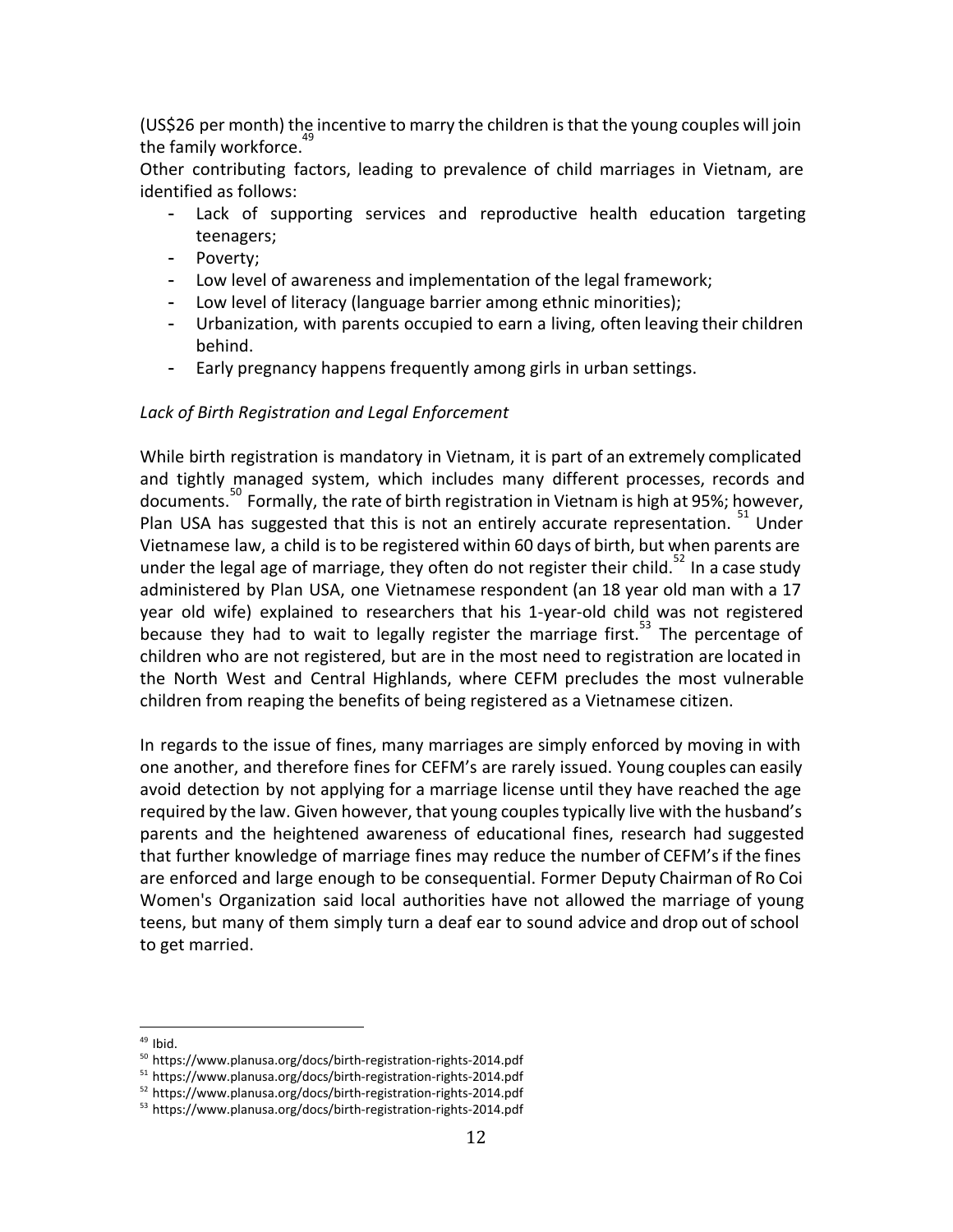#### Impact of Child Marriage

# *Adolescent Pregnancy*

CEFM encourages sexual activity when girls are still developing and know little about their bodies, sexual and reproductive health, and their right to contraception. When girls bear children while they are children themselves, their lives are put at risk as are the child's. Shortly after marriage, child brides face pressure from their husband and in-laws, and their family to prove their fertility. In fact, 90% of adolescent pregnanciesin the developing world are to girls who are already married.<sup>54</sup>

In the event that a child bride survives childbirth, they remain at risk of health complications. Early pregnancy leaves child brides vulnerable to obstetric fistula, a 'preventable yet debilitating injury resulting from obstructed labor or prolonged childbirth'.<sup>55</sup> In fact, 65% of all cases of obstetric fistula occur in girls under the age of  $18.^{\circ}$  According to local health agencies in Vietnam, the majority of the newborns born to adolescent girls are often stunted and suffering from malnutrition, leading to non-development or death.<sup>37</sup> Statistics from the agency said: 'for every 10 births to a girl under the age of 18, 3.4 were dead and cases of malnutrition were countless, occupying the large majority of cases'.<sup>58</sup> In rural areas, the 'under five' mortality rate is at 22 per 1000 live births. Ethnic minority populations have the highest rates at 43 deaths per 1000 live births for girls under the age of 18.  $\degree$ 

# *Suicide*

In a case study done by the ODI, research recorded a number of suicides had occurred when girls were forced to marry.<sup>60</sup> A participant in the study commented that in a particular commune, it was known that girls would eat "heartbreak grass" if her parents forced her to marry someone that she did not choose. $61$  Another commented that one of her siblings had killed herself in this manner in order to escape the mother in law, who had a violent tongue.  $82$ 

# *Trafficking*

CEFM manifests itself in other harmful ways, such as the trafficking of child bridesfrom Vietnam to China. Within the last year, Vietnam has seen an alarming increase of girls

<sup>54</sup> http://www.girlsnotbrides.org/5-reasons-end-child-marriage-improve-maternal-health/

<sup>55</sup> www.girlsnot**brides**.org/5-reasons-end-**child**-**marriage**-improve-maternal-health/

 $56$  Ibid.

 $57$  Ibid.

 $58$  Ibid.  $59$  Ibid.

<sup>60</sup> https://www.odi.org/sites/odi.org.uk/files/odi-assets/publications...files/9182.pdf

 $61$  Ibid.

 $62$  Ibid.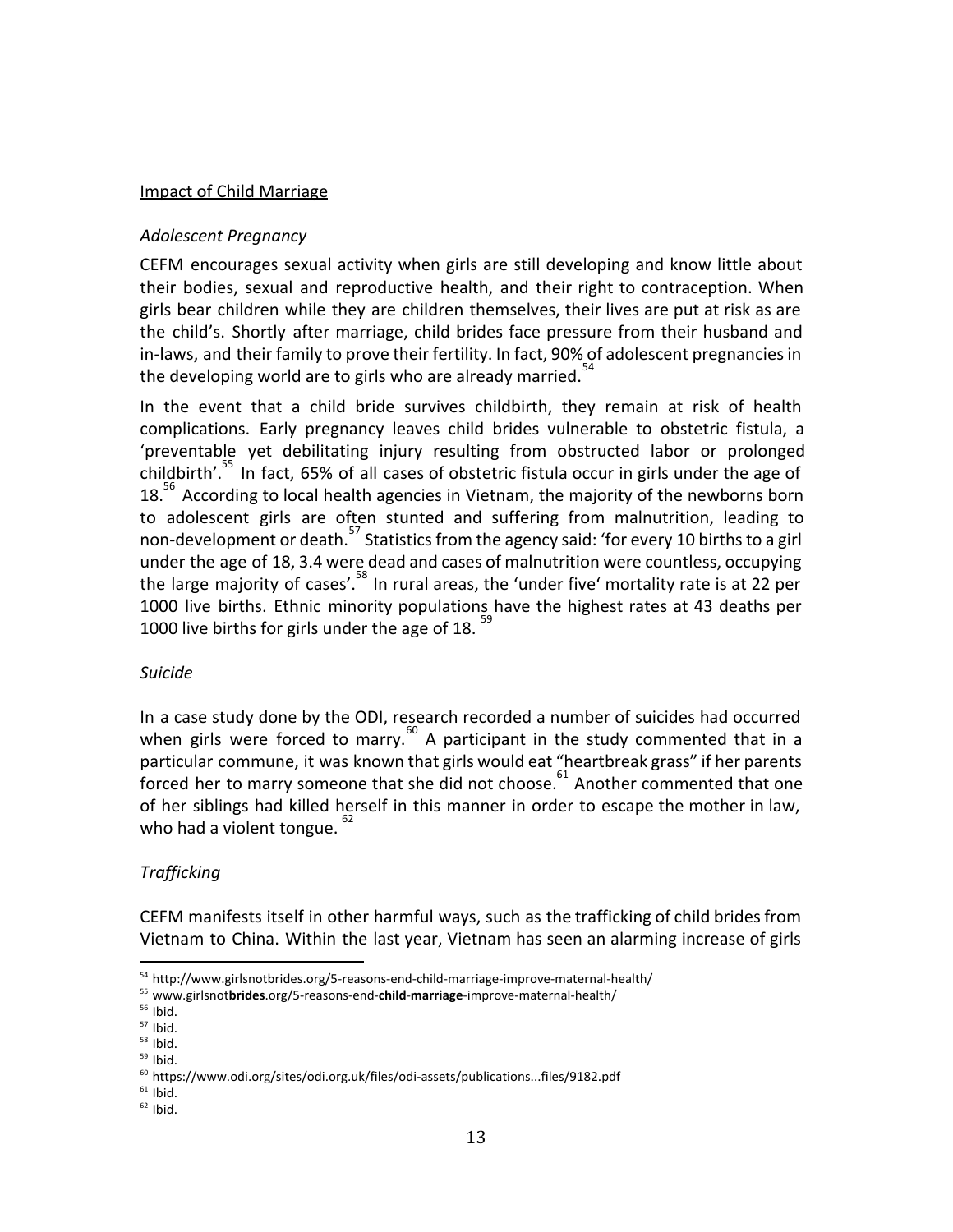being trafficked and sold as brides to Chinese men. A consequence of over 35 years of China's one-child policy, the nation has found itself with the highest gender imbalance in the world. Sex-selective abortions have created a situation where by the year 2020 eligible males of marrying age will [outnumber](http://europe.newsweek.com/gender-imbalance-china-one-child-law-backfired-men-327877?rm=eu) their female counterparts by more than 30 million. To alleviate this, Vietnamese girls as young as 13 are taken acrossthe border to China and sold as young brides. Young Vietnamese women command a high price as brides, and traffickers have stepped in to fill the demand by forcibly bringing the girls into China. "It costs a very huge amount of money for normal Chinese men to get married to a Chinese woman," explained Ha Thi Van Khanh, national project coordinator for the U.N.'s anti-trafficking organization in Vietnam. Chinese men, wanting to marry local women, pay for an extravagant banquet and must buy a home to live in after the wedding. "This is why they try to import women from neighboring countries, like Vietnam."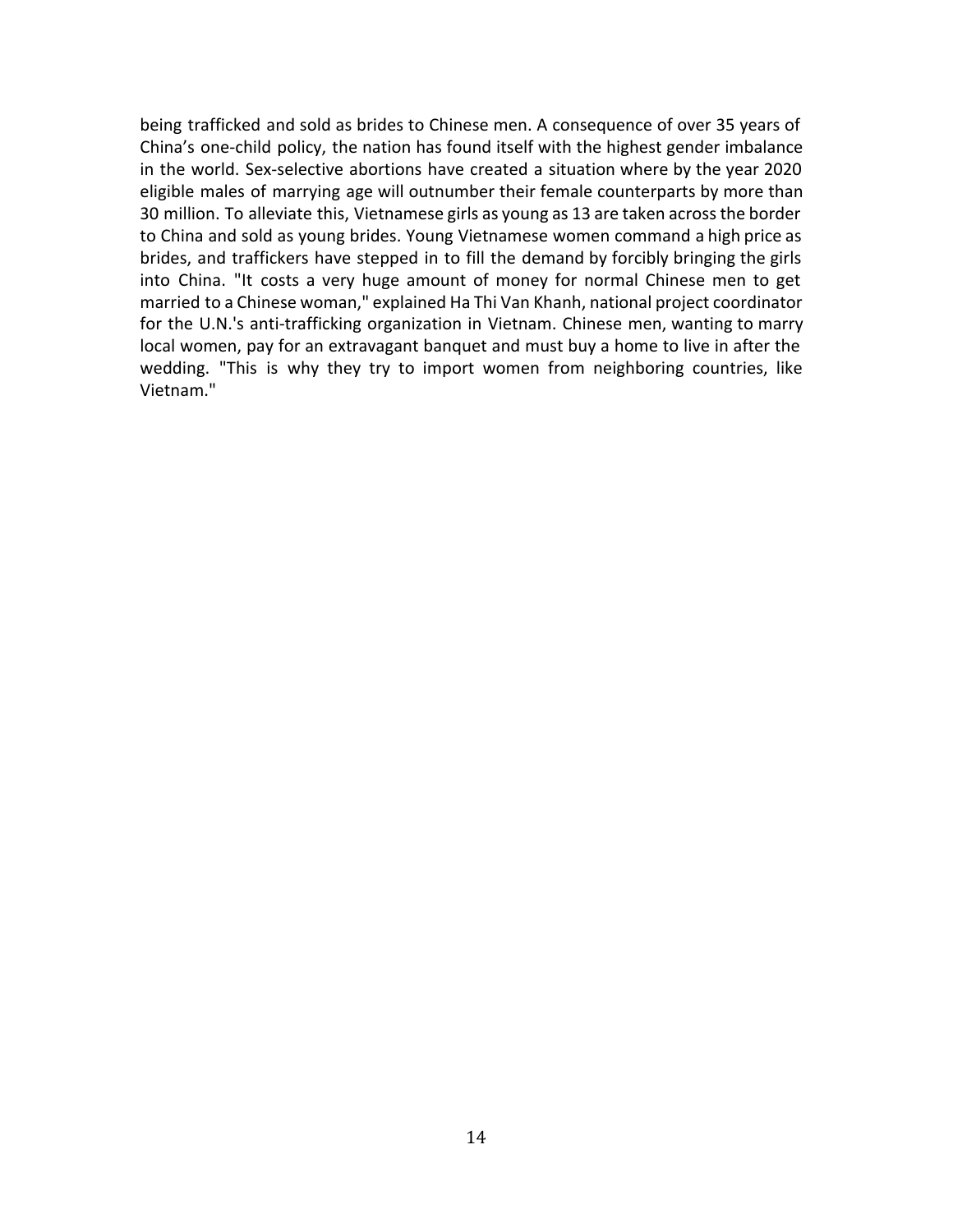### **LAOS**

- Landscape Analysis
- National Overview
- Social Overview
- The National Human Rights Framework
- Review of International Instruments
- Involvement of Civil Societies in CEFM
- Child Marriage
	- o Overview
- Causes of CEFM
	- o Geographic Isolation
	- o Harmful Practice
- Impact of CEFM
	- o Sexual Abuse
	- o Adolescent Pregnancy
	- o Self-Concept and Identity

# **Landscape Analysis**

#### National Overview

The Lao People's Democratic Republic is ruled by its only constitutionally legitimate party, the Lao People's Revolutionary Party (LPRP).<sup>63</sup> Lao PDR has an estimated .<br>population of 6.5 million with 59% of the population being below the age of 25 years.<sup>64</sup> Laos remains a least developed country, ranked 139 out of 187 countries in the 2015 Human Development Report.<sup>65</sup> While the Government of Laos prioritizes human development as critical to their graduation to a Middle Income Country status by 2030, deep social inequities persist.

There have been attempts by the Lao government at resettling minority groups for political control, ecological preservation of forests, and delivery of social services. However, these attempts have been poorly executed and have caused resentment within the nation. In the north, Hmong groups have resisted these attempts at control, sometimes violently.

<sup>63</sup> countrystudies.us/**lao**s/85.htm

 $64$  Ibid.

 $65$  Ibid.

 $66$  Ibid.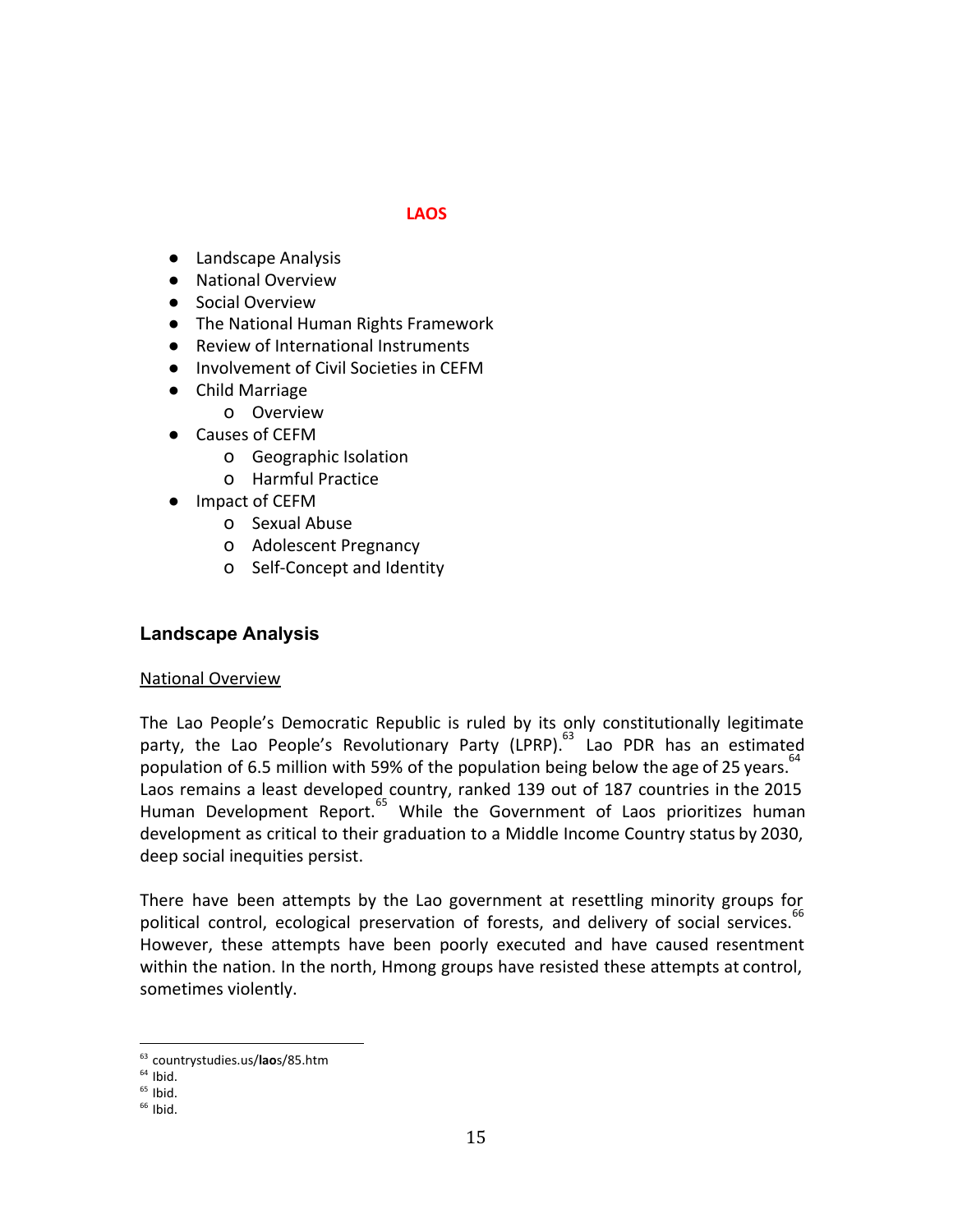Child protection issues in Laos are largely associated with poverty and rapid social economic changes, including an increase in rural-urban migration, meaning that children are increasingly accompanying their migrant working parents or being left behind.<sup>67</sup> UNICEF reports that of the particularly vulnerable are the non-Lao Thai ethnic communities who live in remote, rural areas where there are no roads and the land is contaminated with unexploded ordnances. $^{68}$  Lao PDR is the world's most heavily bombed country.<sup>69</sup>

#### Social Overview

An ethnic hierarchy exists in Laos, placing ethnic Lao at the apex. Many urban Chinese have assimilated into Lao culture, and even those who have not, are considered to represent sophistication.<sup>70</sup> Vietnamese also have assimilated, and those who have not are situated just below the Chinese population in Laos.  $\sqrt{2}$ 

Lao PDR is in a unique situation where 1 in 4 people are adolescents.<sup>72</sup> Although this comes with opportunity, much attention and support is required from the community. Laos is a patriarchal society with very traditional gender roles; men serve as the head of the family who are often comprised of 9-14 people.<sup>73</sup> Men are responsible for the financial support of their wives and children and they dominate political positions, whereas women are the caretakers responsible for the children and the home. With a greater emphasis on domestic roles for women, they are lesslikely to be encouraged to pursue an education or develop a career. Besides age, gender is the main way in which social roles and practices are organized. In Buddhism, men are the main religious leaders as monks, and while women can become nuns, it does not entail a sacred transformation.<sup> $4$ </sup> In rural areas there is little separation of tasks by gender, except for weaving, and sewing. There is a tendency for women to be concerned with household chores and 'lighter' work. Women have played a major role in petty trade, and recently in long-distance trade. While girls take on the majority of household responsibilities, they are also expected to contribute equal amounts in income generation as boys.<sup> $\frac{7}{5}$ </sup>

Among all groups, the avoidance of conflict and actions likely to cause emotional discomfort is emphasized. Careful attention to one's place in the social hierarchy is important, with inattention or deliberate flouting of the hierarchy being considered a source of conflict. Hierarchical interaction also involves polite forms of speech and body movements. Public body contact, especially between men and women, is avoided.<sup>16</sup>

<sup>67</sup> http://www.unicef.org/laos/about.html

<sup>68</sup> http://www.unicef.org/laos/about.html

<sup>69</sup> http://www.unicef.org/laos/about.html

<sup>70</sup> countrystudies.us/**lao**s/85.htm

 $71$  Ibid.

<sup>72</sup> **lao**.unfpa.org/.../**lao**-**pdr**-**adolescent**-and-youth-**situati**...

 $73$  Ibid.

<sup>74</sup> countrystudies.us/**lao**s/85.htm

 $75$  Ibid.

<sup>76</sup> Ibid.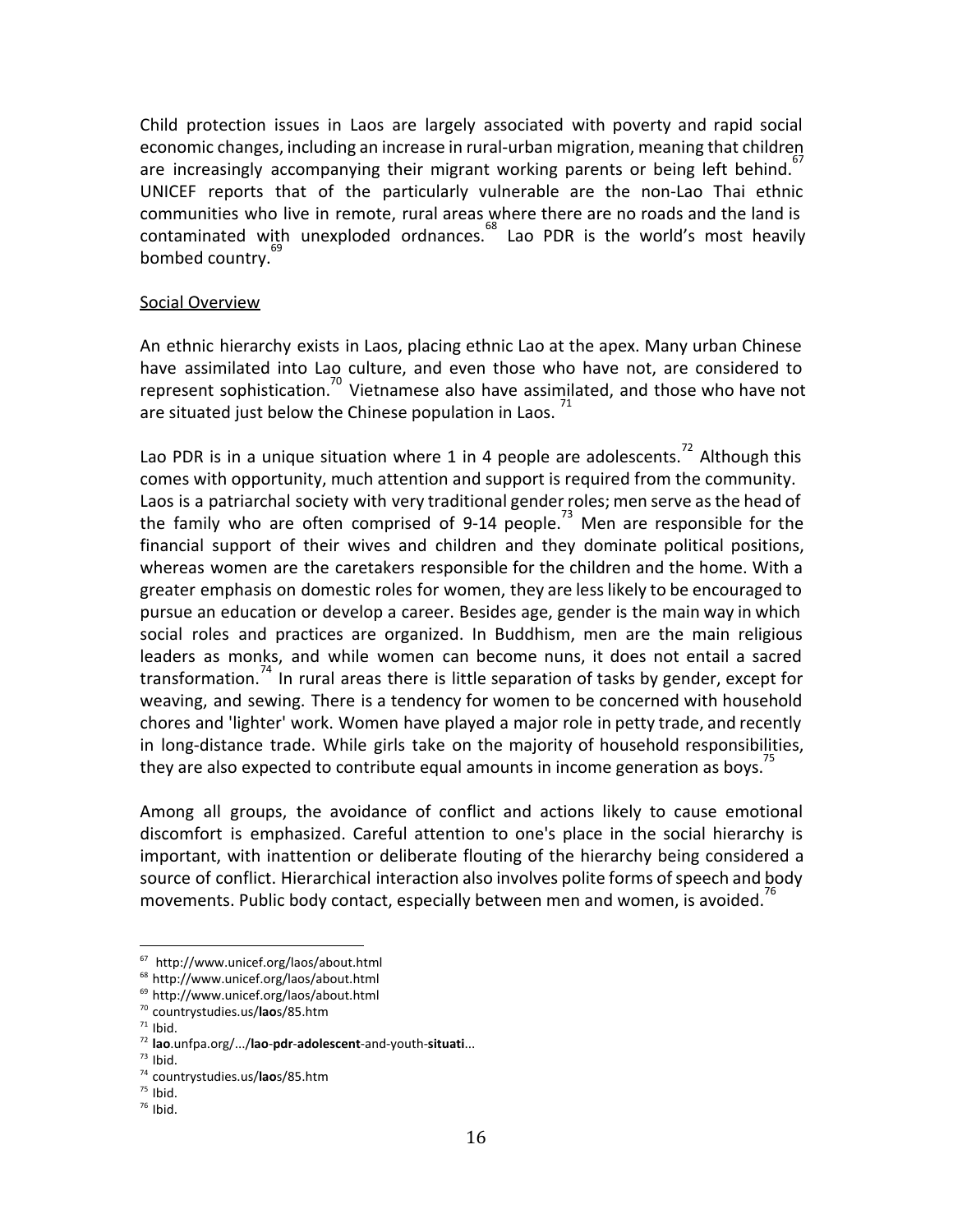# **The National Human Rights Framework**

#### Review of International Instruments

Laos is a party to the *Convention of All Forms of Discrimination Against Women* (CEDAW) and is also a State Party to the Convention on the Rights of the Child (CRC). In 2015, The Committee on the Rights of the Child today considered reports of the Lao People's Democratic Republic on how the country was implementing the legislation. $\dot{\ }$ The Committee noted that while progress had been made in the country, significant challenges regarding the rights of children existed.<sup>78</sup> The Government's challenges, which included institutional and capacity constraints, such as in the area of data collection, and limited public awareness about laws and policies made it difficult to assess the actual situation.<sup>79</sup> Jorge Cardona Llorens, Committee Chairperson and the Rapporteur of the report of the Lao People's Democratic Republic in his closing remarks, said that without data the Government did not know what was happening and so could not address problems.<sup>80</sup> In response, The National Plan of Action to Prevent and Eliminate Violence against Women and Children (2014 to 2020) was adopted last year, and on 30 January 2015 the National Assembly adopted the Law on Preventing and Combatting Violence against Women and Children. $^{81}$  A national prevalence study on violence against children was conducted in 2014, the first such data-collection process in the Lao People's Democratic Republic, with the Lao Government saying that the results would form the basis for future policy and legislative development and for establishing effective prevention and response systems.<sup>8</sup>

#### Involvement of Civil Society in CEFM

Nongovernment Organizations (NGOs) established by Lao nationals are not permitted. International NGOs (INGO's) have been allowed to operate since the early 1990s, but they must be connected to a particular ministry or government organization so their activities can be monitored.<sup>83</sup> Relations between some INGOs and the government have been strained, particularly over the issues of dam building and the relocation of minorities.<sup>84</sup> Nevertheless, their presence has seen the emergence of discussions of politically related social and cultural issues. Oxfam notes that it is early days for Laos' civil society organizations.<sup>85</sup> While there are a number of different non-profit organizations spread over the country, the capacity of the still young civil society

<sup>77</sup> www.**childrights**connect.org/wp-content/uploads/.../**Lao**s\_OPACSession**Report**.pdf

 $78$  Ibid.

<sup>79</sup>http://www.ohchr.org/en/NewsEvents/Pages/DisplayNews.aspx?NewsID=16016&LangID=E

 $80$  Ibid.

 $81$  Ibid.  $82$  Ibid.

<sup>83</sup> https://www.kepa.fi/tiedostot/vietnamese-cs-2015.pdf

 $84$  Ibid.

<sup>85</sup> https://www.oxfam.org/en/laos/early-days-laos-civil-society-organizations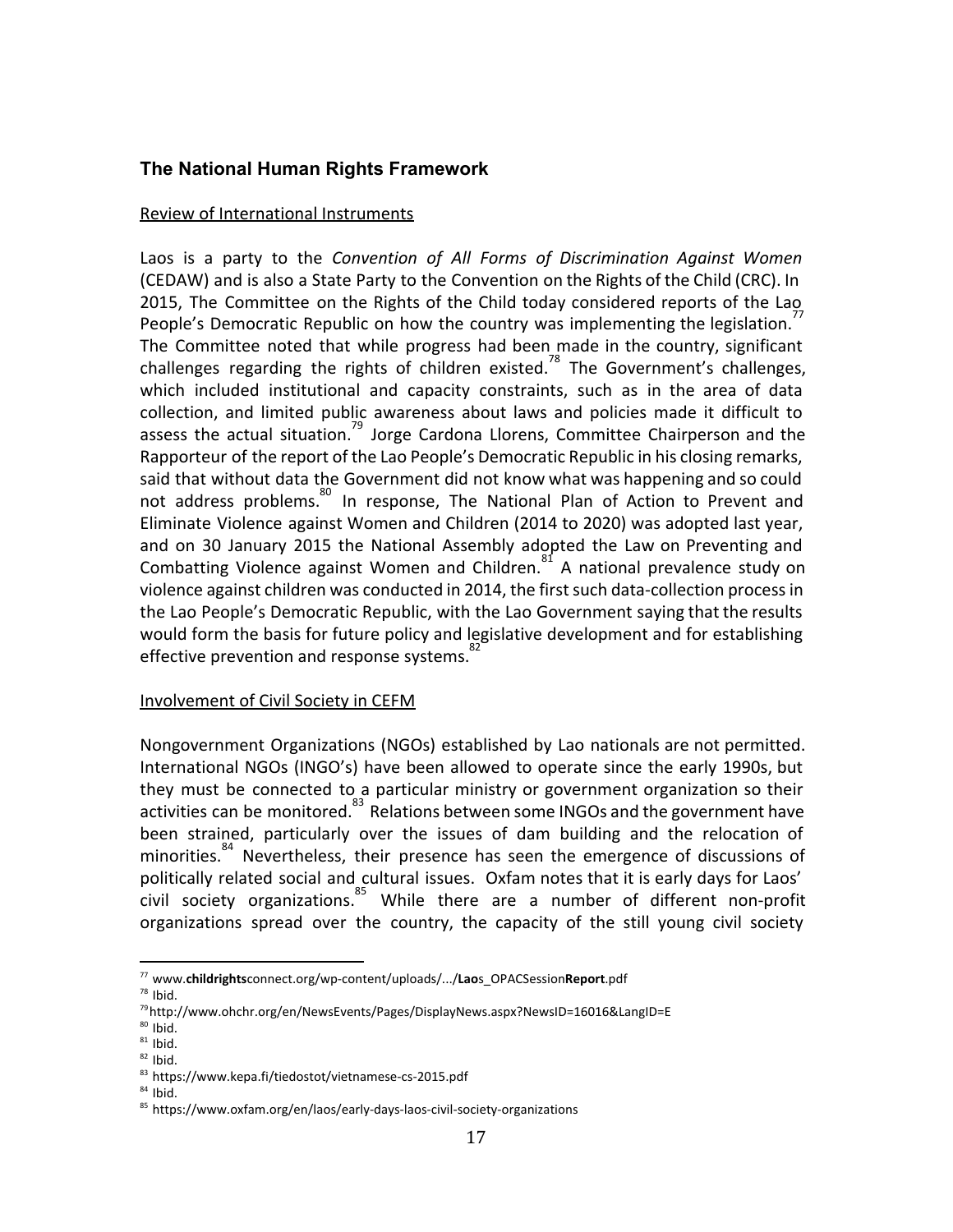organizations is rather limited in supporting the wide range of development working areas.<sup>86</sup> Asia Development Bank has remarked that most civil societies in Lao generally work to implement, not challenge, government policy.<sup>87</sup>

The Lao Women's Union (LWU), was established in 1995, and has more than 800,000 members with strong grassroots linkages.<sup>88</sup> It is involved in community-level socio-economic development work in many parts of Laos, with most projects aimed at reducing poverty and increasing women's knowledge and skills through vocational training.

# **CEFM in Laos**

# Overview

The legal minimum age of marriage for boys and girls is 18 years. However, it is common for the law to allow underage marriage in special and necessary cases, often in cases of underage pregnancy.<sup>90</sup> In 2016, the United Nations confirmed that Laos has one of the highest rates of CEFM in the region.<sup>91</sup> One-third of women marry before age 18, while one-tenth marry before age  $15.<sup>92</sup>$  According to the most recent)Lao Social Indicator Survey (2011-12), more than 1 in 5 girls aged 15-19 years were already married. The culture of girls marrying early is advantageous for the recipient family as they gain a laborer, as well as being an advantage for the girl's family due to the dowry paid.

# Causes of CEFM

# *Geographic Isolation*

The Lao People's Democratic Republic is more rural in character than any other country in South-East Asia.<sup>94</sup> More than three quarters of the total population lives in rural areas and depends on agriculture and natural resources for survival.<sup>95</sup> Geographical isolation fosters a persistent cultural environment that does not promote innovate beliefs, effectively contributing to the continuance of CEFM.  $96$  A United Nations Population Fund report noted that young girls growing up in isolated minority communities that were not integrated into a wider society saw marriage as their only option, partly because they were not aware of other options, and were not able to speak the national language proficiently enough to effectively communicate with members outside their

<sup>86</sup> https://www.oxfam.org/en/laos/early-days-laos-civil-society-organizations

<sup>87</sup> http://reliefweb.int/sites/reliefweb.int/files/resources/csb-lao.pdf

<sup>88</sup> http://reliefweb.int/sites/reliefweb.int/files/resources/csb-lao.pdf

<sup>89</sup> http://reliefweb.int/sites/reliefweb.int/files/resources/csb-lao.pdf

<sup>90</sup> https://www.unicef-irc.org/publications/pdf/digest7e.pdf

 $91$  www.la.undp.org/

 $92$  Ibid.

<sup>93</sup>https://campaigns.savethechildren.net/sites/campaigns.savethechildren.net/files/Laos%20Spotlight.pdf

 $94$  www.ruralpovertyportal.org > Region & country > Asia

<sup>95</sup> http://www.ruralpovertyportal.org/country/home/tags/laos

<sup>96</sup> http://web.williams.edu/Economics/wp/ashrafisolation.pdf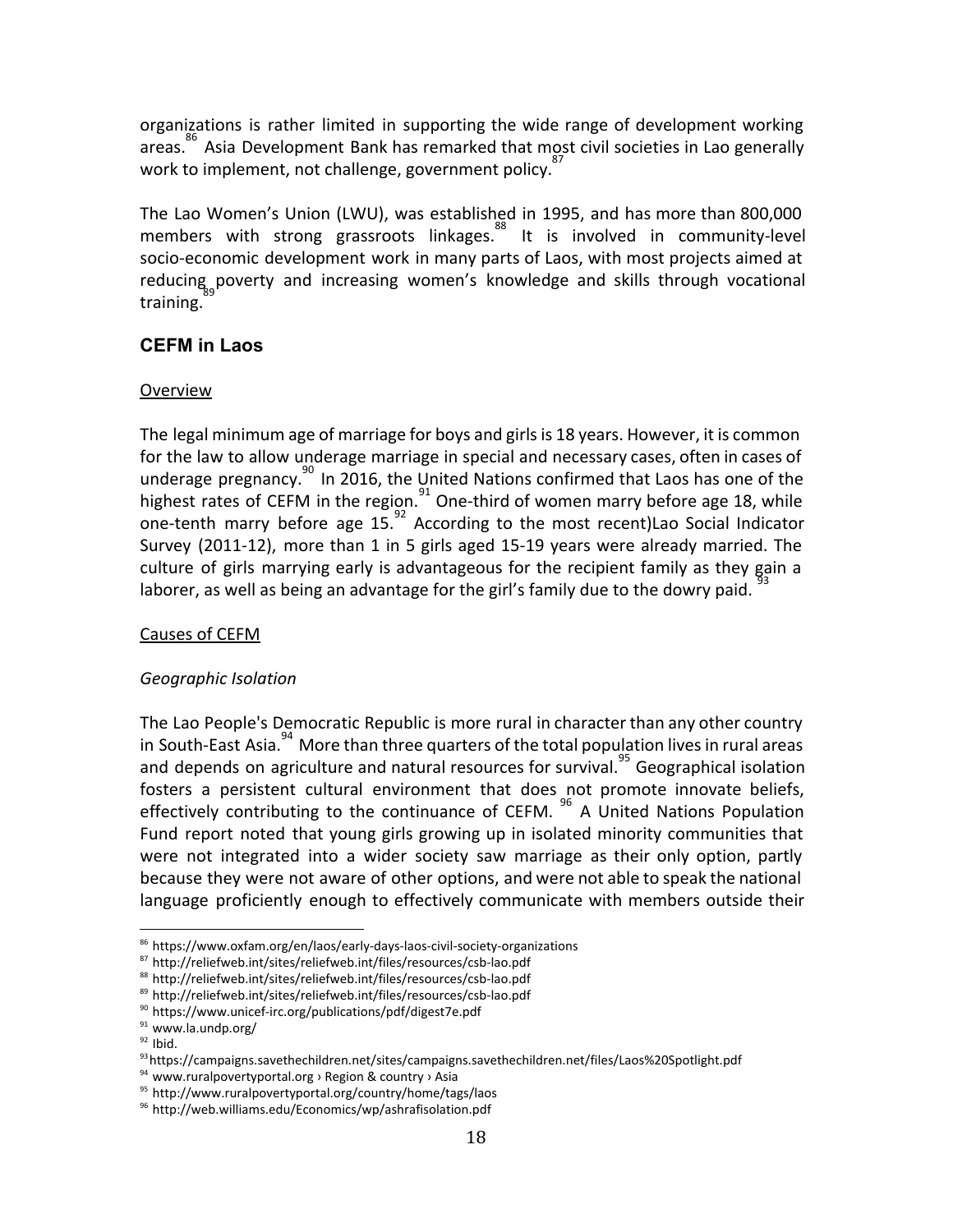isolated community. $^{97}$  Furthermore, a community's availability and utilization of social services is affected by geographic isolation. For example, the prevalence of CEFM in more rural communities is linked to the lack of schools built close to communities. Given the distance from villages to school, many lower secondary students do not attend school or they live as informal boarders in hazardous situations on the campuses of those schools.<sup>38</sup> They are unaccompanied minors, often living in provisional shacks. More schools need to be built closer to rural communities to ensure that families feel safe enough to let their children, and especially, their girls attend. In addition, school curricula should prepare all adolescents for the life skills they need to navigate the risks and challenges inherent in living far away from home.<sup>99</sup>

#### *Harmful Practice*

Specific harmful practices of CEFM in Laos generally involve force or coercion. In addition to violating a child's right, this force and coercion exposes the child to safety risks and social isolation. A form of marital practice by the Hmong still existing is the practice of "zig pojniam" or the capture theory.<sup>100</sup> This occurs when the groom takes the bride-to-be to his family. It is not considered kidnapping because it's likely that the girl knows about the marriage, but it is a form of saving face for the bride's parents. This can occur if the groom knowsthat the bride's parents do not approve of him as a son-in-law. After taking the bride to the groom's family, the groom's family has to report to the bride's family within 24-48 hours to arrange for a wedding.<sup>101</sup> Usually the wedding will take place 3 days after the bride is taken to the groom's house.

#### Impact of CEFM

#### *Sexual Abuse*

CEFM often takes place in environments marked by pressure and even violence in the event of non-compliance. In cases of abduction in forced marriages, the marriage itself is an act of violence, and may be accompanied by sexual, physical, and psychological violence.<sup>102</sup> CEFM is a form of sexual abuse against children. In comparison to trafficking and some of the worst forms of child labor, sexual abuse in CEFM has been overlooked in the vast literature on child protection. CEFM often includes some element of compulsion. The outcome of coercion and pressure is characteristically violence against children, which in the setting of marriage, often reveals itself as sexual abuse and exploitation. By virtue of their early or forced marriages, these girls are disempowered and likely exposed to abusive power dynamics and violence, especially by an intimate partner. CEFM is often centered on control over a girls' sexuality, especially when there

<sup>97</sup> http://eeca.unfpa.org/sites/default/files/pub-pdf/Child%20Marriage%20EECA%20Regional%20Overview.pdf

<sup>98</sup> https://campaigns.savethechildren.net/sites/campaigns.savethechildren.net/files/Laos%20Spotlight.pdf

<sup>99</sup>https://campaigns.savethechildren.net/sites/campaigns.savethechildren.net/files/Laos%20Spotlight.pdf

<sup>100</sup> www2.uwstout.edu/content/lib/thesis/.../2000vuem.pdf

<sup>101</sup> www2.uwstout.edu/content/lib/thesis/.../2000vuem.pdf

<sup>102</sup> http://eeca.unfpa.org/sites/default/files/pub-pdf/Child%20Marriage%20EECA%20Regional%20Overview.pdf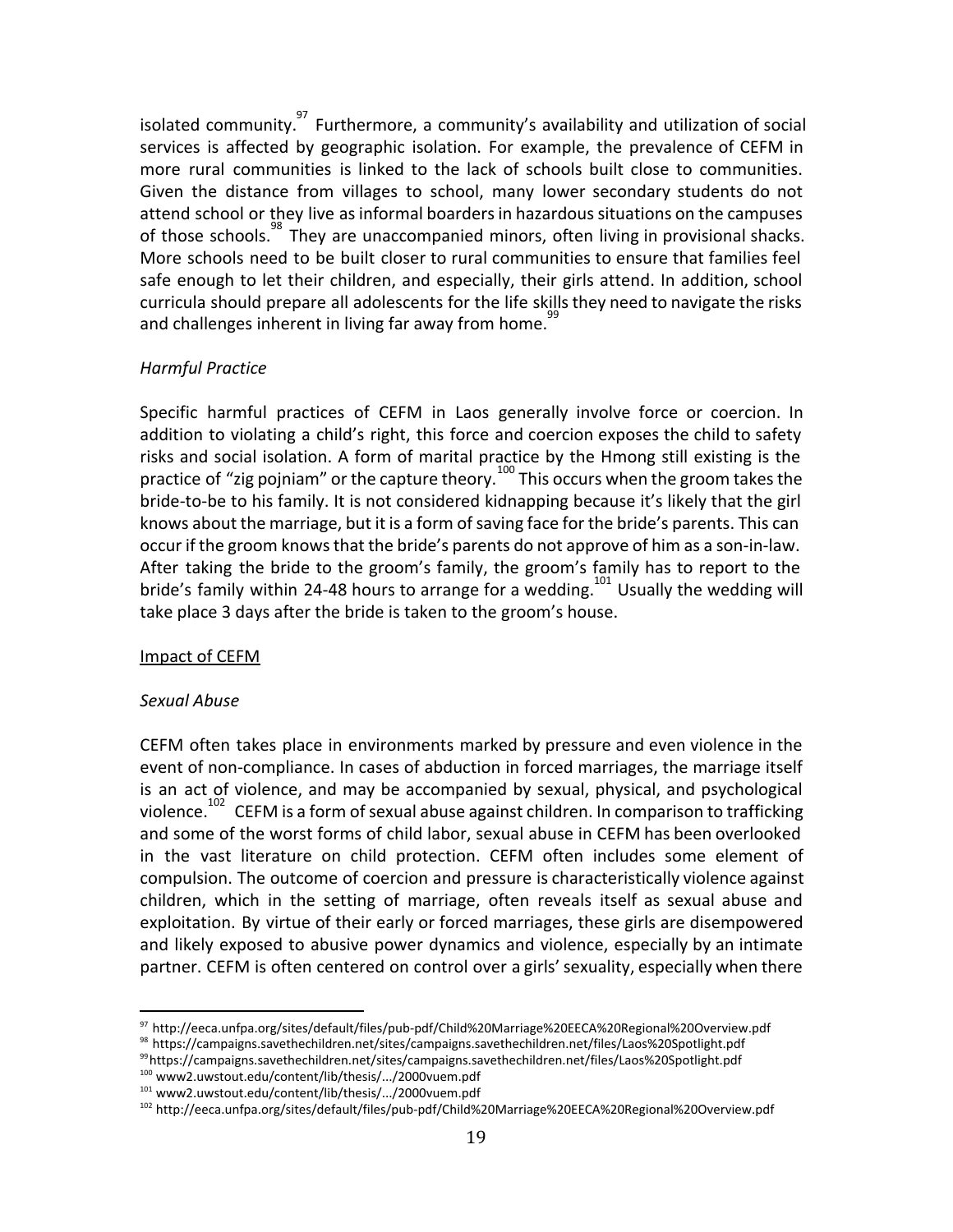is an importance attached to women's virginity at the time of marriage.  $^{103}$  Forced sex in early marriages is reported to be a common issue due to sex being considered a right of the husband.  $104$  Young brides are more vulnerable to sexual abuse from their partners, but also by older men in their marital homes. $^{105}$  These adolescent brides are also more inclined to tolerate sexual abuse and less likely to leave abusive partners. Parents will often reassure their married daughters to endure any violence in the home, partly because marriage now views them as adults, and partly because they refrain from interfering with private family matters.<sup>106</sup> CEFM exposes these adolescent girls to recurring sexual abuse that repeatedly weakens them.

# *Adolescent Pregnancy*

CEFM is often associated with early pregnancy and Lao PDR is no exception. Each year, nearly 1 out of 10 Laotian girls between 15 and 19 gives birth, according to the latest Social Indicator Survey.<sup>107</sup> The proportion is much higher in remote areas, where some cultural practices, such as giving birth in the wild, pose additional risks to the health of young mothers and their babies.<sup>108</sup> Laos has the highest adolescent birth rate in the region with 94 births per 1,000 girls aged 15 - 19 years.<sup>109</sup> The implications of CEFM have been placed in more focus in recent years as there are growing concerns about the violation of sexual and reproductive rights suffered by an under-age bride. Brides, under the age of 18 are more prone to experiencing maternal and child mortality, malnutrition, as well as sexually transmitted diseases.<sup>110</sup> Early pregnancies force adolescent girls into levels of physical and emotional strain for which neither their bodies nor minds are prepared. Premature childbearing leaves long-lasting consequences, which will negatively impact the lives of both mother and child.

A child's body is not suitable for giving birth, and early childbearing will often occur before young brides have completed their own physical and sexual growth. A child does not have the psychological and emotional maturity required to carry a pregnancy. There is insufficient data to accurately ascertain the maternal mortality risk in adolescent mothers, but the most mutual declaration is that girls are twice as likely to die from childbirth as women in their  $20s<sup>1</sup>$ 

# *Self-Concept and Identity*

CEFM affects the healthy development of self-concept. For children who are married early, there is no concept of self-identity to be developed; there is simply a transfer of

<sup>103</sup> www.unicef.org/.../NATIONAL\_STRATEGY\_ON\_CHILD\_**MARRIAGE**-PR...

<sup>104</sup> www.unicef.org/.../NATIONAL\_STRATEGY\_ON\_CHILD\_**MARRIAGE**-PR...

<sup>105</sup> www.girlsnot**brides**.org/why-is-child-**marriage**-a-form-of-violence-against-wo**men**-an...

 $106$  Ibid.

<sup>107</sup> www.unfpa.org/.../teenage-pregnancy-way-life-remot...

 $108$  Ibid.

 $109$  Ibid.

<sup>110</sup> unicef.in/Whatwedo/30/**Child**-Marri**age**

 $111$  Ibid.

<sup>112</sup> https://www.nice.org.uk/.../full-guidelin...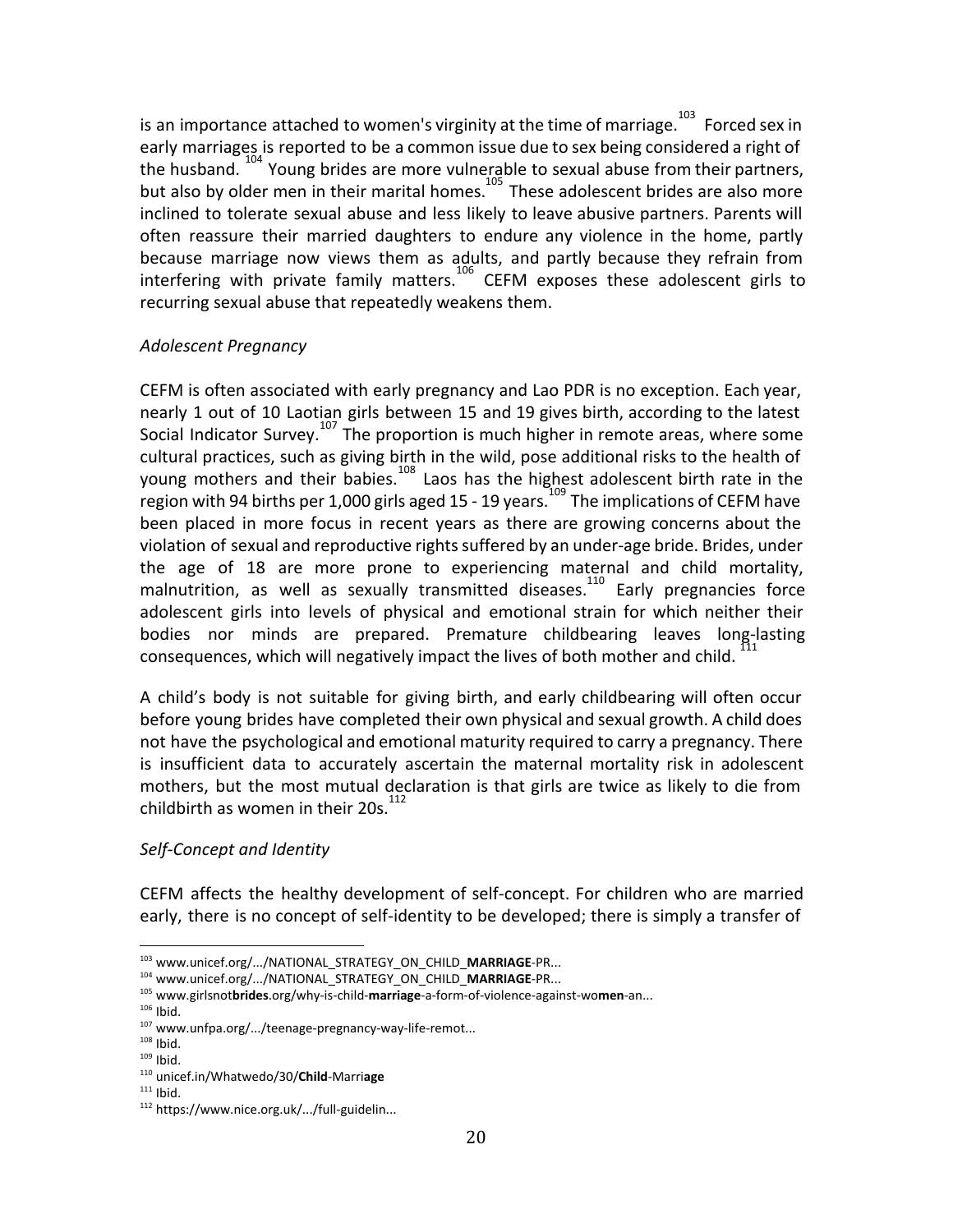one's identity to a new role and family. $^{113}$  For example, girls go from being a daughter to a daughter-in-law. The wife, regardless of age, is expected to take on multiple roles such as taking care of her parents in law, wife, mother and employee if she works.

<sup>113</sup> www.mdpi.com/2076-0760/3/2/242/pdf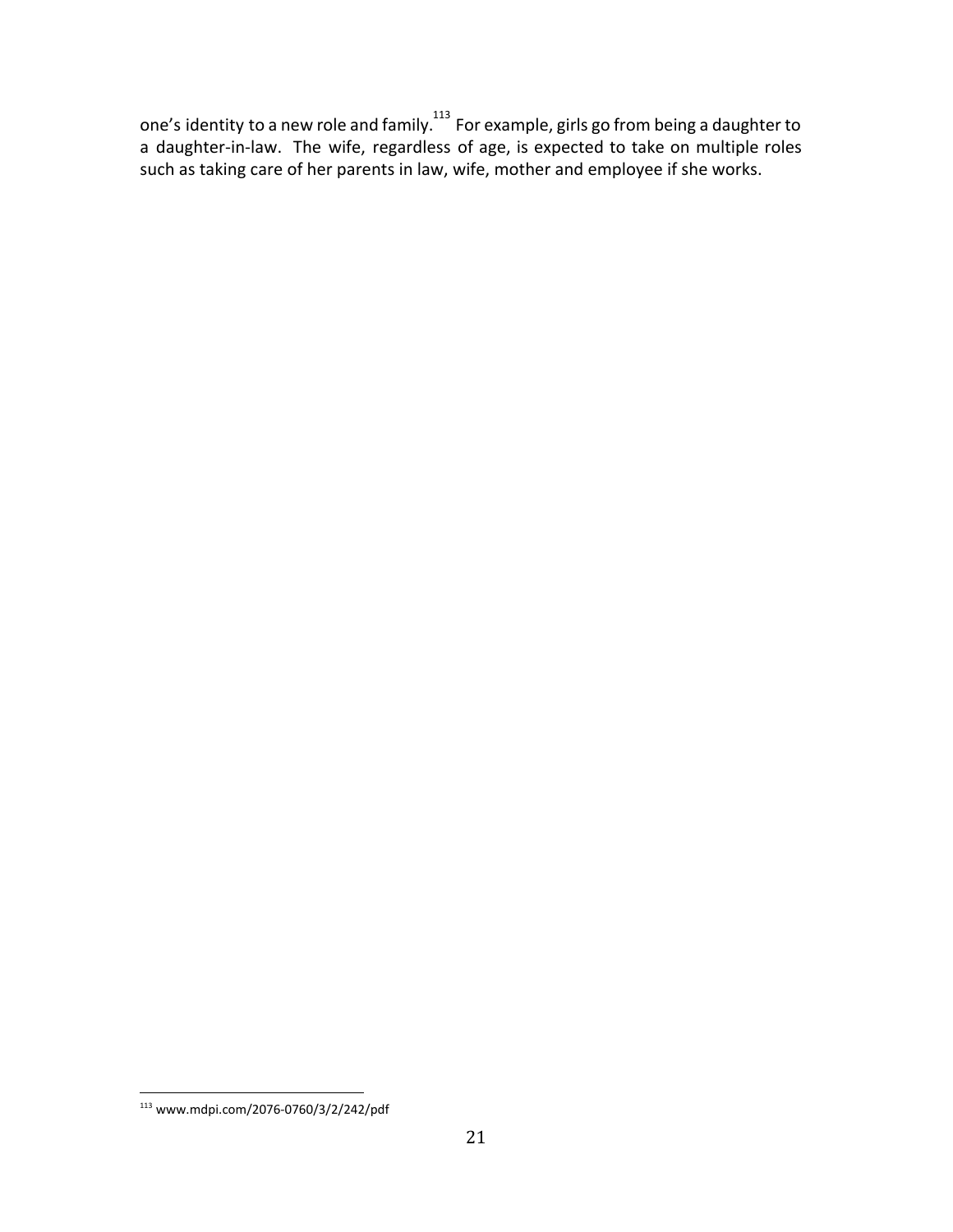### **MYANMAR**

Landscape Analysis

- National Overview
- Social Overview
- The National Human Rights Framework
- Review of International Instruments
- Involvement of Civil Societies in CEFM
- Child Marriage
	- o Overview
- Causes of CEFM
	- o The Role of Boys
- Impact of CEFM
	- o Lack of Education
	- o Marital Violence

# **Landscape Analysis**

#### National Overview

Myanmar is undergoing an intense transformation, evolving from under more than 50 years of military rule, centralized control, and internal conflict.<sup>114</sup> According to the results from the 2014 census, Myanmar has a population of 51.4 million and is expected to reach 66 million by 2020.<sup>115</sup> Myanmar has a diverse ethnic and religious makeup, including 135 officially recognized nationality groups, divided into eight national ethnic groups (the Bamar are the largest, forming  $69%$  of the total population).<sup>116</sup> Myanmar  $\overline{a}$  remains a low-income country in South-East Asia.<sup>117</sup> Not only is poverty widespread, there is marked inequality. Essentially, the society is divided into a small elite, a fairly small middle class, and a large number of very poor people. In recent years, income from the narcotics trade has been an important source of wealth for members of the  $e^{118}$ 

# Social Overview

Myanmar operates under a 'male-preference' culture.<sup>119</sup> Members of the Kachin society believe that it is not worth investing in a daughter because she will eventually be sold to

 $117$  Ibid.

<sup>114</sup>http://www.themimu.info/sites/themimu.info/files/documents/Ref\_Doc\_Brief\_on\_CSO\_and\_NGOs\_ADB\_Feb2015 \_0.pdf

<sup>115</sup>http://www.themimu.info/sites/themimu.info/files/documents/Ref\_Doc\_Brief\_on\_CSO\_and\_NGOs\_ADB\_Feb2015 \_0.pdf

<sup>116</sup>http://www.themimu.info/sites/themimu.info/files/documents/Ref\_Doc\_Brief\_on\_CSO\_and\_NGOs\_ADB\_Feb2015 \_0.pdf

 $118$  Ibid.

<sup>119</sup>http://www.genmyanmar.org/publications/GEN%20Raising%20the%20Curtain%20Full%20Eng.pdf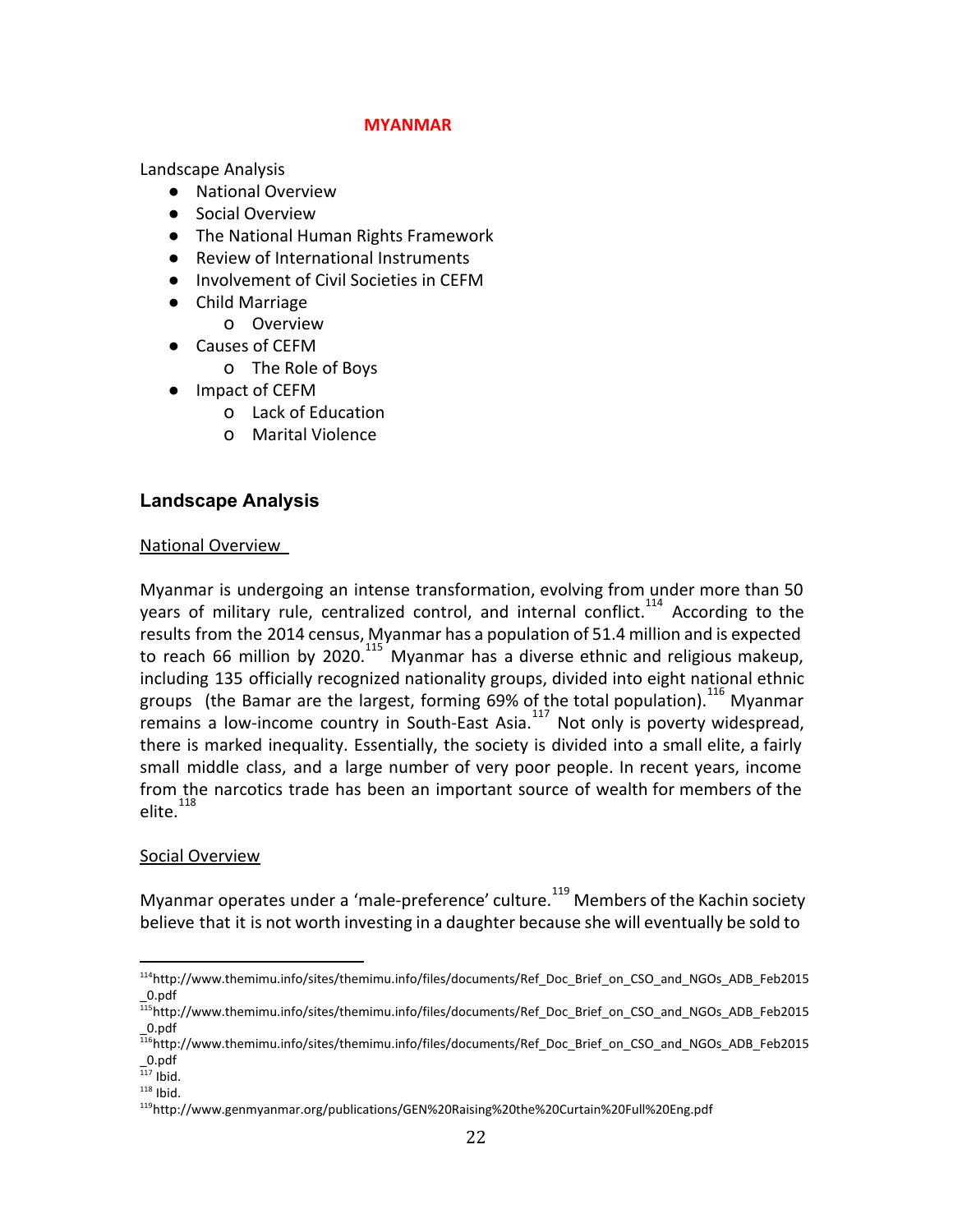another family, giving birth to another family na ${\rm me.}^{^{120}}$  Only a son can carry on the family name, hence investment in a son is meaningful.  $121$  Both men and women do agricultural work, but individual tasks are often gender-specific. Men prepare the land for planting and sow seeds, and women transplant rice seedlings. Women do most domestic work,<br>https://www.harden.com/states/line-seed/seedline-seedline-seedline-seedline-seedline-seedline-seedline-seedlin but small-scale market selling and nomadic trading are conducted by both sexes.<sup>1</sup> Traditional society was known for the relatively high status of women. If a couple divorces, for example, common goods are divided equally and the wife retains her dowry as well as the proceeds from her commercial activities. However, military rule has undermined the status of women, especially at the higher levels of government and commerce. The higher levels of business are in the hands of men, but women run many medium-size and small businesses.

Children in Myanmar are expected to study hard and/or work hard (including domestic chores). Attitudes towards children make little allowance for play and recreation.<sup>14</sup> There is widespread acceptance of working children and little evidence of children's participation in decisions affecting them.  $125$  Myanmar society is generally patriarchal: men are the main bread-earners and decision-makers. Attitudes to women are strongly underpinned by religious beliefs.<sup>126</sup> A qualitative study by UNICEF across five regions found that both men and women believed the men should be the family breadwinner.

 $127$  Women's involvement and consultation in household decision-making was found to be limited, particularly in rural environments, with most women having to request their husband's permission to vary their daily routines.

# **The National Human Rights Framework**

#### Review of International Instruments

Myanmar has a complex legal system with varying sources of law. Myanmar had its own system of customary laws, and its various ethnic groups follow their own customary laws, most of which were unwritten.<sup>128</sup> Myanmar acceded to the *Convention* of All *Forms of Discrimination Against Women* (CEDAW) in 1997, however, many of its domestic laws are not currently harmonious with CEDAW, being gender restrictive and inconsistent with CEDAW principles. Myanmar became a State Party to the Convention on the Rights of the Child (CRC) in 1991. However, the CRC does not have constitutional status in Myanmar, which means its provisions can be overridden in court by existing national rules and laws.  $129$  This makes revision of all national instruments to ensure

<sup>120</sup>http://www.genmyanmar.org/publications/GEN%20Raising%20the%20Curtain%20Full%20Eng.pdf

 $121$  Ibid.

 $122$  Ibid.

 $123$  Ibid.

<sup>124</sup> www.unicef.org/eapro/**Myanmar**\_Situation\_Analysis.pdf

 $125$  Ibid.

 $126$  Ibid.

 $127$  Ibid.

<sup>128</sup> www.**burma**library.org/docs20/**Myanmar**\_**Law**+CEDAW-en-red.pdf

<sup>129</sup> https://www.crin.org/en/library/publications/**myanmar**-**national**-**laws**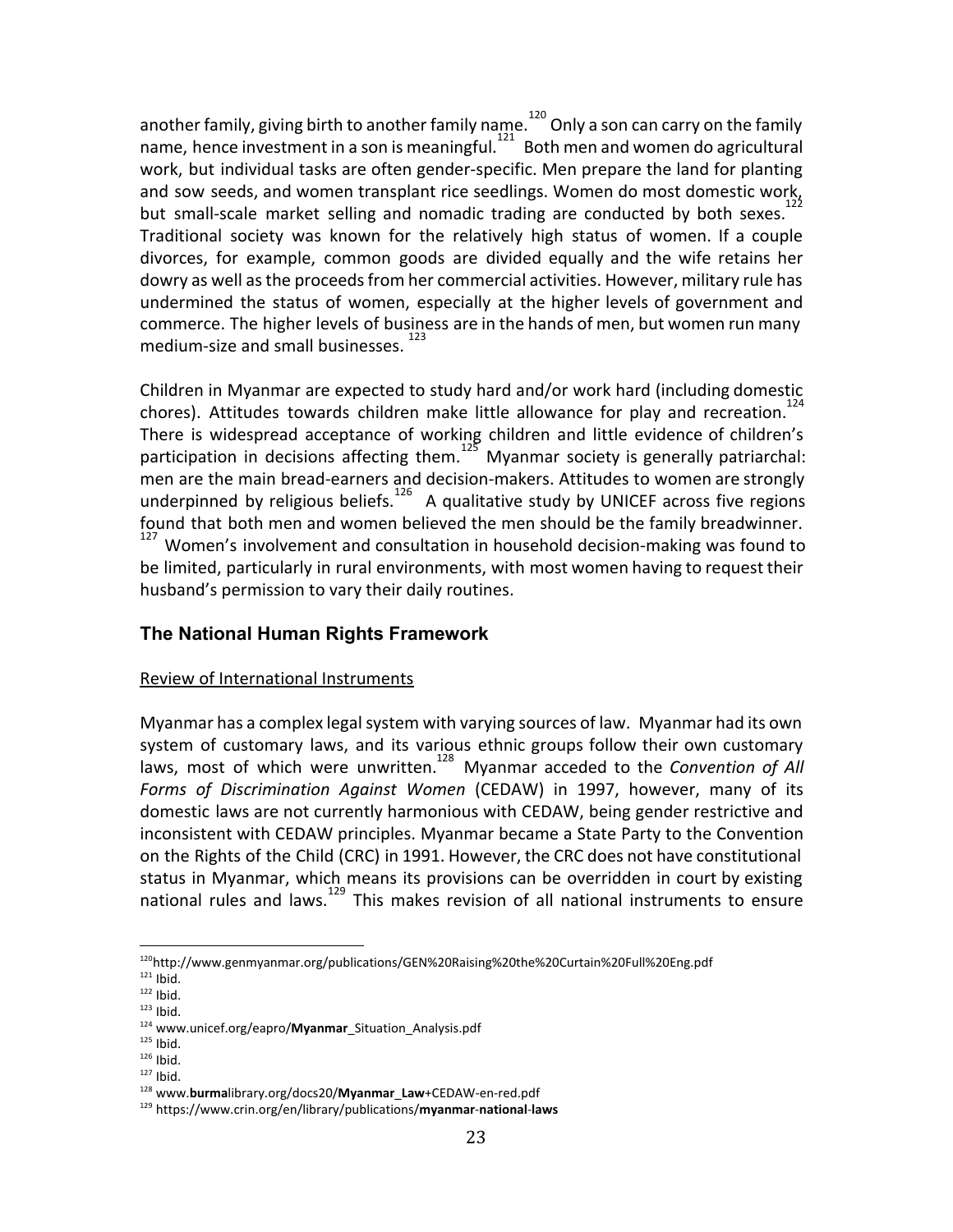conformity with the CRC an important step to enable Myanmar to meet its obligations as a State Party.

An Anti-Trafficking Unit has been established within the Myanmar Police Force under the Ministry of Home Affairs, and several in-country task forces and working groups involving the government, international and local agencies are also focused on the issue of trafficking. In addition, a border liaison office has been established in the border towns of Lwei Je and Muse.

#### Involvement of Civil Society in CEFM

The standard civil society structure in Myanmar exists mainly within religious groups, emerging from Buddhist and Christian-led social welfare activities and focusing on poverty, health, and practical daily needs of the communities.<sup>130</sup> A common exhortation heard in Yangon from civil society groups is that more time is spent in training and meetings than actual implementation.  $\frac{131}{331}$  However, most civil groups agree that there is increasing coordination among all levels of civil society, which is manifesting itself in new working relationships across groups and networks.<sup>1</sup>

Gender Equality Network (GEN), formerly the Women's Protection Technical Working Group, was set up in 2008 to focus on multi-sector and cross-cutting issues faced by girls and women.<sup>133</sup> GEN is an interagency network, comprising of approximately 60 local and international NGOs, civil society networks, and technical resource persons specializing in the development and implementation of enabling systems, structures, and practices for the advancement of women, gender equality, and the realization of women's rights in Myanmar. $134$  Activities employed within GEN include activities such as: Engaging male and female teachers in an effort to transform gender norms and stereotypes and ensure gender awareness is included in teacher training in both formal and non-formal education.<sup>135</sup> There is a focus on bringing together a broad range of stakeholders, including education practitioners, employers and students, for programming aiming at challenging gender norms in occupational choices.<sup>136</sup> The GEN has also employed an initiative that takes advantage of the space created by HIV prevention activities to broaden awareness from not only disease control but also personal integrity and sexual and reproductive rights.<sup>137</sup>

<sup>&</sup>lt;sup>130</sup>http://www.themimu.info/sites/themimu.info/files/documents/Ref\_Doc\_Brief\_on\_CSO\_and\_NGOs\_ADB\_Feb2015 \_0.pdf

 $131$  Ibid.

 $132$  Ibid.

<sup>&</sup>lt;sup>133</sup>http://www.themimu.info/sites/themimu.info/files/documents/Ref\_Doc\_Brief\_on\_CSO\_and\_NGOs\_ADB\_Feb2015 \_0.pdf

 $134$  Ibid.

<sup>135</sup>http://www.genmyanmar.org/publications/GEN%20Raising%20the%20Curtain%20Full%20Eng.pdf

<sup>136</sup>http://www.genmyanmar.org/publications/GEN%20Raising%20the%20Curtain%20Full%20Eng.pdf

<sup>137</sup>http://www.genmyanmar.org/publications/GEN%20Raising%20the%20Curtain%20Full%20Eng.pdf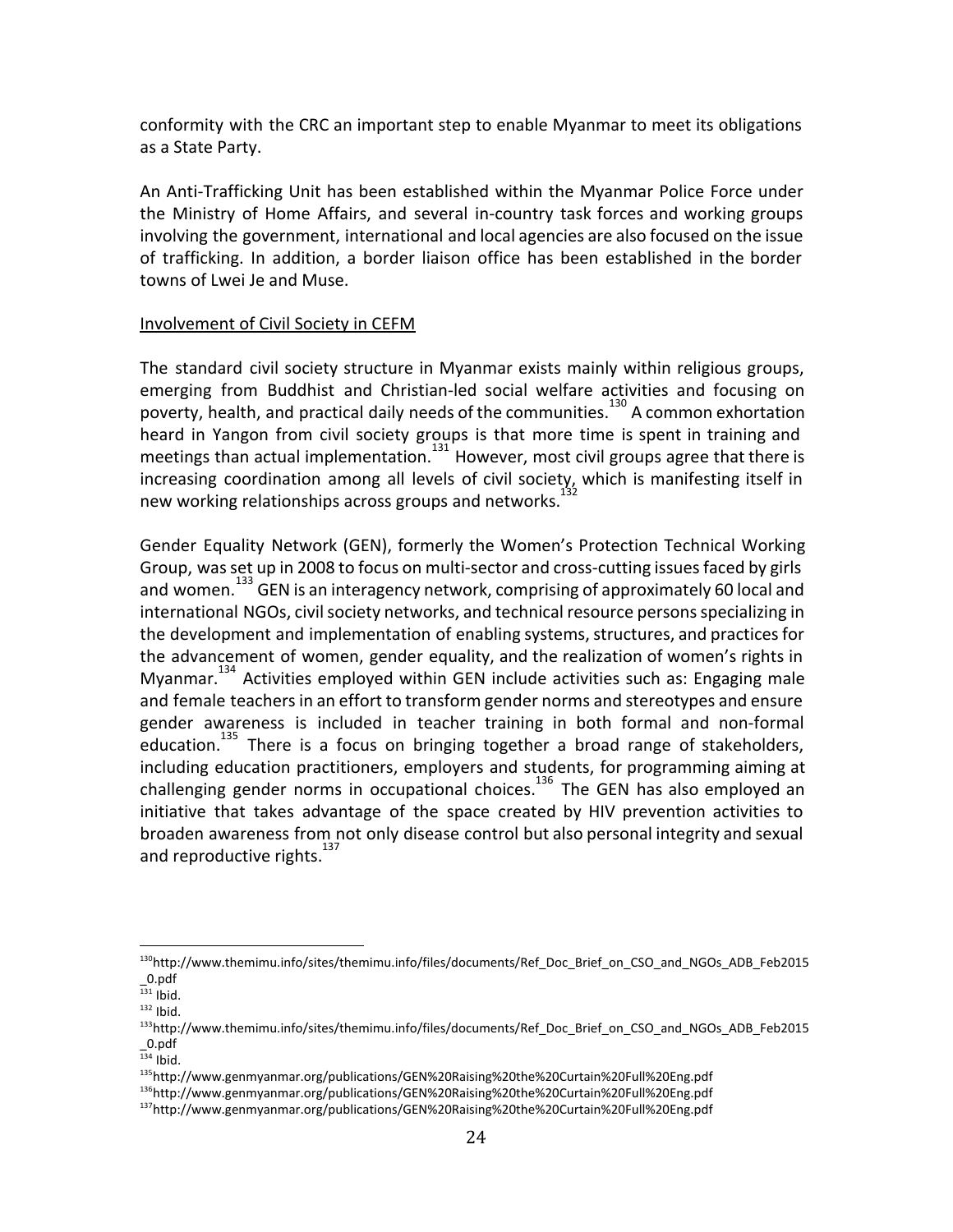# **CEFM in Myanmar**

# Overview

As reported by UNFPA, CEFM remains under-addressed and incredibly complex in Myanmar, because, as noted above, they consist of mostly unwritten, customary laws which vary across the ethnic and religious groups. For example, Buddhist law allows boys from puberty to marry without parental consent, while the Christian Marriage Act allows the marriage of girls from 13 years and boys from 16. Collectively, it isrelatively common for girls to marry in their teens with approximately 22% of girls 15-19 already married. Children in Myanmar can be married by participating in a ceremony conducted by a respectable couple or by sheer mutual consent with no ceremony at all.<sup>138</sup> Often couples would simply live together for a period and then announce to everyone they were married.<sup>139</sup> The union was formalized when they announced this to a senior person or respected member of the community.<sup>140</sup> Today a couple is considered married if they have lived together and are recognized as a couple by their neighbors.<sup>1</sup>

#### Causes of CEFM

# *Migration*

Due to Myanmar's significant economic and political changes since 2011, urbanization and internal migration have gained a lot of attention.<sup>142</sup> Studies have demonstrated particular rural/urban disparities, resulting from urban growth and the internal migrant population moving within the country for better job or educational opportunities.<sup>1</sup> Approximately two million Myanmar migrants are estimated to be in Thailand, many of their children left behind without suitable care in Myanmar.<sup>144</sup> UNICEF notes that the protracted situation of forced displacement, especially in the Northern States, has placed boys and girls at disproportionate risk of violence, neglect and abuse, including sexual exploitation, trafficking, and CEFM. $145$  UNICEF reports that children affected by migration form a considerable proportion of trafficked persons, for sexual or CEFM purposes.

# *The Role of Boys*

There is an important facet that needs to be considered, and that is; the role young boys play in CEFM, not as grooms, but as catalysts to the issue. In a study conducted by the ODI, it is suggested that boys drive CEFM. In most cases, boysinitiate contact because it

<sup>138</sup> http://factsanddetails.com/southeast-asia/Myanmar/sub5\_5c/entry-3041.html

 $139$  Ibid.

 $140$  Ibid.

 $141$  Ibid.

<sup>142</sup> http://www.ncbi.nlm.nih.gov/pmc/articles/PMC4784279/

<sup>143</sup> http://www.ncbi.nlm.nih.gov/pmc/articles/PMC4784279/

<sup>144</sup> http://www.unicef.org/myanmar/protection.html

<sup>145</sup> http://www.unicef.org/myanmar/protection.html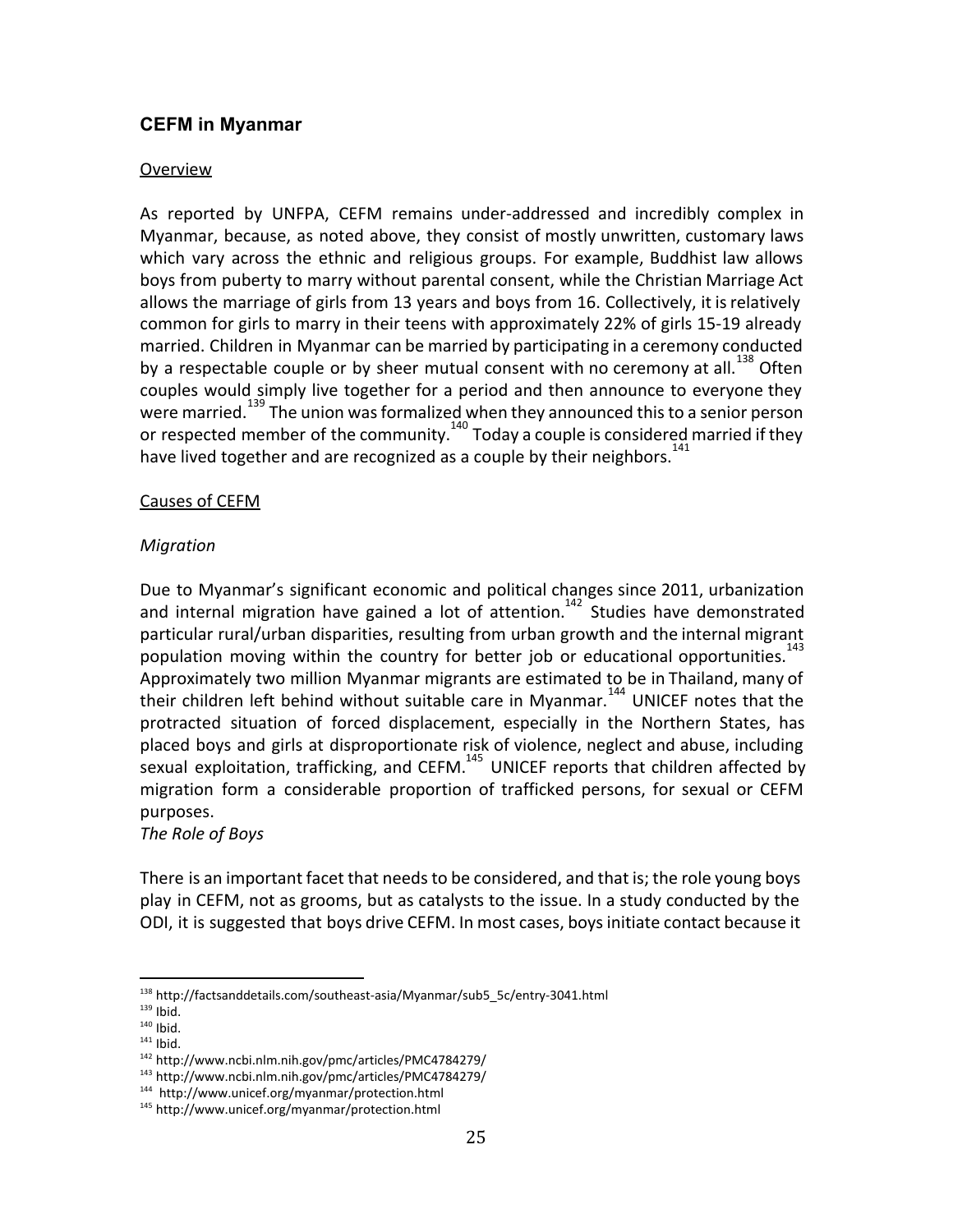is culturally unacceptable for girls to pursue boys.<sup>146</sup> Boys have many reasons to marry early and little reason to wait because a wife reduces their workload and improves their social status. Hmong boys, while less controlled by filial piety, also want to help their parents by marrying sooner rather than later.  $147^{147}$  A case study from Girls Not Brides quoted a young girl as saying "If I don't get married at this age, I can go to school and nurture my dream to be a teacher. However, if I become a teacher, no men in the village will want to marry me. They don't like highly educated women. They prefer the young ones who can work hard in the field," she says.<sup>148</sup> "Now I'm married, I will live a life like other married girls in the village: taking care of the family, working on the field and giving birth."<sup>149</sup>

#### Impact of CEFM

#### *Education*

It is difficult to define whether CEFM causesschool dropouts or vice versa, however, it is certain that CEFM often means the end to a girls' formal education. Adolescent girls tend to drop out when they get married because the new role of a wife often comes with the expectation that she will take care of the home and care for her new husband, extended family and children.<sup>150</sup> CEFM disproportionately affects the educational opportunities and achievements of married girls, because it is unlikely that a married girl will return to school after her marriage. Child brides are far less able than older or unmarried girls to access schooling and income-generating opportunities". <sup>151</sup>

The longer a girl stays in school, the less likely she is to be married before her  $18<sup>th</sup>$ birthday. A [study](https://openknowledge.worldbank.org/handle/10986/19036) by the World Bank showed that girls who complete roughly 10 years of education are six times less likely to be married before her  $18<sup>th</sup>$  birthday.<sup>152</sup> To accomplish this, they identified early enrollment in education as a priority and some incentives that are discussed below. Educating girls has an enormously positive impact on their communities. It can lower maternal mortality, improve children's health, lower birth rates and help women to find employment.<sup>153</sup>

As suggested by World Bank, it is imperative that a society is educated on the effects of CEFM. At its best, education regarding CEFM will provide girls with some toolsto consult her own future.<sup>154</sup> Regardless of whether or not her opinions are considered by the decision makers, at least she is equipped with the knowledge to negotiate her future. It vests power in young girls to understand and claim their rights.

<sup>&</sup>lt;sup>146</sup> https://www.odi.org/sites/odi.org.uk/files/odi-assets/publications...files/9088.pdf *https://www.odi.org/sites/odi.org.uk/files/odi-assets/publications...files/9088.pdf*

 $147$  Ibid.

<sup>148</sup> http://www.girlsnotbrides.org/

 $149$  Ibid.

<sup>150</sup> http://www.girlsnotbrides.org/themes/education/

 $151$  Ibid.

<sup>152</sup> documents.worldbank.org/curated/.../881790WP0Voice00Box385212B00PUBLIC0.pdf *documents.worldbank.org/curated/.../881790WP0Voice00Box385212B00PUBLIC0.pdf*

 $153$  Ibid.

<sup>&</sup>lt;sup>154</sup> documents.worldbank.org/curated/.../881790WP0Voice00Box385212B00PUBLIC0.pdf *documents.worldbank.org/curated/.../881790WP0Voice00Box385212B00PUBLIC0.pdf*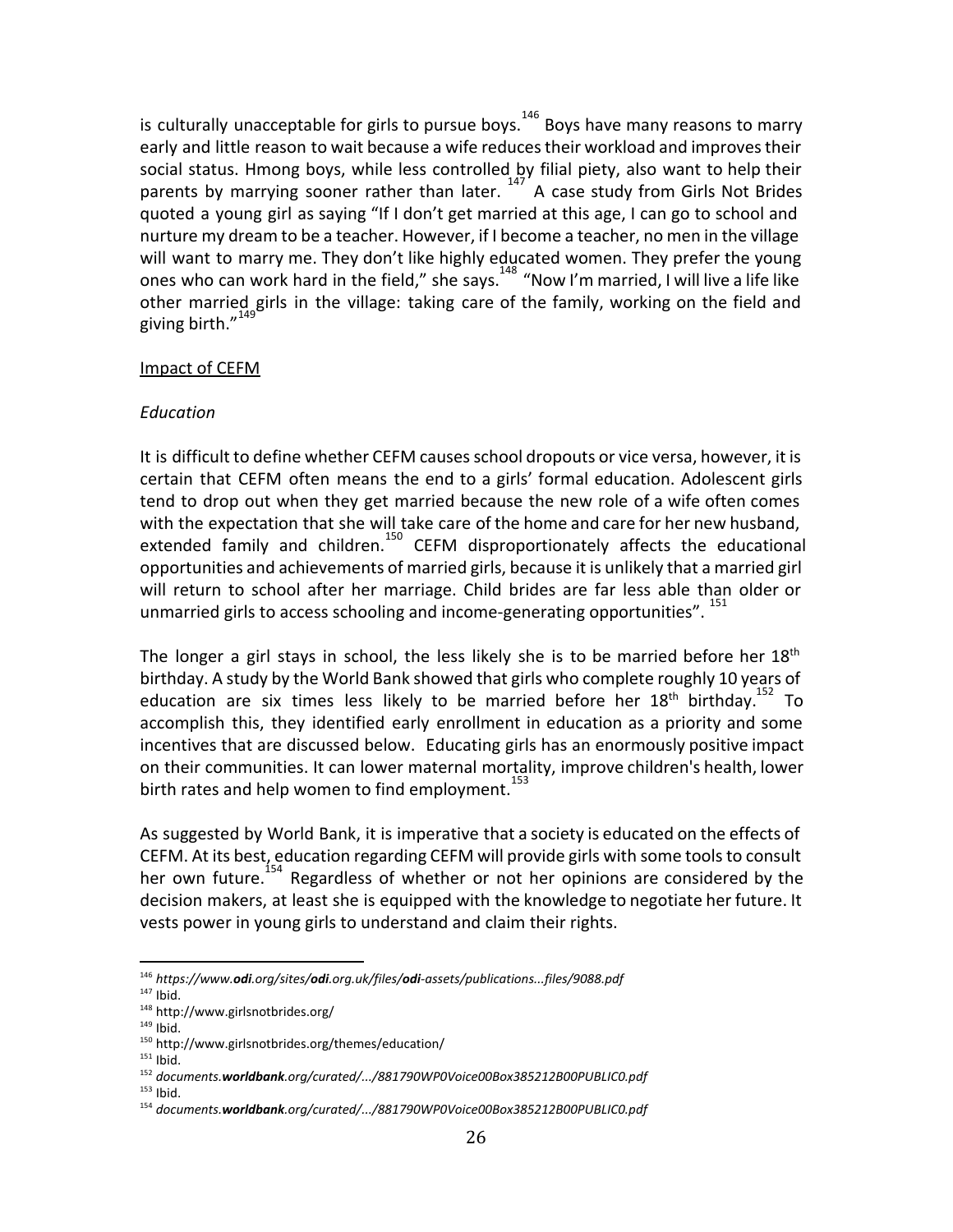#### *Marital Violence*

An ICRW report has determined that girls in a CEFM marriage are more likely to experience domestic violence than their peers who marry later.<sup>155</sup> They are more likely to believe that a man is justified in beating his wife.<sup>156</sup> Reports show that lack of relationship power among young brides is considered to be a key-moderating factor for violence within the relationship.<sup>1</sup>

In a case study administered by the United Nations Population Fund, child spouses often recounted instances of physical and psychological violence at the hands of not only husbands, but also at the hands of mothers-in-law, and other members of the husband's  $family.<sup>158</sup>$  Young, married girls, under the age of 18, are often reluctant to talk about instances of marital violence due to the cultural preference on the appearance of harmony and the shame associated with conflict at home. <sup>15</sup>

A 2015 workshop, 'Engaging Men to End Violence Against Women' organized by CARE Myanmar in Kayah State, found that that survivors of domestic abuse are often young, impressionable wives who are socially pressured into accepting traditional offerings as a ritual compensation practice referred to as 'cleansing the village'.<sup>160</sup> The practice of killing pigs and hens and distributing the meat to community members, instead of reporting domestic abuse to the police, is believed to spare the community from losing its dignity. The workshop noted that an inherent lack of legal awarenessis a key barrier for women to access justice in these cases. $161$ 

Through Action Aid's Accessto Justice and Preventing Sexual Violence Initiatives, funded by the UN Trust Fund and the UK's Foreign and Commonwealth Office, Action Aid has trained 20 men to be role models in their communities.<sup>162</sup> Action Aid's male-to-male engagement program has helped dramatically to modify the behavior and attitudes of, at least, 4 men in the community who, as a result of the training, have stopped beating their wives, as they were unaware that "beating your wife is not alright".  $163$  Engaging with men and boys to end violence, through awareness raising and peer-to-peer mentoring, is crucial, Action Aid concluded.

<sup>155</sup> https://www.icrw.org/files/images/Child-Marriage-Fact-Sheet-Domestic-Violence.pdf

<sup>156</sup> https://www.icrw.org/files/images/Child-Marriage-Fact-Sheet-Domestic-Violence.pdf

<sup>157</sup> http://www.ncbi.nlm.nih.gov/pmc/articles/PMC3741349/

<sup>158</sup> http://eeca.unfpa.org/sites/default/files/pub-pdf/Child%20Marriage%20EECA%20Regional%20Overview.pdf

<sup>159</sup> Ibid.

 $160$  Ibid.  $161$  Ibid.

<sup>&</sup>lt;sup>162</sup> www.actionaid.org/.../should-men-be-involved-addressing-issues-violence-myanmar *www.actionaid.org/.../should-men-be-involved-addressing-issues-violence-myanmar*

<sup>&</sup>lt;sup>163</sup> http://www.actionaid.org/sites/files/actionaid/vaw\_policy\_brief\_final\_copy.pdf

<sup>&</sup>lt;sup>164</sup> http://www.actionaid.org/sites/files/actionaid/vaw\_policy\_brief\_final\_copy.pdf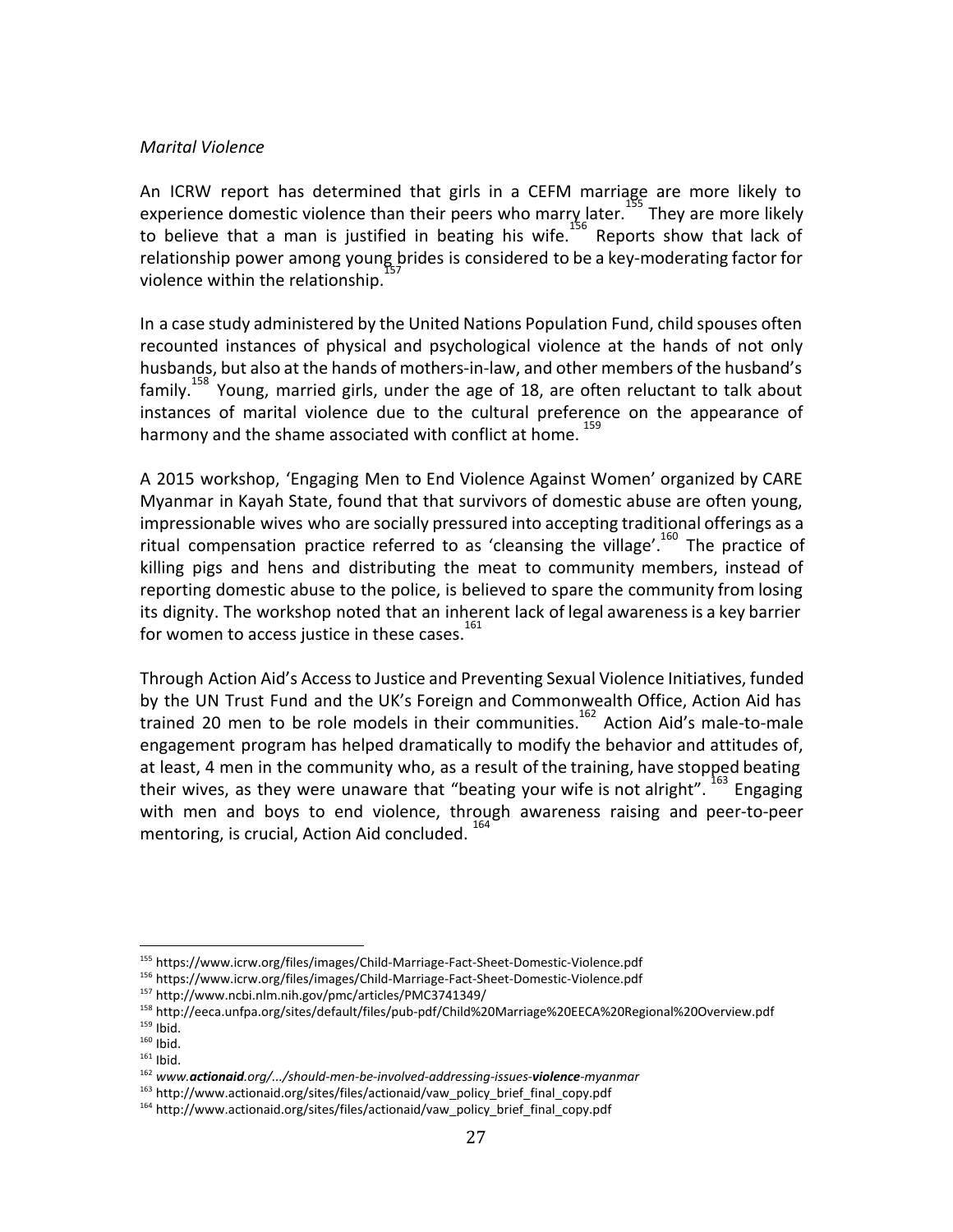# **CAMBODIA**

- Landscape Analysis
- National Overview
- Social Overview
- The National Human Rights Framework
- Review of International Instruments
- Involvement of Civil Societies in CEFM
- Child Marriage
	- o Overview
- Causes of CEFM
	- o Security
- Impact of CEFM
	- o Adolescent Pregnancy
	- o Education
	- o Domestic Abuse
- **Case Study in Cambodia**

# **Landscape Analysis**

#### National Overview

Cambodia's population sits at approximately 16 million people.<sup>165</sup> Cambodia is one of the world's poorest countries, with most of the workforce still employed in subsistence farming.  $166$  The World Bank estimates the poverty rate at 17.7% of the population, which equates to approximately 3 million people, with 90% living in rural Cambodia.<sup>16</sup> Today, Cambodia's urban areas generate 50% of gross domestic product (GDP) and are home to about 20% of the total population.  $^{168}$  By 2030, Cambodia's urban population is expected to double, and the urban share of the national economy is estimated to rise to  $70\%$ <sup>169</sup> Phnom Penh, a city of 1.5 million people, and other major urban centers will experience rapid growth and migration of people in search of a better life.<sup>170</sup> This increasing urbanization brings with it several consequences - both positive and negative – that influence economic and social development".  $171$  There is much distrust of the police and judicial systems, which are believed to be corrupt with a number of disputes negotiated outside the legal system. There is a widespread assumption that persons with wealth and political power are outside the law. There have been many cases of violence against opposition politicians and journalists.

<sup>&</sup>lt;sup>165</sup> www.theodora.com/wfbcurrent/cambodia/cambodia\_people.html *www.theodora.com/wfbcurrent/cambodia/cambodia\_people.html*

 $166$  Ibid.

<sup>167</sup> http://www.phnompenhpost.com/analysis-and-op-ed/urbanisation-and-growth

<sup>168</sup> http://www.phnompenhpost.com/analysis-and-op-ed/urbanisation-and-growth  $169$  Ibid.

<sup>170</sup> http://www.phnompenhpost.com/analysis-and-op-ed/urbanisation-and-growth

<sup>&</sup>lt;sup>171</sup> http://www.phnompenhpost.com/analysis-and-op-ed/urbanisation-and-growth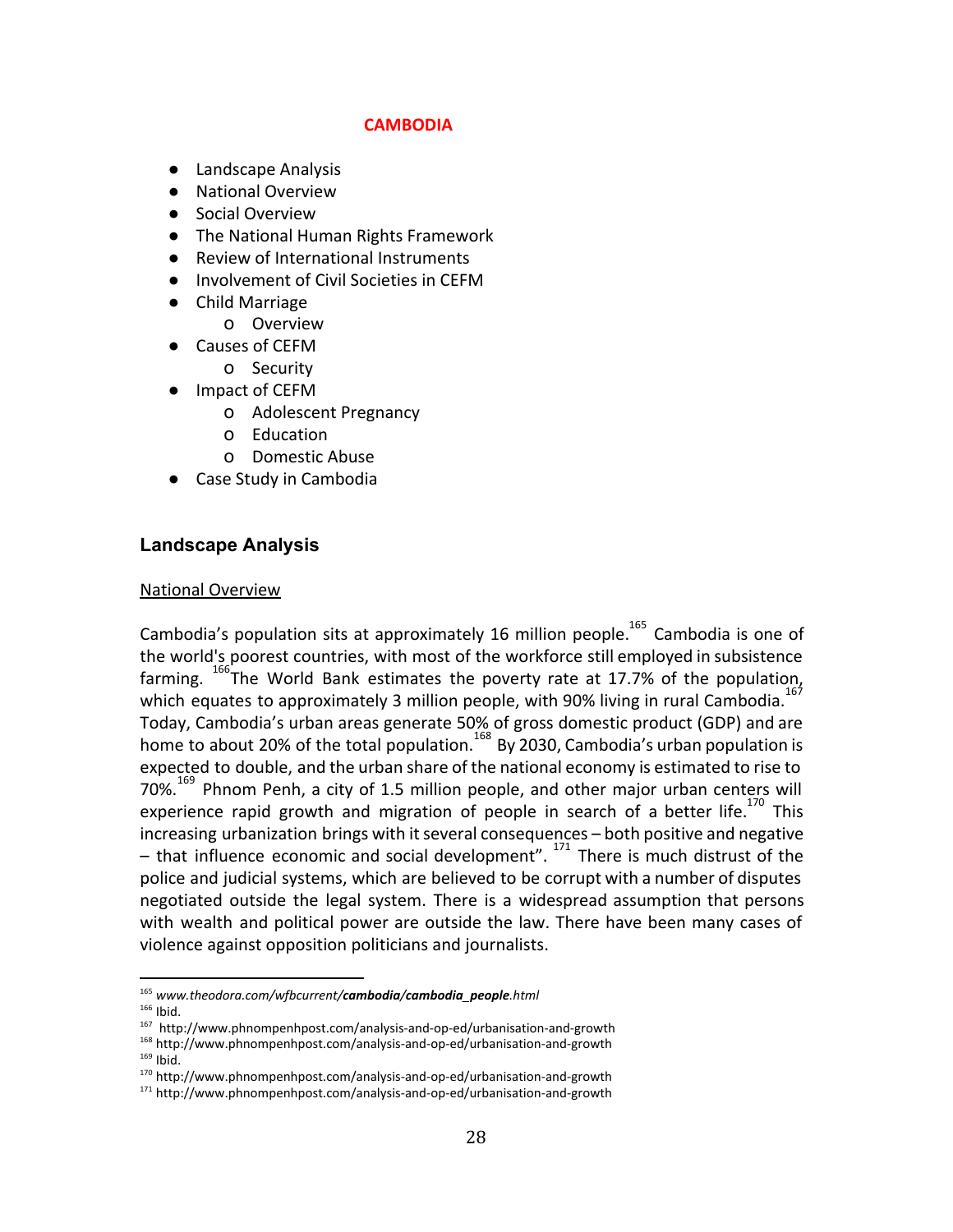# Social Overview

In most spheres, there is some flexibility in gender roles. Most tasks performed by men are occasionally performed by women, and vice versa. Traditionally among villagers, men fish, plow, thresh rice, make and repair tools, and care for cattle. Women transplant seedlings, do washing, mending, house cleaning, perform most of the childcare and do the everyday shopping. Women are traditionally responsible for a family's money and engage in small-scale marketing. The fact that women control family finances may not be regarded as a sign of superiority but represents real power in practical terms. However, women have much less access than men to the highest positions of political and economic power. Traditional codes of behavior for women are more elaborate and strict than those for men. Their role is often marked symbolically as inferior.

The majority of people in Cambodia are Khmer (90 %) and smaller ethnic groups include Cham, Vietnamese and Chinese.<sup>172</sup> Buddhism is established as a national religion by the Constitution and 90% of the population is Buddhist.<sup>173</sup> Other religions practiced in Cambodia include Islam and Christianity.<sup>174</sup>

# **The National Human Rights Framework**

# Review of International Instruments in Cambodia

The *Convention on the Elimination of Discrimination Against Women* (CEDAW) was ratified by Cambodia in 1992, and clearly prohibits the practice of child marriage in Article 16.<sup>175</sup> In 1992, Cambodia ratified the *Convention* on the Rights of the Child, which prohibits States from allowing a union between persons who have not attained the age of majority, which is 18. $176$  The CRC contains provisions that call for the abolishment of traditional practices prejudicial to the health of children.

The seriousness of CEFM can be illustrated through a decision by The Extraordinary Chambers in the Courts of Cambodia (ECCC), which was established in 2006 to bring the senior leaders of the Khmer Rouge to justice.<sup>177</sup> The ECCC found that rapes, which occurred in CEFM marriages, would be tried by the ECCC asinhumane acts under crimes against humanity.<sup>178</sup>

The Cambodian laws have set the minimum age of marriage for women at 18, however two important exceptions apply.<sup>179</sup> The first is that a woman under the age of 18 can be

<sup>172</sup> *factsanddetails.com › Southeast Asia › Cambodia - People, Life and Culture*

 $173$  Ibid.

 $174$  Ibid.

<sup>175</sup> *https://treaties.un.org/pages/ViewDetails.aspx?src=TREATY...*

 $176$  Ibid.

<sup>177</sup> http://digitalcommons.law.byu.edu/cgi/viewcontent.cgi?article=3021&context=lawreview

 $178$  Ibid.

<sup>179</sup> http://www.techinfomatique.tk/2016/04/law-on-marriage-and-family-of-cambodia.html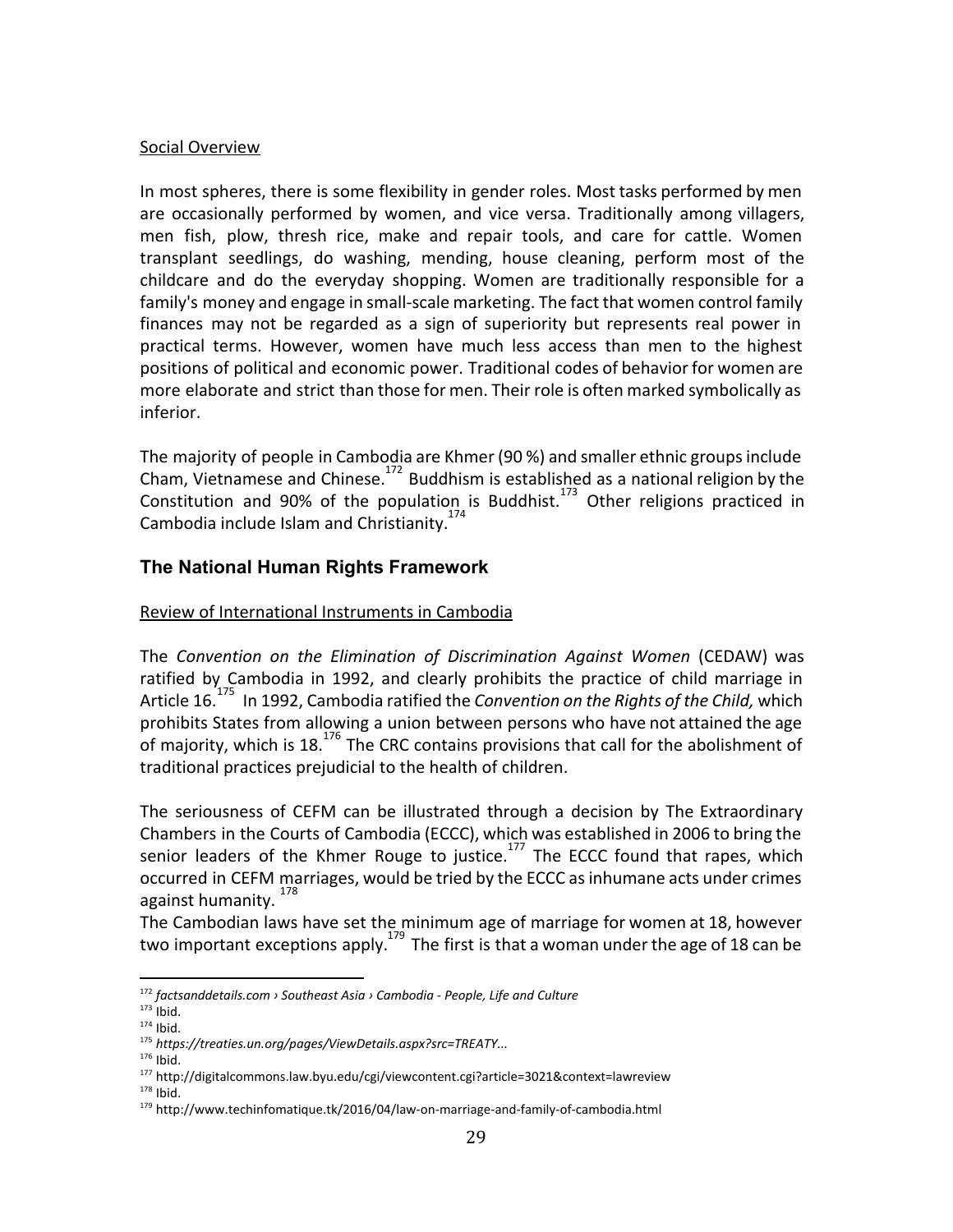married if her parents or guardian consent to the marriage.<sup>180</sup> The second is that if a woman under the age of 18 becomes pregnant, her parents or guardian can consent to the marriage.<sup>181</sup>

### Involvement of Civil Society

Generally, local NGOs are funded by donor countries and international NGOs. Given a traditional absence of associations outside the state and religious institutions, NGOs represent a significant development. Many focus on rural development, welfare, education, and women's issues. Perhaps the NGOs with the greatest immediate impact have been local human rights organizations, which have established extensive grassroots networks that have documented human rights abuses.

In 2005, Plan International began working with the Ministry of Interior towards Universal Birth Registration (UBR) under the country's registration system.<sup>182</sup> They have addressed the issues of overcharging for registration fees and the overly complicated registration procedures at the national level.<sup>183</sup> The Cambodian Committee of Women (CAMBOW), a coalition of 35 NGOs and networks dedicated to the advancement of women and children in Cambodia has opposed the Cambodian law that gives parents' the right to marry their daughter if she becomes pregnant.<sup>184</sup> In the context of Cambodian society and its culture to disapprove of children being born outside of marriage, it is very likely that pregnant girls under 18 will be forced to get married.<sup>185</sup> CAMBOW reports that children as young as 15 are being forced to marry men who have raped them after falling pregnant through rape. At the present time, the Cambodian government has not implemented any sort of plan to reduce CEFM, nor have they vocally committed to formally supporting women who were married as children.<sup>1</sup>

Chab Dai, a coalition of local NGOs assisting Cambodian women in China, fielded 55 cases of CEFM's in 2015.<sup>187</sup> Twenty-one of those women are waiting to be repatriated.<sup>188</sup> Launched in June 2014, the cross-border trafficking rescue department of Agape International Missions—a Cambodia-based Christian NGO—has handled 139 cries for help, with 66 of those women still stuck in China, awaiting either the funds or legal documentation to leave.

<sup>180</sup> http://www.techinfomatique.tk/2016/04/law-on-marriage-and-family-of-cambodia.html

 $181$  Ibid.

<sup>182</sup> *unstats.un.org/unsd/vitalstatkb/Attachment698.aspx?AttachmentType...*

 $183$  Ibid.

<sup>&</sup>lt;sup>184</sup> ngocedaw.org/wp-content/uploads/2015/03/CEDAW-Shadow-Report-2013.pdf *ngocedaw.org/wp-content/uploads/2015/03/CEDAW-Shadow-Report-2013.pdf*

 $185$  Ibid.

 $186$  Ibid.

<sup>&</sup>lt;sup>187</sup> https://www.cambodiadaily.com/news/wedlocked-109814/ *https://www.cambodiadaily.com/news/wedlocked-109814/*

<sup>188</sup> Ibid.

 $189$  agapewebsite.org/ *agapewebsite.org/*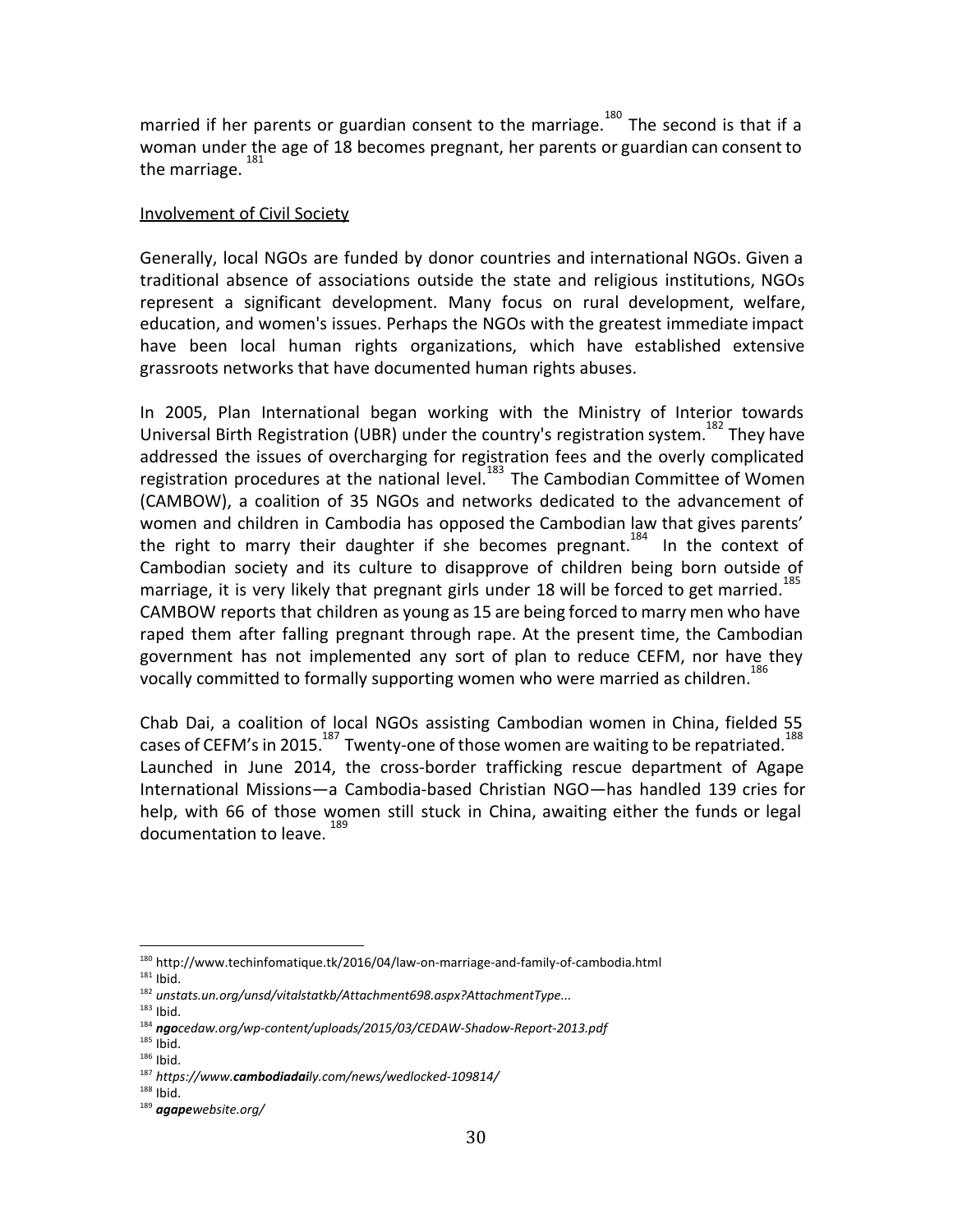# **CEFM in Cambodia**

#### Overview

WHO statistics report that 18% of girls are married before the age of 18 and 2% are married before the age of  $15.<sup>190</sup>$  Cambodia is a patriarchal society and women are expected to obey to traditions. Children are compelled to show gratitude to their parents; obliging to a marriage is a way of showing such gratitude.<sup>191</sup> It is highly unlikely that children will challenge their parents if facing CEFM. Cambodian society disapproves of children born out of wedlock; so very young girls who become pregnant will be forced into a marriage with the man.<sup>1</sup>

In Cambodia, marriage traditionally follows a spouse-selection process, negotiated primarily by the parents of the spouses, often before either child had reached the age of  $18.<sup>193</sup>$  The parents' marital strategy is guided foremost by a concern over the social and economic status of both families.<sup>194</sup> Either the groom or his parents can initiate contacts with a potential bride's family, but a matchmaker is often involved in identifying an acceptable match.<sup>195</sup> The norm appears less flexible with respect to marrying an older bride than marrying a much younger bride, which is not favored but is tolerated.<sup>196</sup> The fairly long process of spousal selection and a preference for young wives imply that a daughter cannot veto her parents' choices too often.<sup>197</sup> A Khmer proverb reminds would-be picky daughters that: "you should be married before you are called an old maid. $n^{198}$ 

Sambo Manara, a History professor and deputy director of the History department at the Royal University of Phnom Penh says that early marriage is not just something that happens in the present day.<sup>199</sup> He says that: "early marriages often happened when there was a need to increase the birth rate, especially during and after war. In the post-Khmer Rouge regime period, a lot of people had lost family members, so they tried to build up their families again by marrying".<sup>200</sup> The effect of this is that the tradition continues to follow each generation.  $201$ 

<sup>190</sup> Ebihara M. A Cambodian Village Under the Khmer Rouge, 1975–1979. In: Kiernan B, editor. Genocide and Democracy in Cambodia: The Khmer Rouge, the United Nations and the International Community. Yale University Southeast Asia Studies; New Haven, CT: 1993

 $191$  Ibid.

 $192$  Ibid.

<sup>&</sup>lt;sup>193</sup> Frieson KG. Revolution and Rural Response in Cambodia, 1970–1975. In: Kiernan B, editor. Genocide and Democracy in Cambodia: The Khmer Rouge, the United Nations and the International Community. Yale University Southeast Asia Studies; New Haven, CT: 1993. pp. 33–50.

 $194$  Ibid.

 $195$  Ibid.

 $196$  Ibid.

<sup>&</sup>lt;sup>197</sup> Migozzi J. Cambodge: faits et problèmes de population. Editions du Centre National de la Recherche Scientifique; Paris: 1973. [Cambodia: Facts and population problems]

<sup>198</sup> http://www.ncbi.nlm.nih.gov/pmc/articles/PMC3930764/

<sup>199</sup> http://www.phnompenhpost.com/lift/young-and-married

<sup>200</sup> http://www.phnompenhpost.com/lift/young-and-married

<sup>201</sup> http://www.iser.osaka-u.ac.jp/library/dp/2011/DP0805.pdf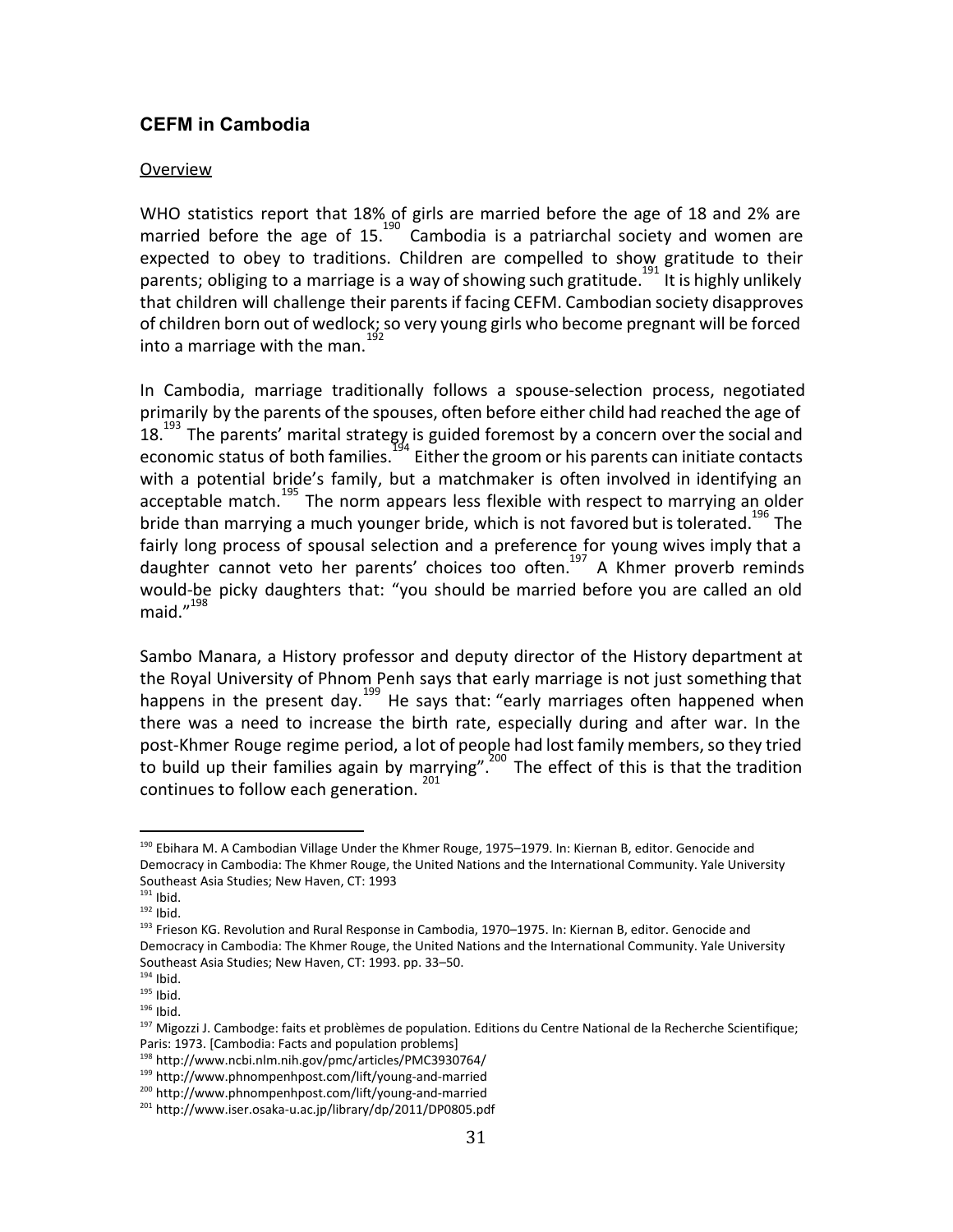#### Causes of Child Marriage

#### *Security and Migration*

It is common for families to adopt the harmful practice of CEFM as an attempt to protect their children. The culture of sexual violence against girls may provoke parents to minimize the risk of sexual assault by marrying them as children early in order to protect them.<sup>202</sup> It is not uncommon for young girls to leave their homes and move into a home with their husbands if they feel unsafe in the village.

Thim Narin, from Adhoc, a specialist in women's issues in the Kompong Cham region speaks about the parents' concern that the children will leave the village in search of better economic opportunities if forced to marry a partner of whom they do not approve.<sup>203</sup> South Korea has been a destination for thousands of desperate young Cambodian women. However, this migration flux requires migrants to first learn the local language, which costs money that most families don't have, and requires a basic education, which is almost as scarce.<sup>204</sup> It is not uncommon for women to desperately begin working as domestic and sexual slaves.

Particularly, the region of Kompong Cham hasfor more than a decade been a source for East Asian men seeking foreign brides. Organizations and police from the national level admit they have scarce data on the latest trend in marriage migration, but the limited data does show that certain rural areas remain strategically targeted by those whom almost everybody here calls 'the brokers'.<sup>265</sup> "They go where the people are poor, where people are in debt," said Thol Meng, who, as deputy chief of the anti-human trafficking bureau in Kompong Cham, has a team of 17 officers at his disposal—the largest such force in the country, outside of Phnom Penh. During an interview, Mr. Meng explained how the furthest reaches of Chamkar Loev district, as well as similarly impoverished parts of Tbong Khmum and Stung Trang districts, were some of the hardest hit in the country by these "brokers".<sup>206</sup> After identifying a target area, he explained, squads of brokers sweep through communities, make their pitch to as many families as possible, and get out. As a narrative of sale and abuse began to take shape around this business, the Cambodian government in 2014 pressured the Chinese Embassy in Phnom Penh to more stringently assess the visa applications of young, single Cambodian women. <sup>207</sup> Until an alternative way emerges for young rural women to earn money, or the education of youth in rural Cambodia improves dramatically, China will remain a most attractive option for those laboring their lives away only to live on the edge of poverty. "As long as there is nothing for them to do here, young women will keep going to China," Ms. Narin said. And as long as they keep going to China "they will be failed by their own imaginations."<sup>208</sup>

<sup>202</sup> http://www.humanium.org/en/asia-pacific/cambodia/

<sup>203</sup> *https://www.cambodiadaily.com/news/wedlocked-109814/*

 $204$  Ibid.

<sup>&</sup>lt;sup>205</sup> Chea H, Sok H. The Cambodian Garment Industry. Cambodian Development Review. 2001;5(3):1–8.

<sup>206</sup> https://www.cambodiadaily.com/news/wedlocked-109814/

 $207$  Ibid.

<sup>208</sup> https://www.cambodiadaily.com/news/wedlocked-109814/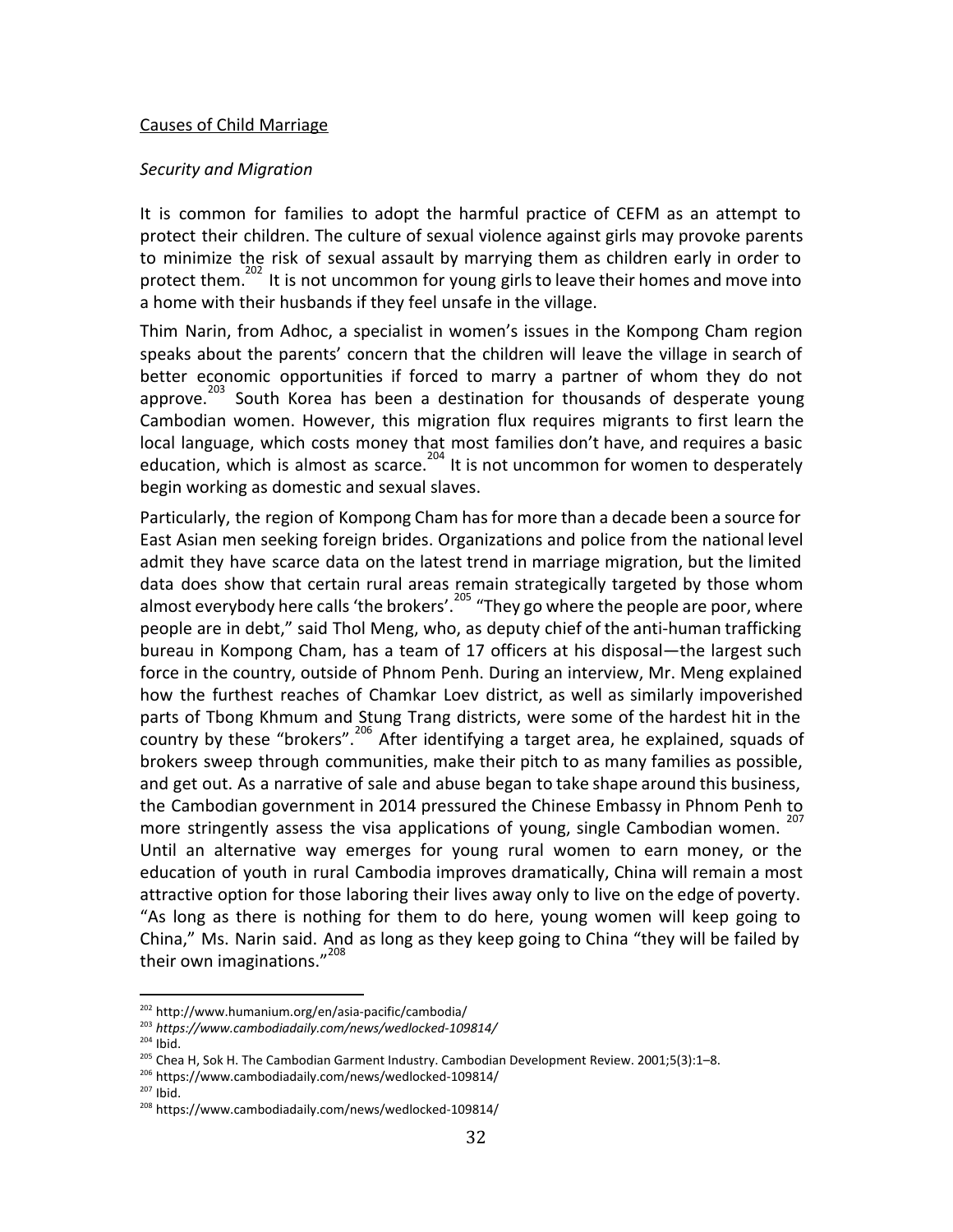#### Impact of Child Marriage

#### *Adolescent Pregnancy*

Adolescent pregnancy is often not the result of a deliberate choice, but rather the absence of choices combined with the pressure to start a family after marriage. Adolescent pregnancy stemming from CEFM remains a major health concern in Cambodia. CEFM is a main contributing factor to adolescent pregnancy which can unquestionably endanger girls' lives. Pregnancy-related complications are the second leading cause of death among girls 15 to 19 years old In Cambodia. Khut Khemrin, a doctor and clinical service manager at Marie Stopes International in Cambodia said: "women at the age of 18 years or under have organs which are still developing, so pregnancy will cause problems, especially during delivery of a baby".<sup>209</sup> It is not only the girls giving birth who are endangered, but their children as well. The children born to adolescent girls are also prone to greater health risks and mortality.

#### *Education*

Cambodia is recovering from many years of internal and external strife. The Khmer Rouge regime of the 1970s and Vietnamese occupation in the 1980s had severe repercussions for all aspects of the economy and society, including the education sector. Most Cambodian children attend school, but a large share complete only very few grades. Many Cambodian girls are being denied access to education if they are already married, so the opportunity to receive a quality education is a distant reality for the already married child bride. Provisions for better education may help delay the age at marriage and empower women. The future generations pulled out of school early with no skills to access employment opportunity become part of the vicious cycle of poverty.

#### *Domestic Abuse*

WHO reports that girls married too early are more likely to experience domestic violence, abuse and forced sexual relationships. Research by UNICEF found that over 30% of women married as girls in Cambodia had experienced domestic violence, which is much higher than levels experienced by women who married as adults.  $^{210}$  CEFM can increase the risk of girls falling victim to domestic violence because of an extreme power imbalance in the home, especially if there is a large age difference between a child bride and her husband.  $211$  In a study conducted last year measuring attitudes about violence against women, researchers inquired young girls on what reasons justified a husband in hitting or beating his wife. The participants gave the following scenarios:  $(1)$  if she goes out without telling him, (2) if she neglects the children, (3) if she argues with him, (4) if she refuses to have sex with him, and (5) if she burns the food." $^{212}$  Due to perceived

 $211$  Ibid.

<sup>209</sup> http://www.phnompenhpost.com/lift/young-and-married

<sup>&</sup>lt;sup>210</sup> www.breakthrough.tv/earlymarriage/.../impact-early-marriage-domestic... *www.breakthrough.tv/earlymarriage/.../impact-early-marriage-domestic...*

<sup>212</sup> https://rewire.news/article/2014/01/21/report-sex-trafficking/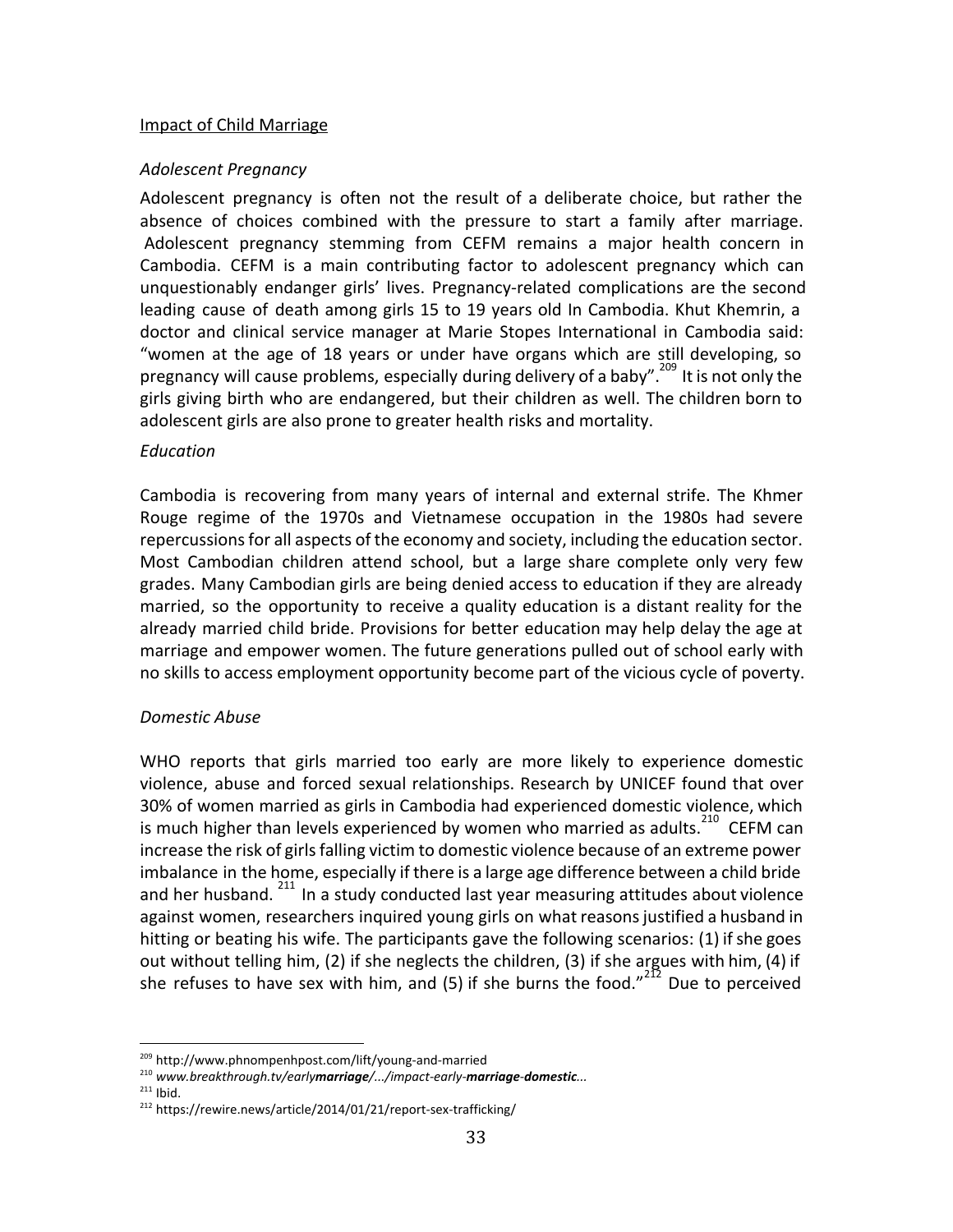stigma related to reporting crimes and attitudes that encourage reconciliation rather than prosecution, domestic assault are frequent. <sup>213</sup>

# **CASE STUDY: CAMBODIA**

In September 2016, World Vision Cambodia conducted a number of focus group discussions and one-on-one interviews in different Area Development Programmes (ADP's) across the country. The groups of people interviewed were:

- 1) Parents- male and female
- 2) Girls who married under 18
- 3) Unmarried boys and girls under 18
- 4) Commune Leaders
- 5) School Teachers
- 6) A midwife

Case study interviews are presented in synthesized form to eliminate redundancies and to highlight thematic parallels across accounts.

# **FINDINGS**

Participants:

Group discussion with parents with unmarried children and children married under 18

- Male and female participants
- Between 24-55 years of age
- Most of the women were married at 14 or 15 and had an average of 7 children

Firstly, the parents were asked whether they had knowledge of the legal age of marriage in Cambodia. The answers ranged from 15-28 years old. When parents were asked about the ideal age for persons to be married, the answers varied from  $15 - 21$  years for girls and 18-31 for boys. The median age of marriage in this community is  $14 - 21$ . When asked about the discrepancy between the ideal age and actual age, the parents said that often it was the children who wanted to get married early because they wanted to have their own house, live separately from their parents, start a family, have some financial independence or they were concerned that their boyfriends would leave them if they did not marry early and quickly. They also did not want to be left behind as the only unmarried girl in the village. All participantssaid that if a couple was having sex outside of marriage or if the girl fell pregnant, then they would force them to get married. It was far better to be married when pregnant, than not.

When asked about the situations where the parents forced the child to get married, they said that they forced their children to get married because getting married keeps

 $213$  Ibid.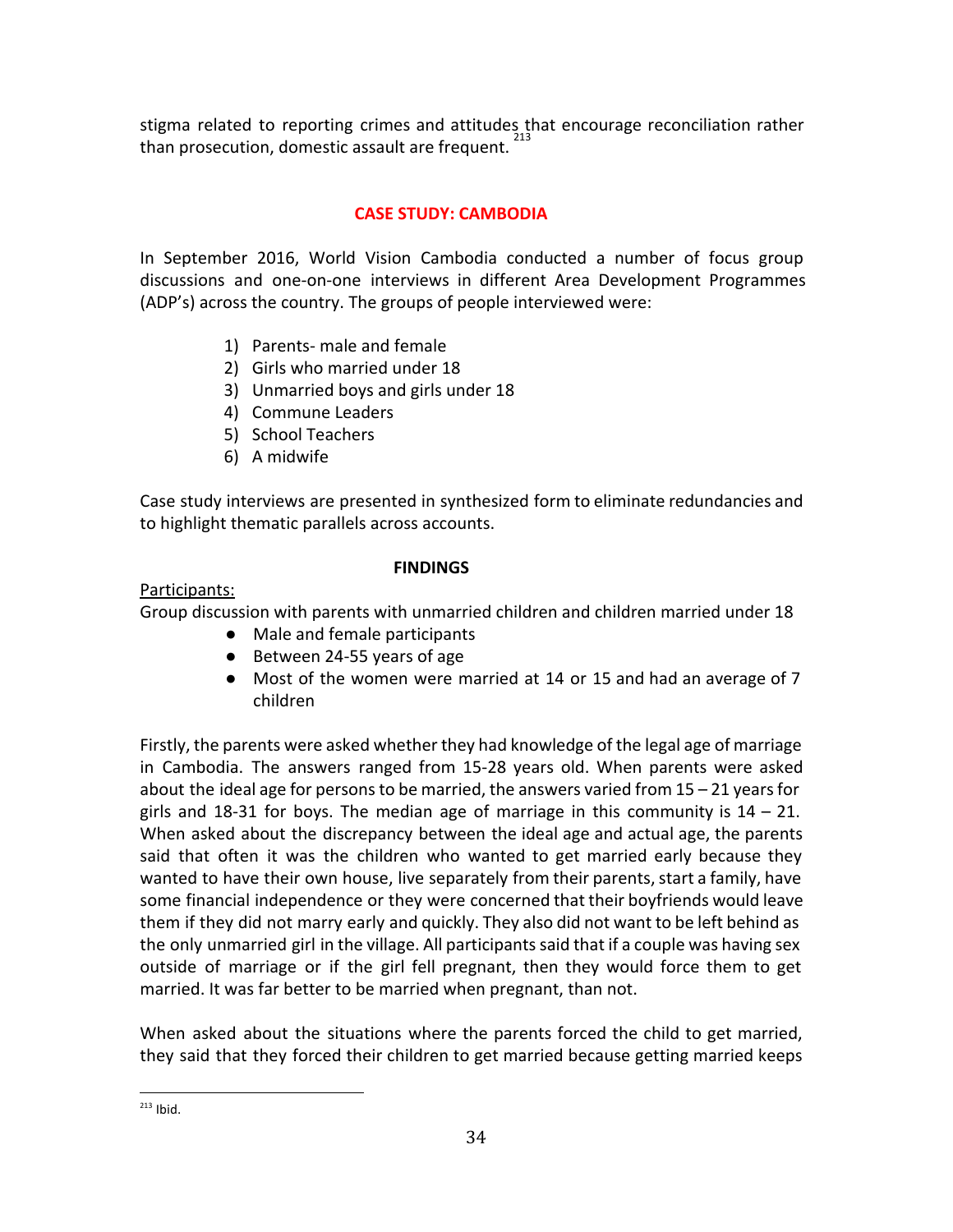men in the community and out of trouble, while unmarried men will begin using drugs and migrate to the city and leave their families.

There were a number of situations where the parents admitted that they did not even know the age of their daughters but they married them when they looked big enough. In especially dire circumstances, poorer families married their daughters early for the benefit of the bride price.

When asked about premarital sex, they said that it is considerable taboo in the village. They said premarital sex is not good because it is against the culture of Cambodia. They gave no specific reasons just that it is not allowed. When asked what was worse; premarital sex or early marriage, they said that it was best to get married early because the reputation to the family is harmed if the village finds out a child is having sex before marriage. They believe that there are some ghosts that come to the family if the child has sex before marriage.

The parents were asked on what actions they would take if their child wanted to marry early without their blessings. Nearly all the parents agreed that they would still let their children marry early, even if they disagreed for fear that the child would kill themselves, get pregnant outside marriage or migrate to another country and not care for the parents in their old age. This led the discussion to pregnancy outside of marriage. All the participants agreed that it was especially taboo for a girl to be pregnant outside of marriage and that they would force their child to marry if she fell pregnant out of wedlock. They said that a girl who is known not to be a virgin may be stigmatized and regarded as unworthy of marriage for having brought dishonor to herself and her family, even if the loss of virginity has been the result of sexual abuse.

The group was asked about the advantages and disadvantages of being married under the age of 18. A number of the participants agreed that an advantage of an early marriage was having children early, the couple gets their own land to harvest, the parents have someone to look after them and they can start contributing some income to the family. When asked about the disadvantages of marrying before 18, the answer was simply, that the children are not wise enough to marry at that age. Another disadvantage voiced by the group was that marriage increased the instances of domestic violence. They explained that while at home a son islesslikely to drink alcohol and act out, but once married and in his own home, these instances are more frequent.

When asked about whether any parents had forced their daughters to get married before 18, some admitted that they had. In these instances, the parents said that the daughter had honored their wishes to get married, but that the couple divorced shortly after. When asked about the topic of divorce, the members had little problem with it; it was not ideal, but it was neither a taboo in the community; it was quite common.

The participants were asked about the importance of educating the children in the community. A majority of their own children were not in school or had dropped out. The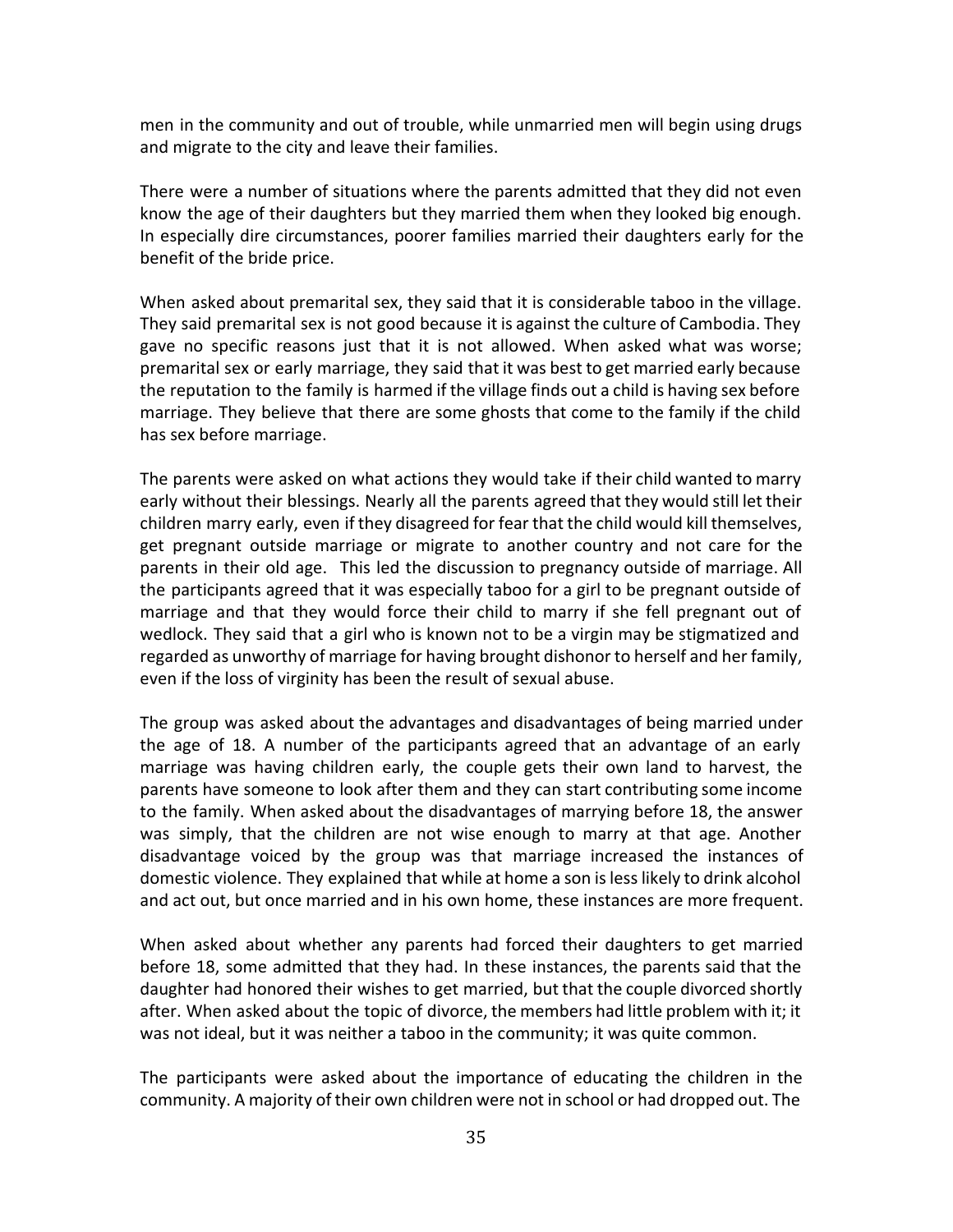group placed a high value on the importance of education, and would often try to force their children to go to school. They said that many of the village children did not want to go to school because they liked to farm, and go to the field and not go to school. Again, the parents did not want to upset the child too much for fear that they would leave the home. The participants expressed a desire for the school curriculum to include the disadvantages of early marriage, which is currently not the case. The consensus wasthat a girl was not to continue schooling if she was married.

When asked about their wishes for their children, all parents said they wanted their children to finish school and have a career but they did not have the option. When asked what they preferred for their own lives, nearly all said they would like preferred to get marry later and have careers, but they did not have the money or meansto get an education or begin a career. When asked what kind of careers they would have wanted they said simple careers like smaller businesses. For the participants who had young children, they said that they will teach their children to stay in school, but if it is not an option, they will marry them early.

The groups were asked about the ideal number for grandchildren. The median number was 3. The participants came from larger families of 7 or 8 and expressed concern that these numbers were too high. They would encourage their children to have fewer children themselves. Most parents felt comfortable talking and teaching their children about birth spacing or would encourage them to meet with the Village doctor. They did not feel comfortable talking to children about sex.

#### Participants:

Girls married before the age of 18; participants were married between the age of 15-17.

All the girls interviewed in this section were married before the age of 18 and some had children before the age of 18.

There was a myriad of responses from the participants when asked about the circumstances of their marriages. However, whether due to family pressure or lack of other options, all the participants felt compelled in some way to marry early. One of the girls fell pregnant at 15 out of wedlock and wasforced to marry. Many othersfelt that if they did not marry their boyfriends early that they would leave them and choose other girls. When asked one of the respondents whethershe would have liked to pursue some kind of career, she responded: "yes, but I am not a good student, I am not clever. I do not know how to read or write, so I got married instead".

One participant, when asked about the circumstances of her marriage said: "No one told me to get married. I just wanted to have a family. I had a son, but he died. He was alive for only one month and then he passed away. He cried and cried and then he died. I do not know what happened. I brought him to the hospital but when I got there, he was already dead".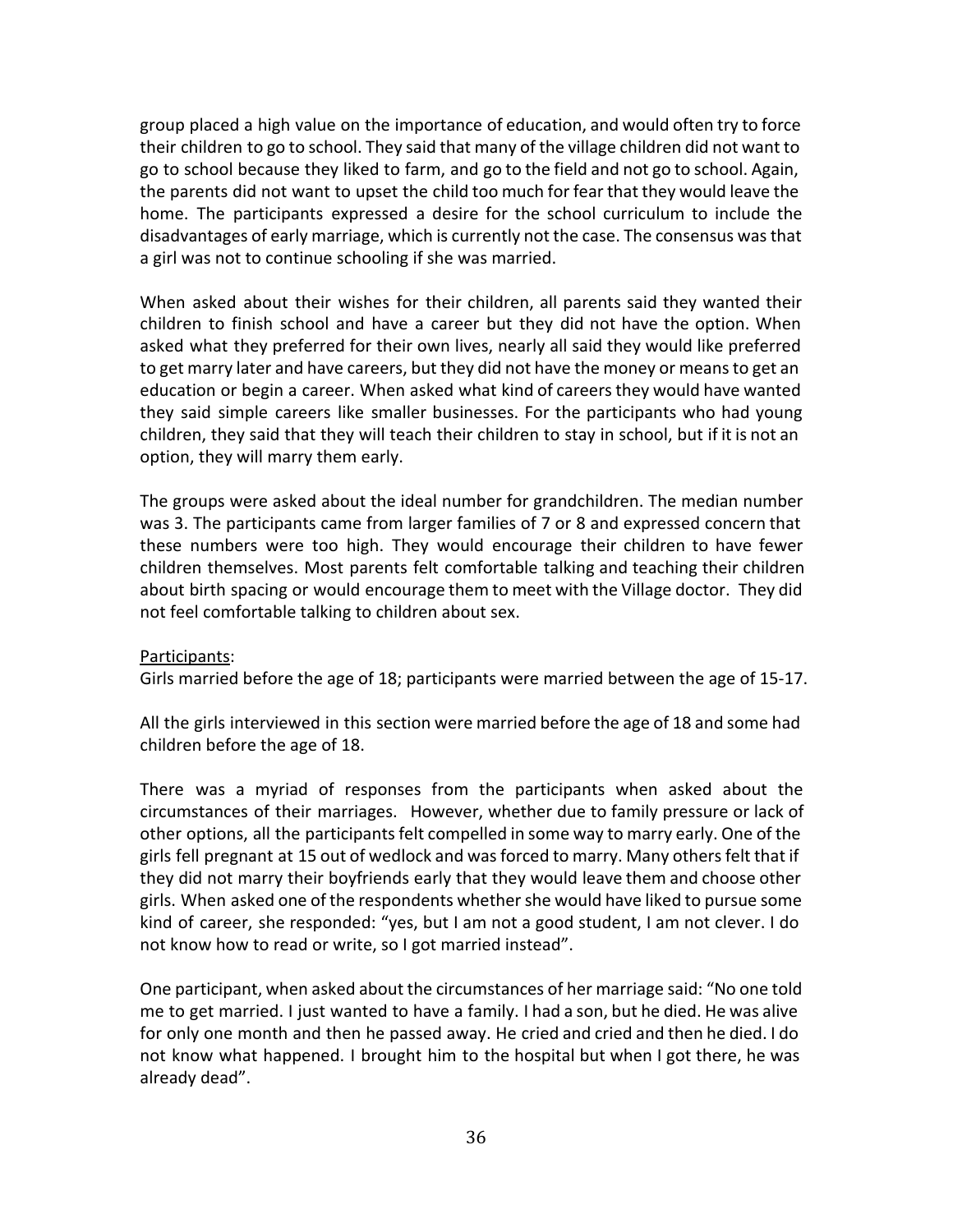Unanimously, all participants in the interviews believed that marrying before the age of 18 was too young. None of them wished the same fate on their own children. All expressed a desire for their children to go to school and get educated but acknowledged that if not economically possible, they would, by no other option, marry their children early. Each participant agreed that it would have been better to go to school and have a career than marry early. Another participant said: "I dropped out of school when I was 15 because I did not have enough money forschoolso I decided to get married. I would have liked to be a nurse. I do not want my children to be like me. I want them to have a career and then have a husband or a wife. I am living in such a difficult situation, I do not want the same for my children".

When asked about the advantages of being married early, the participants cited reasons such as eternal companionship, love, sex without guilt and starting families.

None of the girls interviewed knew the legal age of marriage in Cambodia

All had some knowledge of maternal health from the local family health center, but it was very limited. Half of the participants were spoken to about sex from their mothers, and the other half had no sexual or reproductive education. None of the participants were taking or using any form of contraception, but they were aware of "birth spacing". The average number of children desired by the women was 2-3.

None of the participants acknowledged any kind of sexual or domestic abuse in the relationship, however, the interviews were conducted in the presence of a male translator from World Vision and a male Village Leader, and so it is difficult to assessthe truthfulness of their answers in respect to these sensitive topics.

# Participants:

#### Commune Leaders

The participants suppose that the average age of marriage in the community is 16-18 for girls and 20 for boys. All participants agreed that it was not appropriate to be married under the age of 18, but that it happened frequently. One commune leader spoke of a few girls around the age of 15 who were married in the community.

When asked about the traditional practices, they said that often, one month prior to the marriage, the prospective couple must go to the Commune and give consent to the commune leader for the marriage. When asked whether they would process a marriage if under the age of 18, then they would because many believed the legal age of marriage in Cambodia is 16. There was inconsistency in the commune leaders' knowledge of the legal age of marriage in Cambodia.

Some leaders explained that for early marriage, they did not issue a marriage certificate; rather they made an informal contract with the family. The contract is not a marriage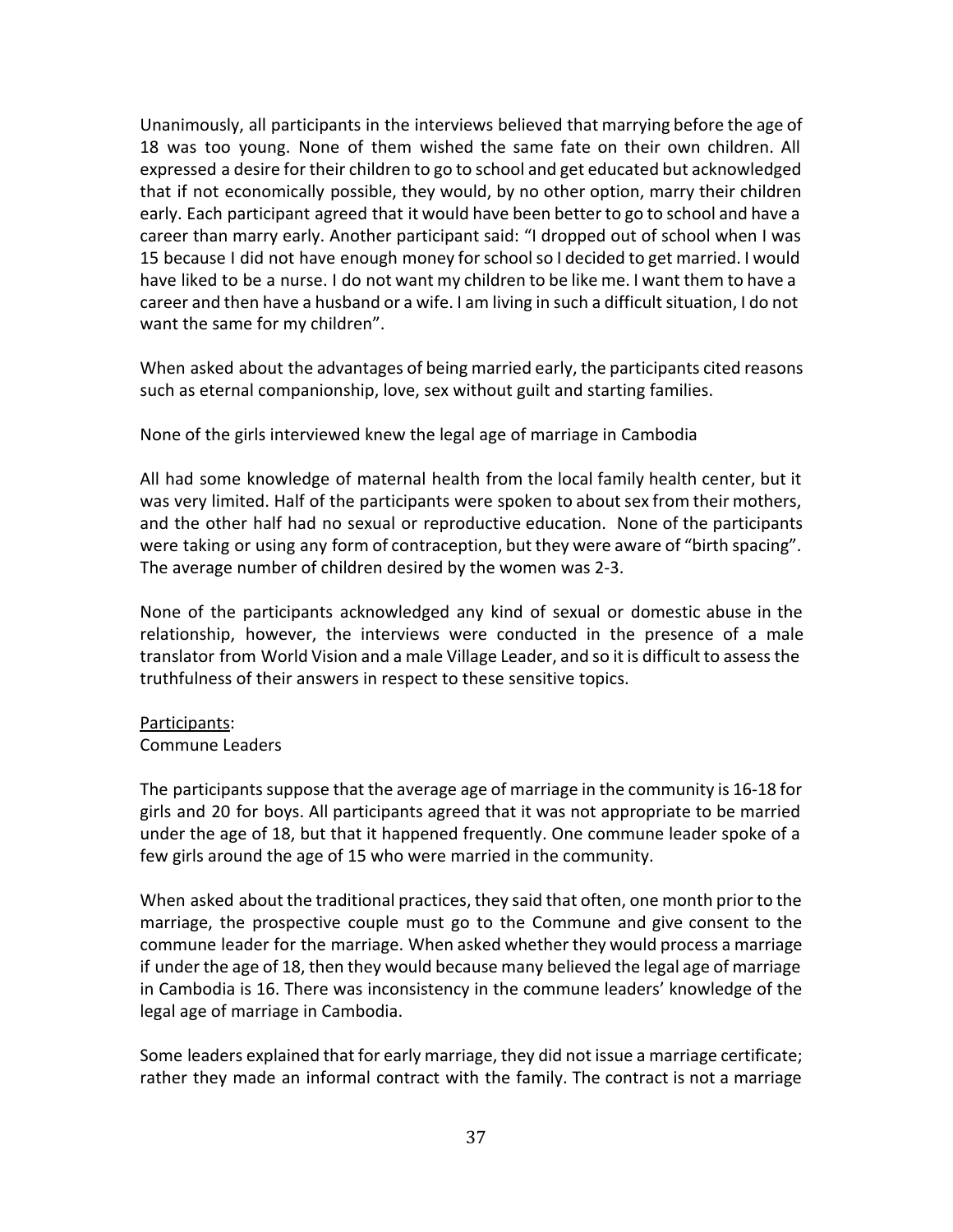certificate, but it is an acknowledgment of the marriage. The contract states that when the couple turns of legal age, then they will register the marriage.

The customary practice in these communities is that the groom will ask the brides' parents for the girl's hand in marriage. She often has no decision on whether she wants to get married to that person. Similarly, some grooms might not like the girl, but his parents make him marry for economic reasons, or the bride price, for example. A common price bride for a wealthy family is USD 3000 or between USD 600 and USD 900 for a poorer family. The leaders recanted instances where they have seen couples attempt to reject one another, but they are often forced by their parents to marry anyway. They believed that parents may view early marriage as an opportunity to economically unburden themselves of the responsibility of providing for a child, who is ultimately meant to contribute to another household.

When asked about the process of birth registration, all the commune leaders say that it is common in the community for children to be registered. It may not happen within the 30 days that is legislated, but within a year or two of a birth, the child is often registered.

The marriage registration is not common because it is challenging to get through the process of a divorce. To get a divorce certificate, it is the responsibility of the court.

When asked about the enforcement of fines for an early marriage, all participants knew that they existed, but none of them had ever seen it implemented. However, in a one-on-one interview with a leader, he said that he knew of some commune leaders threatening to enforce the penalties, but taking the money for themselves instead and still marrying the children.

A recommendation from a commune leader was that the Government should collaborate with NGO's and Commune Leaders and have them all bring awareness to the disadvantages of early marriage.

Participants:

School Teachers from primary and secondary schools

The teachers from both the primary and secondary level schools confirmed that there is no teaching regarding CEFM in either school curriculum. When asked the reason, they said that the Ministry of Education in Cambodia writesthe curriculum for urban children and they do not often consider issues faced by rural children, like CEFM. The curriculum does not talk about migration and trafficking either, because it is the role of the police to address this. The police report incidents of trafficking to the school, but it is not incorporated into the curriculum.

In these communities, it is quite common for boys to drop out of school earlier than girls. Boys drop out of school around Grade 4 to help their families, but girls stay in school a few years later, often until they get married.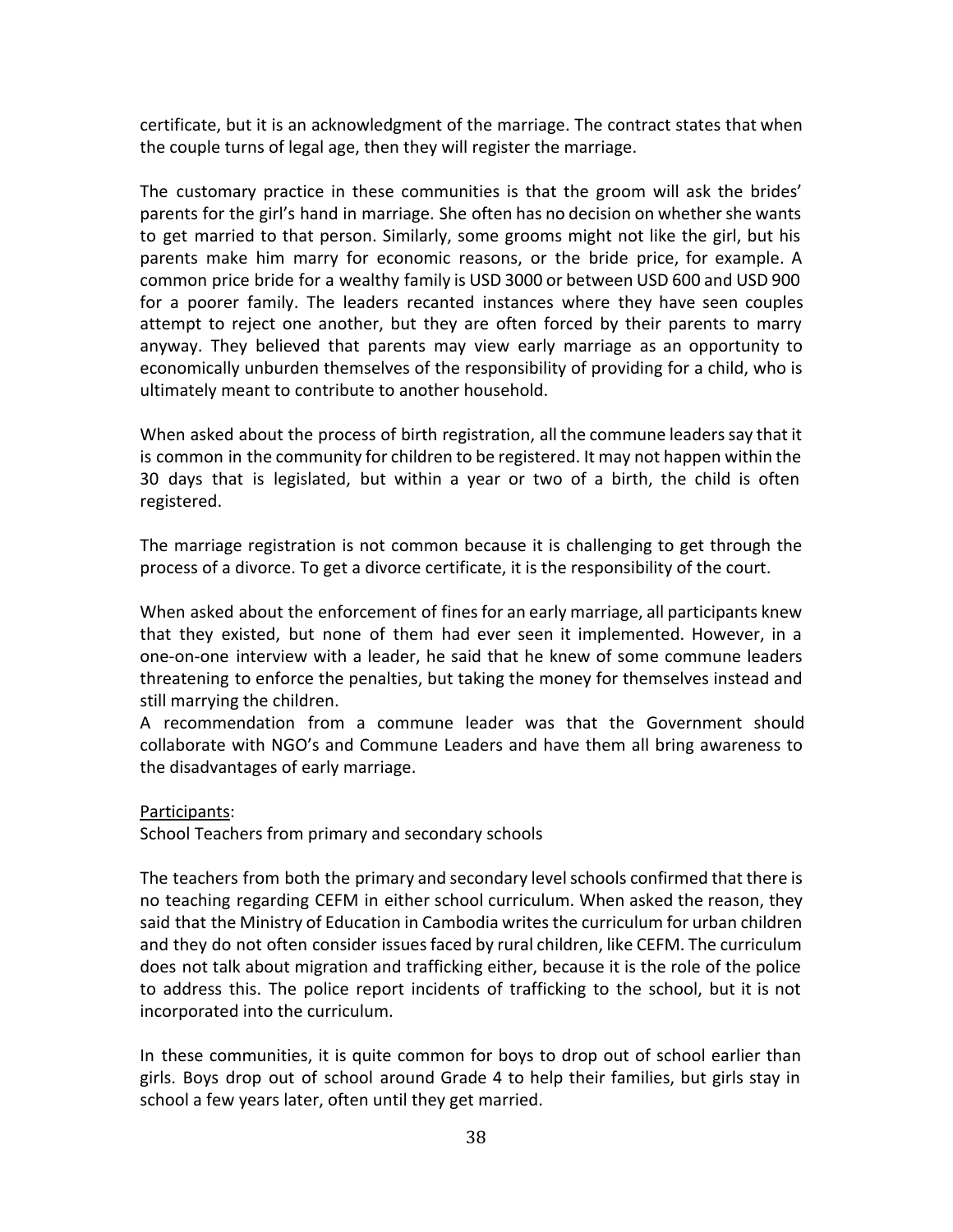When asked on their opinion of the appeal of getting married young, all teachers said it was either because they children were forced by their parents or because of lack of opportunity. If it is not possible for a child to study, either for financial or personal reasons, then the only thing for them to do was get married. The appeal of marriage is the companionship that it brings.

The teachers said it is common for the children to marry in secret, so they do not get in trouble by the commune leaders.

None of the teachers had ever heard of an already married girl continuing education.

When asked about recommendations for this report, they said that teaching of CEFM should be included in the curriculum and that penalties should be enforced and increased against parents if they get caught marrying their children early. They believed this would serve as a deterrent.

Participants: Unmarried girls and boys 13 – 23 years old

The median answer for "best age to marry" amongst the groups was between 18-30 for girls and boys respectively. Most participants acknowledged that it was best to wait until over 18 to be married. However, if you wanted to marry early, it wassimple to go to the government and ask them to move up the age. They unanimously said that the legal age of marriage in Cambodia was 18.

The children were asked about their responses if their parents forced them to get married. Many would try and disagree with their parents but that that would be challenging because they should respect their parent's wishesto marry. No respondents made mention of leaving the village or harming themselves, they would simply follow their parents' wishes.

When asked about the advantages of being married early, they said the advantages would be that they could have sex, have a family, and move away from their family early.

When asked about premarital sex, they said it was against the Khmer tradition. However, the advantage is that they get to experience it without committing to marry the person.

Feelings about divorce were mixed, some believed it was appropriate to divorce in certain circumstances and some thought that it was against tradition. The most appropriate circumstances were domestic and alcohol abuse and infidelity.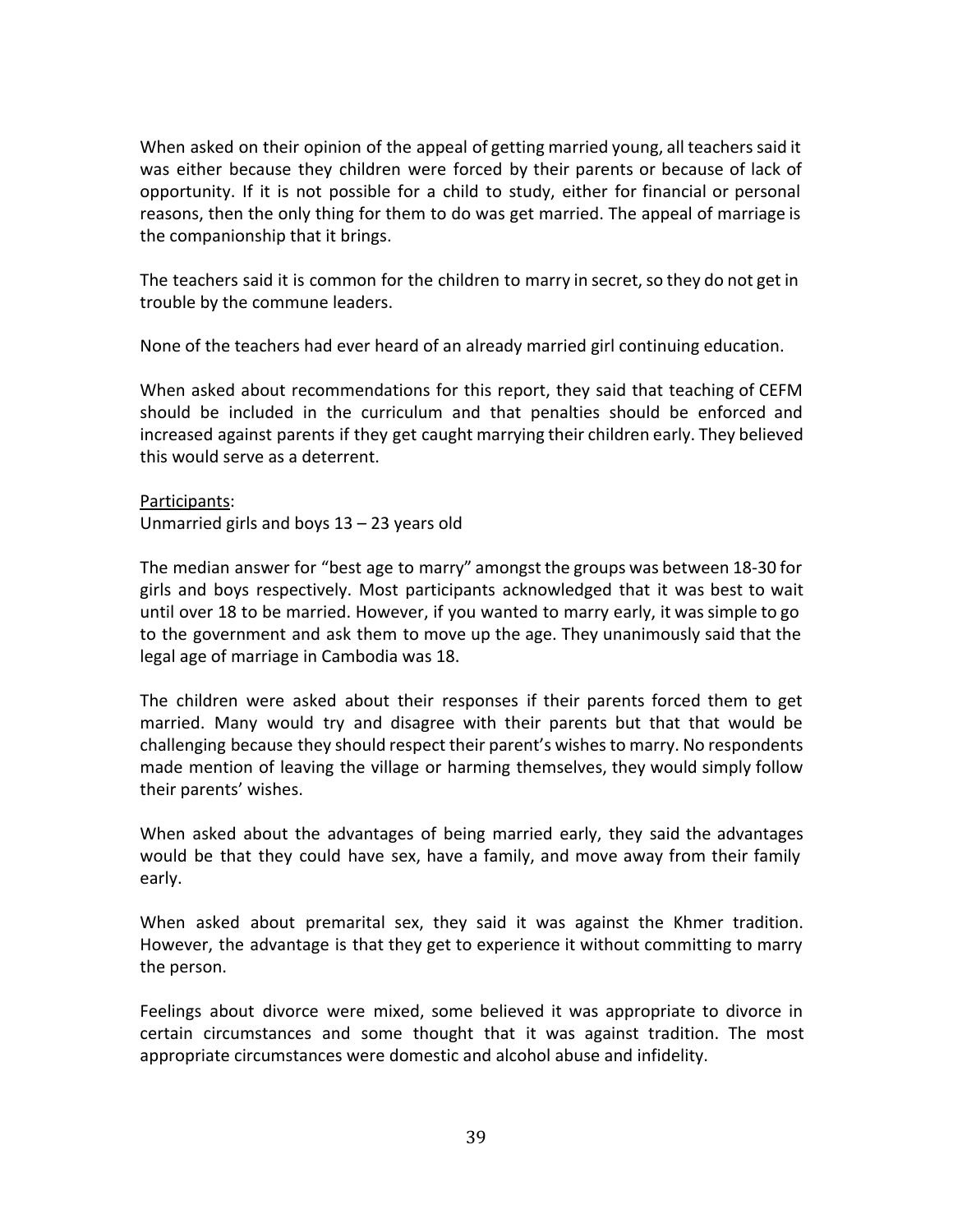A majority of children expressed an interest to become a teacher, a nurse, a doctor or an engineer.

Participant: Midwife.

She says it is normal for a 14 or 15-year-old girls to deliver babies at her health center; the girls marry at an early age, which is why they have children so young. Having a child is like an automatic response to marriage.

It is common for babies of adolescent girls to be delivered at 6 or 7 months.

There are no injections given during birth, just local relaxants. C-section births are not common in the village.

Birth certificates are not issued in the health center, they are issued by the commune leaders.

Recommendations – The Government should train the midwives on the disadvantages of early marriage.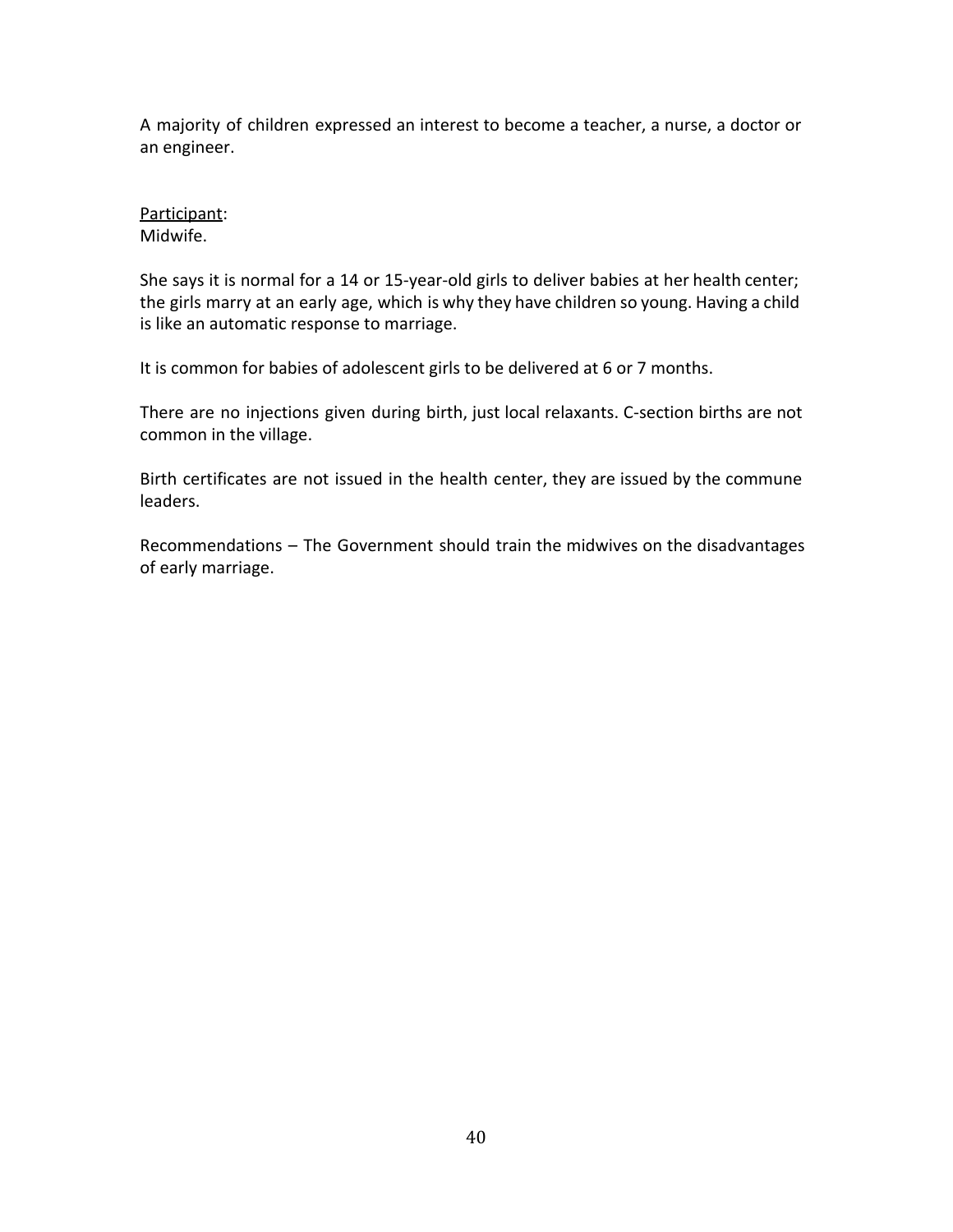### **GENERAL AND KEY RECOMMENDATIONS**

CEFM is complex, influenced by  $-$  and influencing  $-$  the social and economic conditions in a given national context, as well as cultural, social, and religious attitudes to gender roles, sexuality, and the appropriate age for childbearing. If this practice continues at its current rate, then approximately 320 million girls will be at risk of CEFM by 2050. This means that over 18 million girls a year will be married before the age of 18.<sup>214</sup> All of the countries covered in this report have some form of law in place to protect girls from CEFM and yet the practice is prevalent throughout these countries. What is needed is better engagement in challenging people's attitudes both to CEFM and to the status of women and girls more generally. Without this grassroots engagement, little will change across these countries, and thousands of girls each year will continue to see their futures cut off by CEFM. Fortunately, there are a number of ways World Vision International can take part in elimination this harmful practice. Below are a number of key and general recommendations that are applicable to Vietnam, Laos, Myanmar and Cambodia.

There is not a single methodology found to be visibly more successful than others in determining how different policies and programs effect adolescent girls' development from childhood to adulthood. However, a systematic review of evidence-based programs completed by the International Centre for Research on Women found that the majority of programs in Asia used five primary strategies:

- 1. Empowering girls with information, skills, and support network
- 2. Educating and mobilizing parents and community members
- 3. Enhancing the accessibility and quality of formal schooling for girls
- 4. Offering economic support and incentives for girls and their families and;
- 5. Fostering an enabling legal and policy framework.<sup>215</sup>
- 6. Strengthening child protection system
- 7. Empowering child participation and enhance life skills education, reproductive health education and these should be integrated into the education curriculum
- 8. Enabling environment for social work profession

# Role Models

Girls Not Brides' Theory of Change includes a Safe Space Program, which provides young girls at risk of CEFM, with an opportunity to meet mentors in an informal setting and learn about the services they can access in their community.<sup>216</sup> Role models help young

<sup>214</sup> *www.icrw.org › ... › Child Marriage*

<sup>215</sup> *www.icrw.org/.../Solutions-to-End-Child...*

<sup>&</sup>lt;sup>216</sup> www.girlsummit2014.org/ *www.girlsummit2014.org/*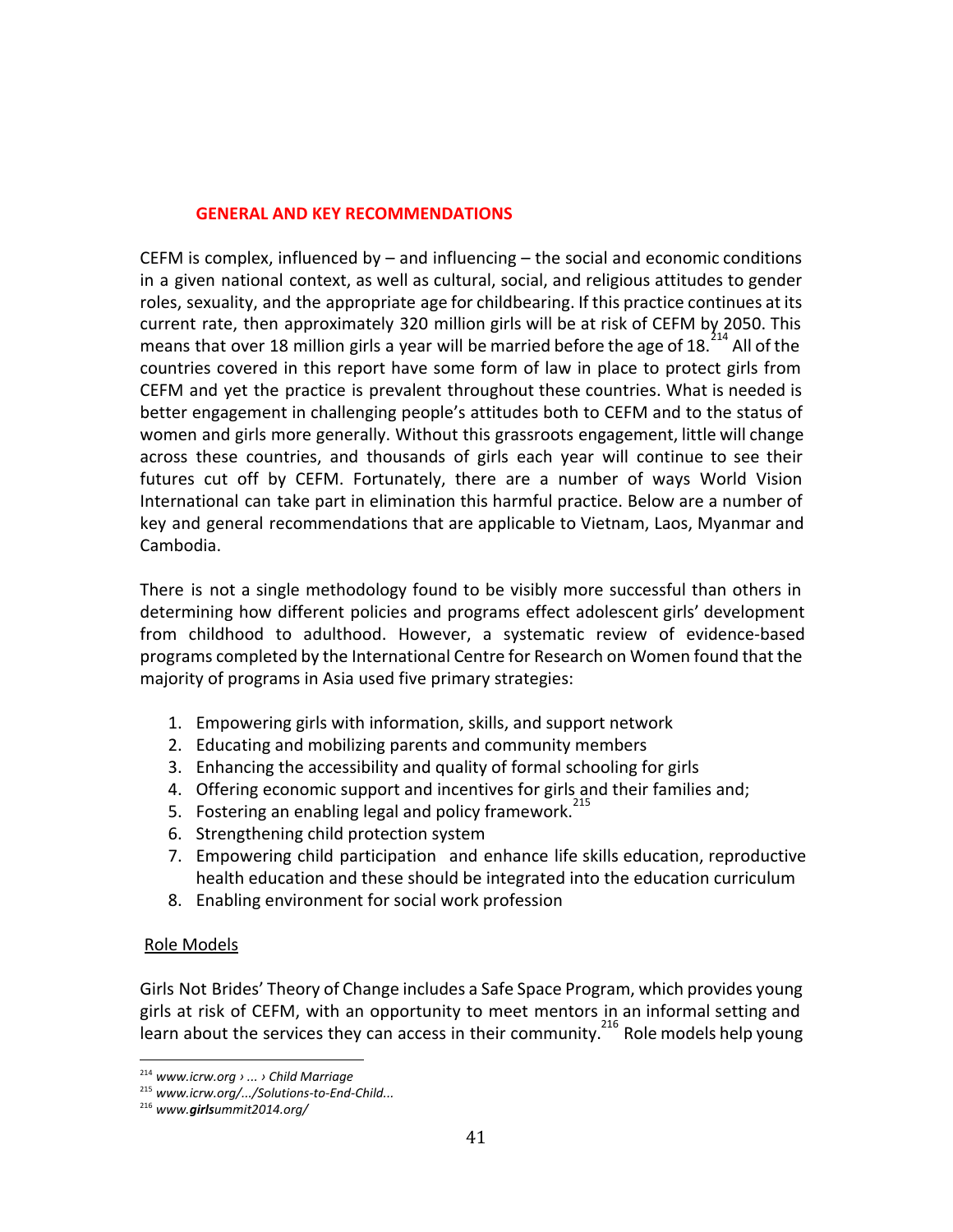girls to envision what alternative roles could look like in their communities, by supporting them in choosing their own paths.<sup>217</sup>

The Overseas Development Institute (ODI) reported that peer-to-peer messaging about the advantages of later marriage - older girls are better able to handle the workload of marriage and carry healthier babies - appear to be well understood.<sup>218</sup> The interviewees in the ODI's case study reported that while their schoolteachers were inspirational, most adolescents are unable to conceive that their lives could differ significantly from those of their parents and teachers.<sup>219</sup> Initiatives could include visits from University students in urban centers and girls clubs where role models could be invited to talk.

In Laos, teenage girls who continue to study beyond puberty are exceptional because traditionally they do not attend school past the 6<sup>th</sup> grade. There are almost no educated Hmong women who act as role models in Laos, most would be already married and having families of their own. Recent consultations from a study group administered by Save the Children in Laos, showed that girls identified their desire for a trusted advisor who can support them. They also expressed their desire to learn from an adult about different and safe ways to make and manage money.

#### Increased Access to Information

Primary prevention, such as educating children from an early age, should be more strongly enforced, as well as public awareness campaigns on the unacceptability and the sanctions against CEFM. Prevention needs to be done by educating communities and by enforcing the existing family law, which does not allow marriage before the age of consent.

Increased access to information regarding education, sexual and reproductive health including family planning can help young people stay healthy, stay in school, and contribute to the workforce, subsequently resulting in sustainable development and advancement of the country. "If a girl is educated, healthy, safe and skilled, she will invest in herself, her present and future family, her community and in the end this will help to build a healthy nation," says Esther Muia, UNFPA Representative.<sup>221</sup>

To increase school enrolment in poorer villages, residents need to be convinced that education brings real economic benefits. To improve education in ethnic communities, linguistic and cultural barriers must be overcome along with geographic challenges. "We have to improve primary education and secondary schools, to a point where everyone sees that education can really lead to better livelihoods and living conditions," says Dr. Phankham Viphavan, Lao PDR's Minister of Education and Sports.

 $217$  Ibid.

<sup>&</sup>lt;sup>218</sup> https://www.odi.org/sites/odi.org.uk/files/odi-assets/publications...files/8832.pdf *https://www.odi.org/sites/odi.org.uk/files/odi-assets/publications...files/8832.pdf*

 $219$  Ibid.

<sup>220</sup>https://campaigns.savethechildren.net/sites/campaigns.savethechildren.net/files/Laos%20Spotlight.pdf

<sup>221</sup> *www.unfpa.org/es/node/8314*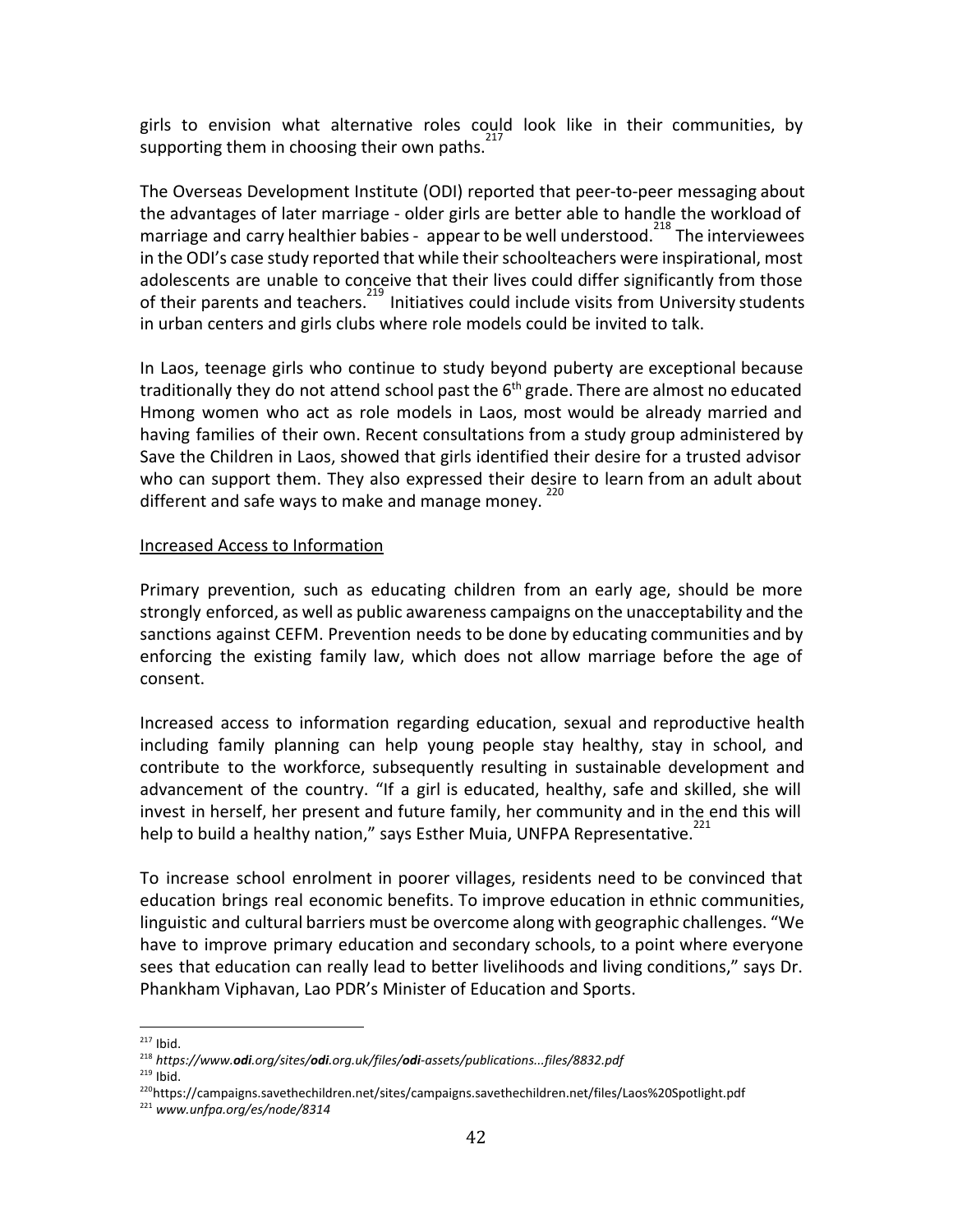### Birth/Marriage Registration

Birth registration is a human right, which supports the enjoyment of certain rights. For example, a birth certificate in Cambodia provides children with an official identity, giving them greater protection against being married off before the age of 18.

Registration of birth and marriage can be essential to combating child marriage by requiring documentation of the age of the prospective spouses prior to solemnization. CEFM is very common in rural areas where registration offices for births and health centers are few and far between.<sup>222</sup> The aim should be to provide greater access to registration centers and support for registration in rural areas, or perhaps even mobile services. Government failure to implement systems of birth and marriage registration makes it easier to avoid compliance with minimum age of marriage law.

The registration of marriages is an unsuccessful means to enforcing the minimum age of marriage if the age of the children is uncertain. Effective marriage registration is only possible if it can rely on judicious birth registration. In countries where birth registration is not implemented consistently, marriage registration is likely to hinge on unreliable birth certificates. According to UNICEF, the gap in recording births facilitates the falsification of the age and identity of children, particularly of girls being sought for early marriage. When a girl's birth is correctly licensed, her identity issecure and her ability to access basic services and have her rights protected are significantly heightened.<sup>224</sup>

# Campaigns for Continuing Education

Being enrolled in school is associated with a 35% lower chance of girls marrying early. This effect is after controlling for other factors such as poverty, which may themselves affect the chances of early marriage. <sup>225</sup>

Schooling protects against CEFM for at least two reasons. First, simply being enrolled in school helps in society still seeing the girl as a child, and thus not marriageable. Secondly, other than home, schools can be seen as a "safe space" for girls. There are continued parental apprehensions about violence or sexual harassment in settings outside of the home. Additionally, the content of schooling helps girls acquire skills and information, which provide an ability to better communicate and negotiate their

<sup>&</sup>lt;sup>222</sup> http://www.equalitynow.org/sites/default/files/Protecting\_the\_Girl\_Child.pdf

<sup>223</sup> http://www.equalitynow.org/sites/default/files/Protecting\_the\_Girl\_Child.pdf

 $224$  Ibid. 225

http://www.younglives.org.uk/sites/www.younglives.org.uk/files/YL-VIETNAM-PB3\_Risk%20factors%20for%20early% 20marriage.pdf

<sup>226</sup> http://www.icrw.org/files/publications/Solutions-to-End-Child-Marriage.pdf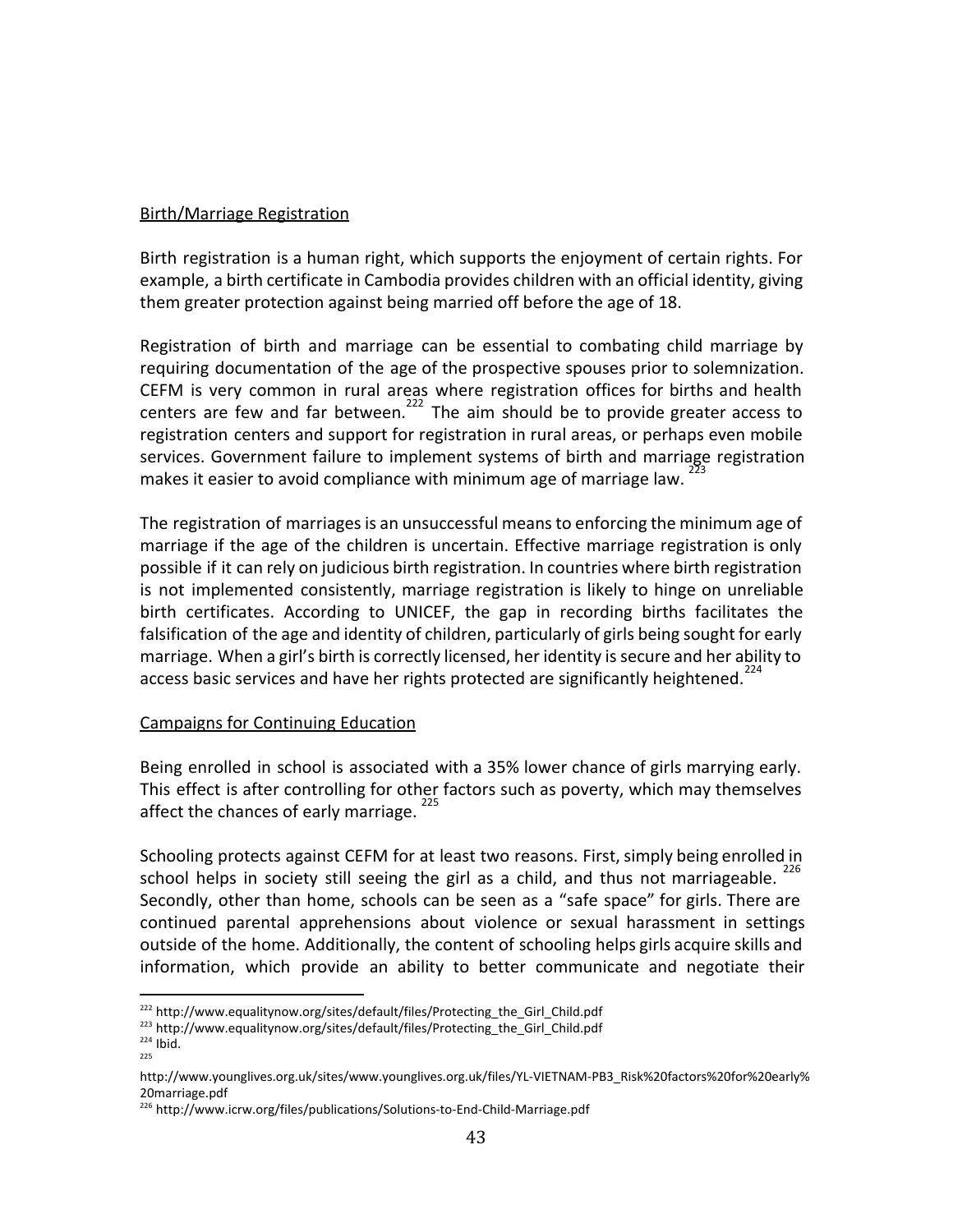interests. One health officer in Phu Yen province in Vietnam explained that: "The reason why ethnic minority girls get married early is they are not going to school (thus they have time to hang out). Being close to boyfriends makes them afraid of getting pregnant, thus they want to get married early."<sup>227</sup>

The International Centre for Research on Women (ICRW) found that programs that worked directly with the girls to empower them with information, skills and resources produced the strongest results.  $228$  Those in charge of girls' education campaigns should be supported with leadership and technical training. Families should be taught about the option of flexible schooling (if an option), which could allow girls to work and earn money while not dropping out of the school system entirely.<sup>229</sup> Campaigns should not ignore girls who are already married.<sup>230</sup> They could teach girls, their husbands and their husbands' families about alternative, non-formal education models. ICRW found that providing incentives for continuing education, such as uniforms or scholarships, were effective. Young Lives UK suggested that incremental incentives should be given to all ethnic minority girls as they progress to higher grades.<sup>231</sup>

#### Cash Incentives

Researchers found that keeping adolescents in school delays CEFM, and that cash incentives were effective at preventing CEFM and adolescent pregnancy.

The Japan Fund for Poverty Reduction (JFPR) is a scholarship program, which was initiated in Cambodia in the 2004 school year. This program awarded scholarships to young girls from poor families who were completing sixth grade.<sup>233</sup> The scholarship program increased the enrollment and attendance of recipients at program schools by about 30%. The impact of the program on enrollment and attendance is largest for the most disadvantaged girls—girls of lower socio- economic status, girls with lower parental education levels, and girls living further away from school. The results showed that demand-side incentives can effectively increase the school enrollment and attendance of girls in one of the poorest countries in the world, with weak public sector institutions and relatively low quality schooling.<sup>234</sup> Raising the schooling levels of girls is generally seen as an important priority for many developing countries. The correlation is clear, with research indicating that a contributing factor to child marriage is lack of

227

http://www.younglives.org.uk/sites/www.younglives.org.uk/files/YL-VIETNAM-PB3\_Risk%20factors%20for%20early% 20marriage.pdf

<sup>228</sup> http://www.icrw.org/sites/default/files/publications/19967\_ICRW-Solutions001%20pdf.pdf

 $229$  Ibid.

<sup>230</sup> Ibid. 231

http://www.younglives.org.uk/sites/www.younglives.org.uk/files/YL-VIETNAM-PB3\_Risk%20factors%20for%20early% 20marriage.pdf

 $232$  Ibid.

<sup>&</sup>lt;sup>233</sup> siteresources.worldbank.org/INTPUBSERV/.../Filmer&SchadyGettingGirlsSchool.pdf *siteresources.worldbank.org/INTPUBSERV/.../Filmer&SchadyGettingGirlsSchool.pdf*

<sup>234</sup> Ibid.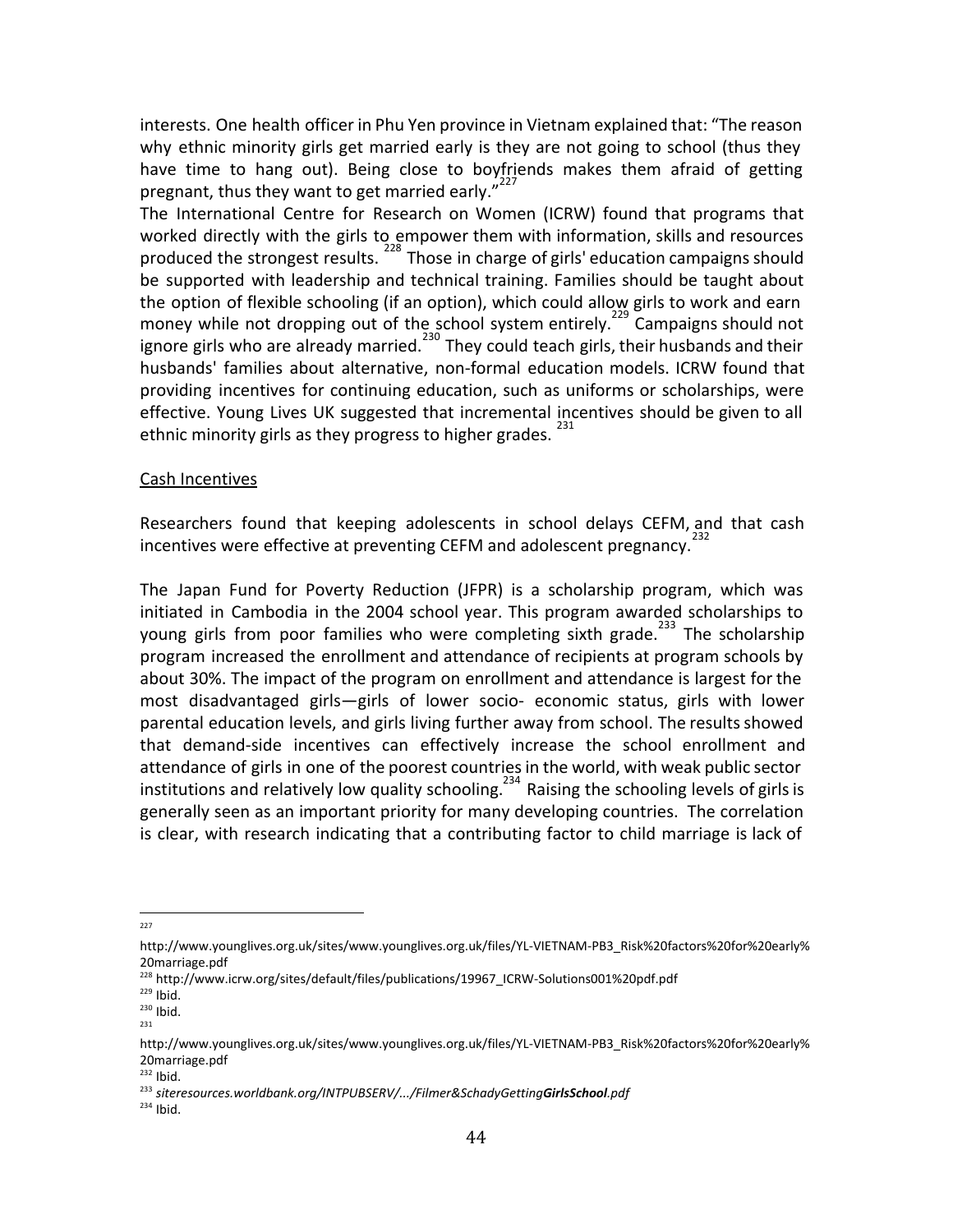education. It is appropriate to identify incentives to keep girls in school as a means of alleviating the prevalence of child marriages. $235$ 

Plan International's "Because I am a Girl", campaign was aimed directly at tackling CEFM. Plan advocated for the education and involvement of community elders and families in programs addressing CEFM. They said: "the cultural norms in many parts of these countries are that girls should marry early and the opinion of elders is highly respected, especially among ethnic minority groups".<sup>236</sup> In a case study, a senior citizen was quoted as saying: "They get married because they are truly in love, which is much better than having premarital sex with each other before marriage. They get married early to stabilize their lives and work for a better living, so it's good".  $^{23}$ 

The key findings from the "Because I am a Girl", campaign were:

- 1. Efforts should be made to teach parents about the specific vulnerabilities that face girls.
- 2. Direct enforcement of the law is effective.
- 3. Promotion of peer-to-peer education to help tackle the issue of female role models for adolescent girls. This could include offering the girls already enrolled in high school the opportunity to show younger girls, through peer-to-peer mentoring initiatives, what girls can do. Building bridges between high school students and lower-secondary schools foster leadership skills in older girls and provide younger girls with the role models they desperately want and need.
- 4. Programming should also proactively target boys.
- 5. Girls' clubs that encourage a participatory approach are effective and should be expanded. $^{238}$

# **Conclusion**

Clearly, CEFM is a multi-faceted issue with varying root causes. Whether a child chooses to marry for lack of other options, or families adopt CEFM as an ultimate act of care and responsibility to protect the honor of their daughters, CEFM is a problem that requires in depth understanding and integrated responses.

For many parents, early marriage is resorted to as a safeguard against disrepute and a path to giving the girl child a future, while averting actions that would bring shame to the family, such as a daughter engaging in pre-marital sex, eloping, or leaving the community. Poverty, social expectations, culturally-embedded norms and gender stereotypes compel parents of girls to take upon themselves the responsibility to marry

<sup>235</sup> Ibid.

<sup>236</sup> https://www.planusa.org/docs/birth-registration-rights-2014.pdf

<sup>237</sup> Ibid.

<sup>238</sup> https://www.planusa.org/docs/birth-registration-rights-2014.pdf